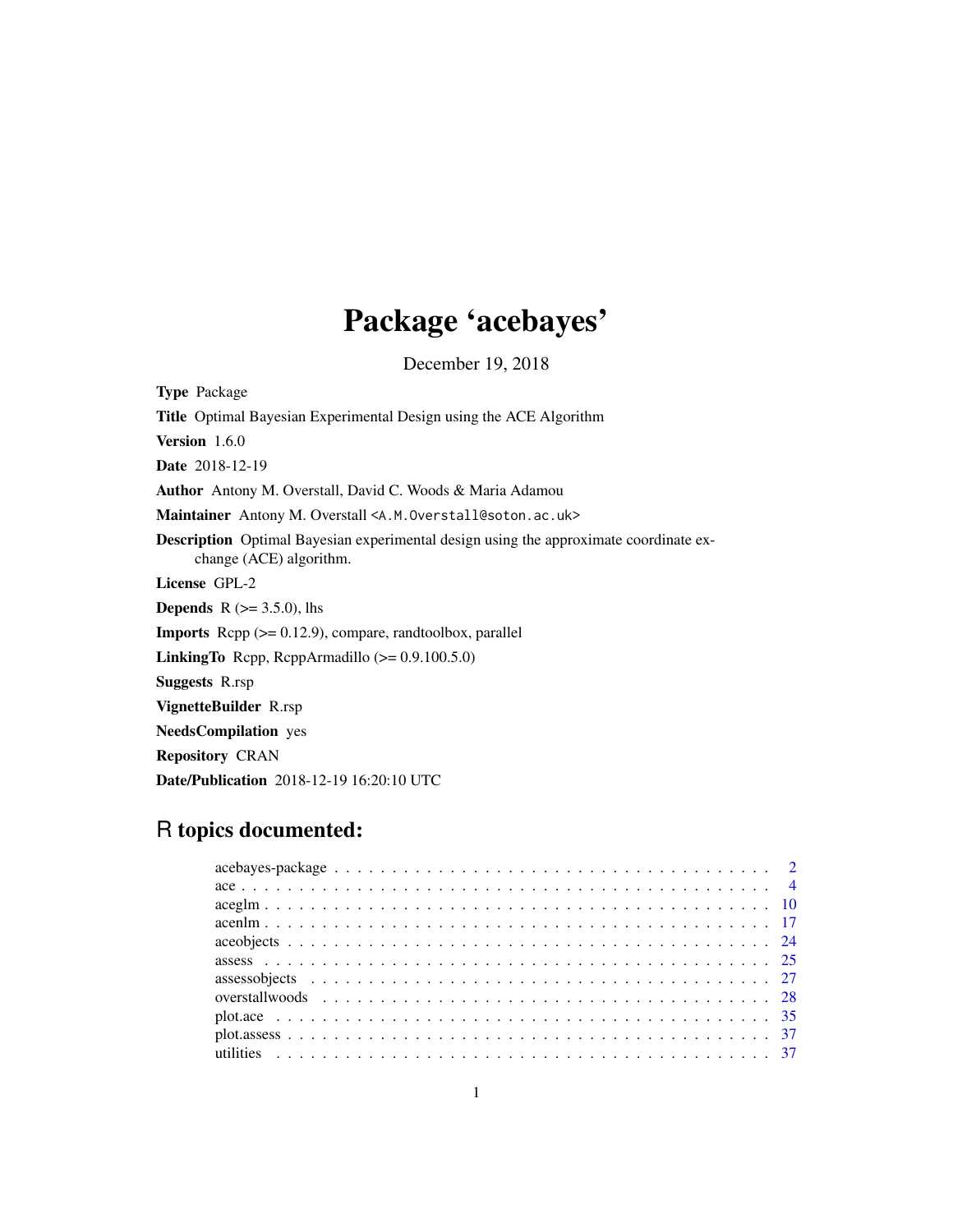### <span id="page-1-0"></span>**Index** [43](#page-42-0)

acebayes-package *Optimal Bayesian Experimental Design using the Approximate Coordinate Exchange (ACE) Algorithm*

### Description

Finding an optimal Bayesian experimental design (Chaloner & Verdinelli, 1995) involves maximising an objective function given by the expectation of some appropriately chosen utility function with respect to the joint distribution of unknown quantities (including responses). This objective function is usually not available in closed form and the design space can be continuous and of high dimensionality.

The acebayes package uses Approximate Coordinate Exchange (ACE; Overstall & Woods, 2017) to maximise an approximation to the expectation of the utility function. In Phase I of the algorithm, a continuous version of the coordinate exchange algorithm (Meyer & Nachtsheim, 1995) is used to maximise an approximation to expected utility. The approximation is given by the predictive mean of a Gaussian process (GP) emulator constructing using a 'small' number of approximate evaluations of the expected utility function. In Phase II a point exchange algorithm is used to consolidate clusters of design points into repeated design points.

### Details

| Package: | acebayes   |
|----------|------------|
| Type:    | Package    |
| Version: | 1.6.0      |
| Date:    | 2018-12-19 |
| License: | $GPI - 2$  |

The most important functions are as follows.

1. [ace](#page-3-1)

- 2. [pace](#page-4-0)
- 3. [aceglm](#page-9-1)
- 4. [paceglm](#page-9-2)
- 5. [acenlm](#page-16-1)
- 6. [pacenlm](#page-16-2)

The function [ace](#page-3-1) implements both phases of the ACE algorithm. It has two mandatory arguments: utility (a function specifying the chosen utility function incorporating the joint distribution of unknown quantities) and start.d (the initial design). The function will return the final design from the algorithm, along with information to assess convergence. The function [pace](#page-4-0) implements repetitions of the ACE algorithm from different starting designs (as specified by the start.d argument).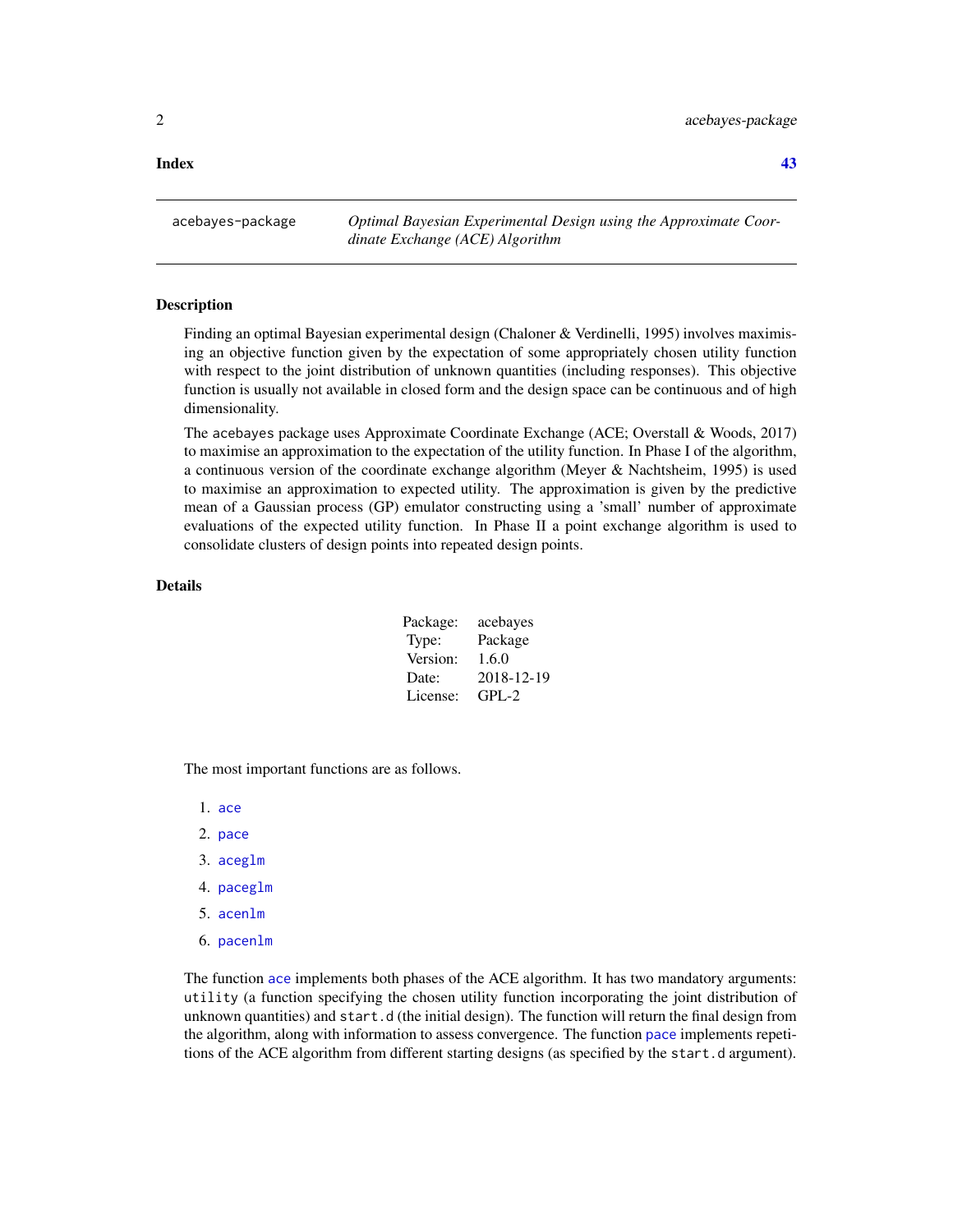<span id="page-2-0"></span>The computational time of [ace](#page-3-1) (and [pace](#page-4-0)) is highly dependent on the computational time required to evaluate the user-supplied function utility. Therefore it is recommended that users take advantage of R packages such as Rcpp (Eddelbuettel & Francois, 2011), ReppArmadillo (Eddelbuettel & Sanderson, 2014), or RcppEigen (Bates & Eddelbuettel, 2013), that provide convenient interfaces to compiled programming languages.

The functions [aceglm](#page-9-1) and [acenlm](#page-16-1) are user-friendly wrapper functions for [ace](#page-3-1) which use the ACE algorithm to find Bayesian optimal experimental designs for generalised linear models and nonlinear models, respectively. As special cases, both of these functions can find pseudo-Bayesian optimal designs. The functions [paceglm](#page-9-2) and [pacenlm](#page-16-2) implement repetitions of the ACE algorithm from different starting designs (as specified by the start.d argument) for generalised linear models and non-linear models, respectively.

For more details on the underpinning methodology, see Overstall & Woods (2017).

### Author(s)

Antony M. Overstall, David C. Woods & Maria Adamou

Maintainer: Antony. M.Overstall <A.M.Overstall@soton.ac.uk>

#### References

Bates, D. & Eddelbuettel, D. (2013). Fast and Elegant Numerical Linear Algebra Using the RcppEigen Package. *Journal of Statistical Software*, 52(5), 1-24. <http://www.jstatsoft.org/v52/i05/>

Chaloner, K. & Verdinelli, I. (1995). Bayesian Experimental Design: A Review. *Statistical Science*, 10, 273-304.

Eddelbuettel, D. & Francois, R. (2011). Rcpp: Seamless R and C++ Integration. *Journal of Statistical Software*, 40(8), 1-18. <http://www.jstatsoft.org/v40/i08/>

Eddelbuettel, D. & Sanderson, C. (2014). RcppArmadillo: Accelerating R with high-performance C++ linear algebra. *Computational Statistics and Data Analysis*, 71, 1054-1063.

Meyer, R. & Nachtsheim, C. (1995). The Coordinate Exchange Algorithm for Constructing Exact Optimal Experimental Designs. *Technometrics*, 37, 60-69.

Overstall, A.M. & Woods, D.C. (2017). Bayesian design of experiments using approximate coordinate exchange. *Technometrics*, 59, 458-470.

### Examples

```
## This example uses aceglm to find a pseudo-Bayesian D-optimal design for a
## first-order logistic regression model with 6 runs 4 factors (i.e. 5 parameters).
## The priors are those used by Overstall & Woods (2017), i.e. a uniform prior
## distribution is assumed for each parameter. The design space for each coordinate
## is [-1, 1].
set.seed(1)
## Set seed for reproducibility.
```
 $n < -6$ ## Specify the sample size (number of runs).

start.d<-matrix(2 \* randomLHS(n = n,k = 4) - 1, nrow = n, ncol = 4,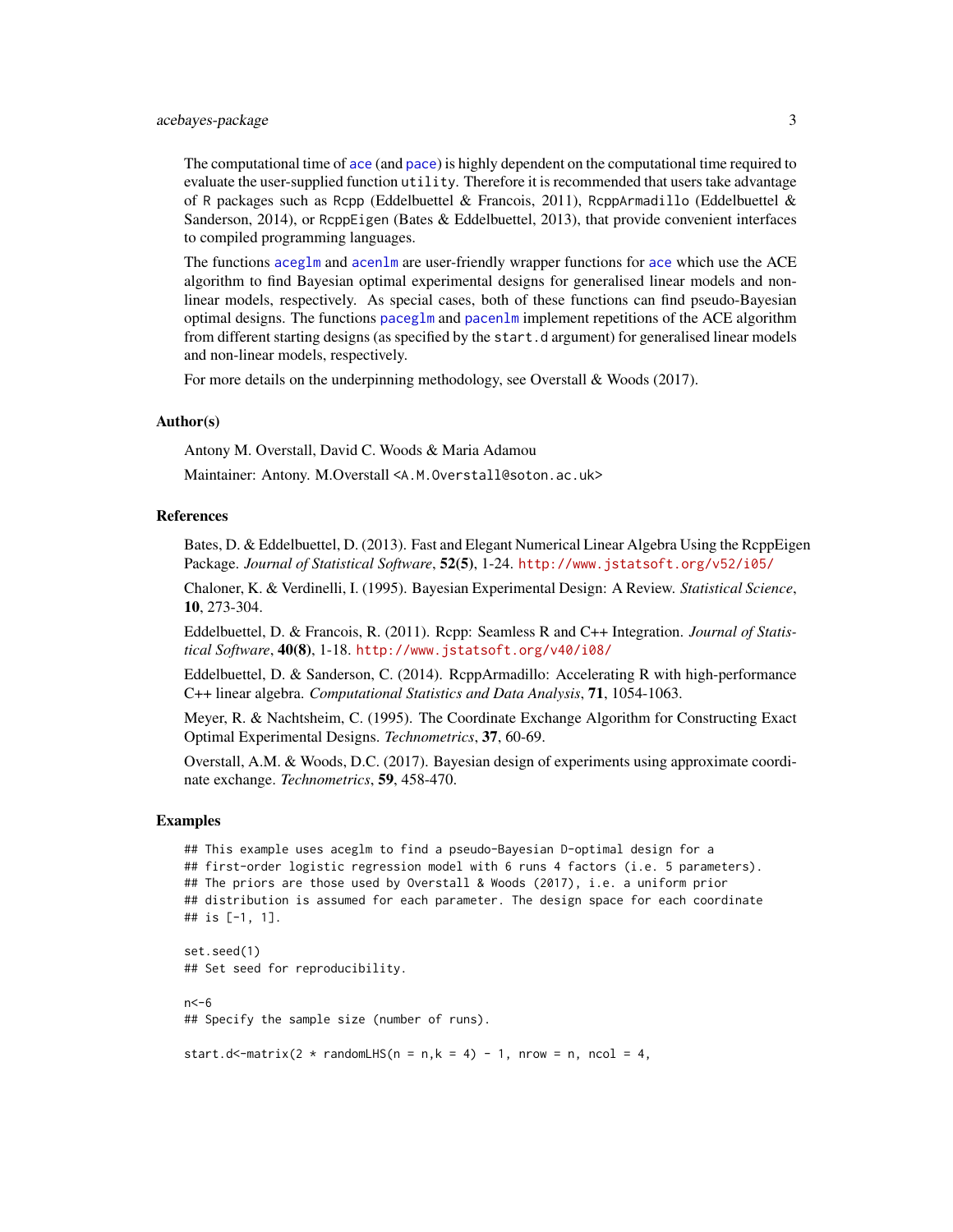```
dimnames = list(as.character(1:n), c("x1", "x2", "x3", "x4"))## Generate an initial design of appropriate dimension. The initial design is a
## Latin hypercube sample.
low < -c(-3, 4, 5, -6, -2.5)upp<-c(3, 10, 11, 0, 3.5)
## Lower and upper limits of the uniform prior distributions.
prior<-function(B){
t(t(6*matrix(runif(n = 5*B), ncol = 5)) + low)## Create a function which specifies the prior. This function will return a
## B by 5 matrix where each row gives a value generated from the prior
## distribution for the model parameters.
example<-aceglm(formula = \sim x1 + x2 + x3 + x4, start.d = start.d, family = binomial,
prior = prior , criterion = "D", method= "MC", B = c(1000, 1000), N1 = 1, N2 = 0,
upper = 1)
## Call the aceglm function which implements the ACE algorithm requesting
## only one iteration of Phase I and zero iterations of Phase II (chosen for
## illustrative purposes). The Monte Carlo sample size for the comparison
## procedure (B[1]) is set to 1000 (chosen again for illustrative purposes).
example
## Print out a short summary.
#Generalised Linear Model
#Criterion = Bayesian D-optimality
#
#Number of runs = 6
#
#Number of factors = 4
#
#Number of Phase I iterations = 1
#
#Number of Phase II iterations = 0
#
#Computer time = 00:00:02
## The final design found is:
example$phase2.d
# x1 x2 x3 x4
#1 -0.3571245 0.16069337 -0.61325375 0.9276443
#2 -0.9167309 0.91411512 0.69842151 0.2605092
#3 -0.8843699 0.42863930 -1.00000000 -0.9679402
#4 0.3696224 -0.27126080 0.65284076 0.1850767
#5 0.7172267 -0.34743402 -0.05968457 -0.6588896
#6 0.7469636 0.05854029 1.00000000 -0.1742566
```
<span id="page-3-1"></span>ace *Approximate Coordinate Exchange (ACE) Algorithm*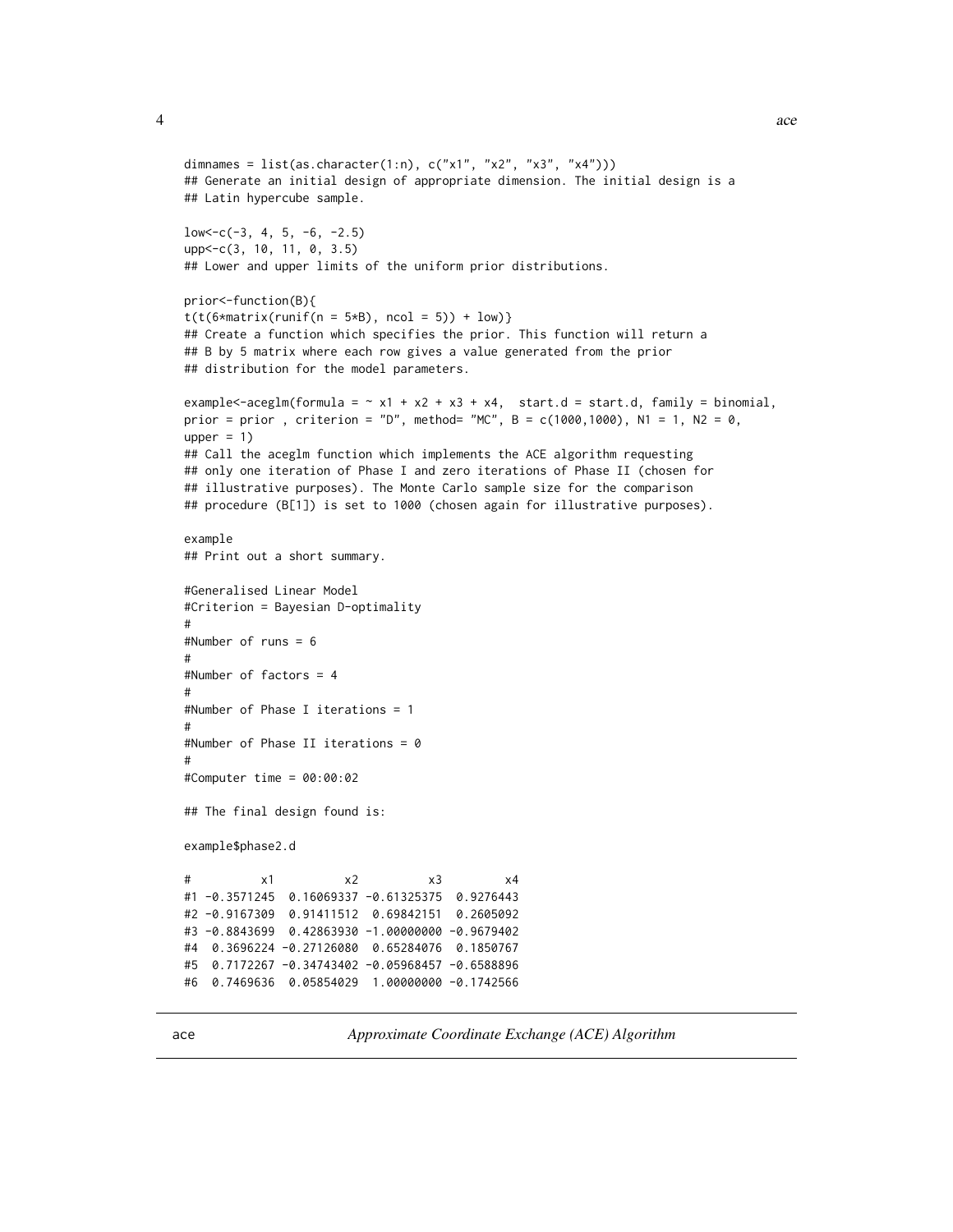#### <span id="page-4-1"></span><span id="page-4-0"></span>Description

These functions implement the approximate coordinate exchange (ACE) algorithm (Overstall  $\&$ Woods, 2017) for finding optimal Bayesian experimental designs by maximising an approximation to an intractable expected utility function.

### Usage

```
ace(utility, start.d, B, Q = 20, N1 = 20, N2 = 100, lower = -1, upper = 1,
limits = NULL, progress = FALSE, binary = FALSE, deterministic = FALSE)
acephase1 (utility, start.d, B, Q = 20, N1 = 20, lower, upper, limits = NULL,progress = FALSE, binary = FALSE, deterministic = FALSE)
acephase2(utility, start.d, B, N2 = 100, progress = FALSE, binary = FALSE,
deterministic = FALSE)
pace(utility, start.d, B, Q = 20, N1 = 20, N2 = 100, lower = -1, upper = 1,
limits = NULL, binary = FALSE, deterministic = FALSE, mc.cores = 1,
```
 $n \text{.} \text{assess} = 20$ 

### Arguments

| utility | A function with two arguments: d and B.                                                                    |
|---------|------------------------------------------------------------------------------------------------------------|
|         | For a Monte Carlo approximation (deterministic $=$ FALSE), it should return                                |
|         | a vector of length B where each element gives the value of the utility function                            |
|         | for design d, for a value generated from the joint distribution of all unknown                             |
|         | quantities. The mean of the elements of this vector provides a Monte Carlo                                 |
|         | approximation to the expected utility for design d.                                                        |
|         | For a deterministic approximation (deterministic $=$ TRUE), it should return                               |
|         | a scalar giving the approximate value of the expected utility for design d. In                             |
|         | this latter case, the argument B can be a list containing tuning parameters for the                        |
|         | deterministic approximation. If B is not required, the utility function must still<br>accept the argument. |
| start.d | For ace, acephase1 and acephase2, an n by k matrix specifying the initial                                  |
|         | design for the ACE algorithm.                                                                              |
|         | For pace, a list with each element being an n by k matrix specifying the initial                           |
|         | design for each repetition of the ACE algorithm.                                                           |
| B       | An argument for controlling the approximation to the expected utility.                                     |
|         | For a Monte Carlo approximation (deterministic = FALSE), a vector of                                       |
|         | length two specifying the size of the Monte Carlo samples, generated from                                  |
|         | the joint distribution of unknown quantities. The first sample size, B[1], gives                           |
|         | the sample size to use in the comparison procedures, and the second sample                                 |
|         | size, B[2], gives the sample size to use for the evaluations of Monte Carlo in-                            |
|         | tegration that are used to fit the Gaussian process emulator. If missing when                              |
|         | deterministic = FALSE, the default value is $c(20000, 1000)$ .                                             |
|         | For a deterministic approximation (deterministic $=$ TRUE), then B may be a                                |
|         | list of length two containing any necessary tuning parameters for the expected                             |
|         | utility calculations for the comparison and emulation steps.                                               |
|         |                                                                                                            |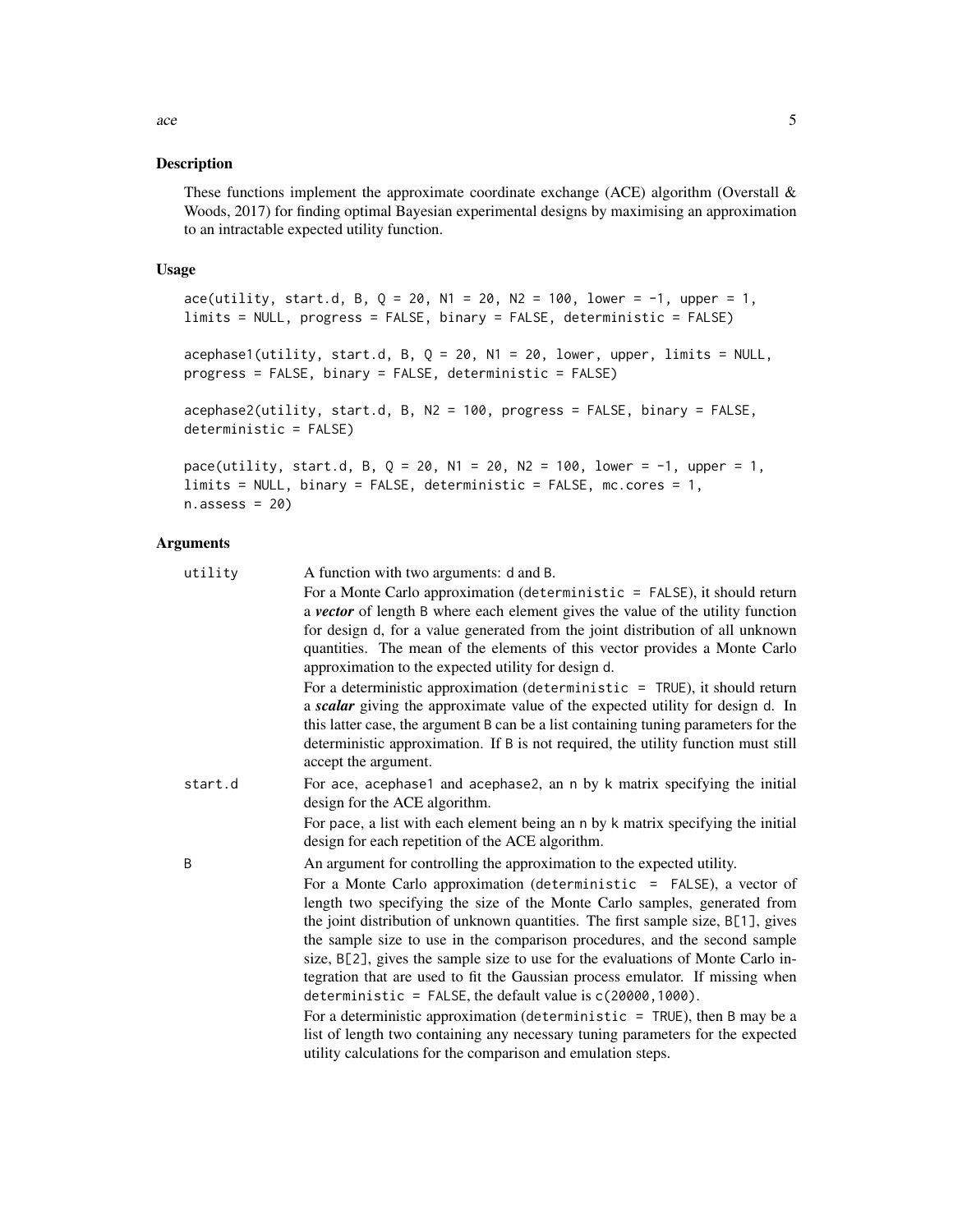<span id="page-5-0"></span>

| Q              | An integer specifying the number of evaluations of the approximate expected<br>utility that are used to fit the Gaussian process emulator. The default value is 20.                                                                                                                                                                                                                                                                                                                                                                                                                                     |
|----------------|---------------------------------------------------------------------------------------------------------------------------------------------------------------------------------------------------------------------------------------------------------------------------------------------------------------------------------------------------------------------------------------------------------------------------------------------------------------------------------------------------------------------------------------------------------------------------------------------------------|
| N <sub>1</sub> | An integer specifying the number of iterations of Phase I of the ACE algorithm<br>(the coordinate exchange phase). The default value is 20.                                                                                                                                                                                                                                                                                                                                                                                                                                                             |
| N <sub>2</sub> | An integer specifying the number of iterations of Phase II of the ACE algorithm<br>(the point exchange phase). The default value is 100.                                                                                                                                                                                                                                                                                                                                                                                                                                                                |
| lower          | An argument specifying the bounds on the design space. This argument can<br>either be a scalar or a matrix of the same dimension as the argument start.d<br>which specifies the lower limits of all coordinates of the design space. The<br>default value is -1.                                                                                                                                                                                                                                                                                                                                        |
| upper          | An argument specifying the bounds on the design space. This argument can<br>either be a scalar or a matrix of the same dimension as the argument start.d<br>which specifies the upper limits of all coordinates of the design space. The<br>default value is 1.                                                                                                                                                                                                                                                                                                                                         |
| limits         | An argument specifying the grid over which to maximise the Gaussian process<br>emulator for the expected utility function. It should be a function with three<br>arguments: i, j and d which generates a one-dimensional grid for the ijth co-<br>ordinate of the design when the current design is d. The default value is NULL<br>which generates values uniformly on the interval $(lower[i,j], upper[i,j])$<br>or (lower, upper) depending on whether the arguments lower and upper are<br>matrices or scalars, respectively.                                                                       |
| progress       | A logical argument indicating whether the iteration number and other informa-<br>tion detailing the progress of the algorithm should be printed. The default value<br>is FALSE.                                                                                                                                                                                                                                                                                                                                                                                                                         |
| binary         | A logical argument indicating whether the utility function has binary or con-<br>tinuous output. In some cases, the utility function is an indicator function of<br>some event giving binary output. The expected utility function will then be the<br>expected posterior probability of the event. Utility functions such as Shannon<br>information gain and negative squared error loss give continuous output. The<br>type of output guides the choice of comparison procedure used in the ACE algo-<br>rithm. The default value is FALSE, indicating the utility function has continuous<br>output. |
| deterministic  | A logical argument indicating if a Monte Carlo (FALSE, default) or deterministic<br>(TRUE) approximation to the expected utility is being used.                                                                                                                                                                                                                                                                                                                                                                                                                                                         |
| mc.cores       | The number of cores to use, i.e. at most how many child processes will be run<br>simultaneously. Must be at least one (the default), and parallelisation requires at<br>least two cores. See mclapply for more information and warnings for mc. cores<br>$>1$ .                                                                                                                                                                                                                                                                                                                                         |
| n.assess       | If deterministic $=$ FALSE, the approximate expected utility for the design<br>from each repetition of the ACE algorithm will be calculated n. assess times.<br>The terminal design returned will be the design with the largest mean approxi-<br>mate expected utility calculated over the n. assess approximations.                                                                                                                                                                                                                                                                                   |

### Details

Finding an optimal Bayesian experimental design (Chaloner & Verdinelli, 1995) involves maximising an objective function given by the expectation of some appropriately chosen utility function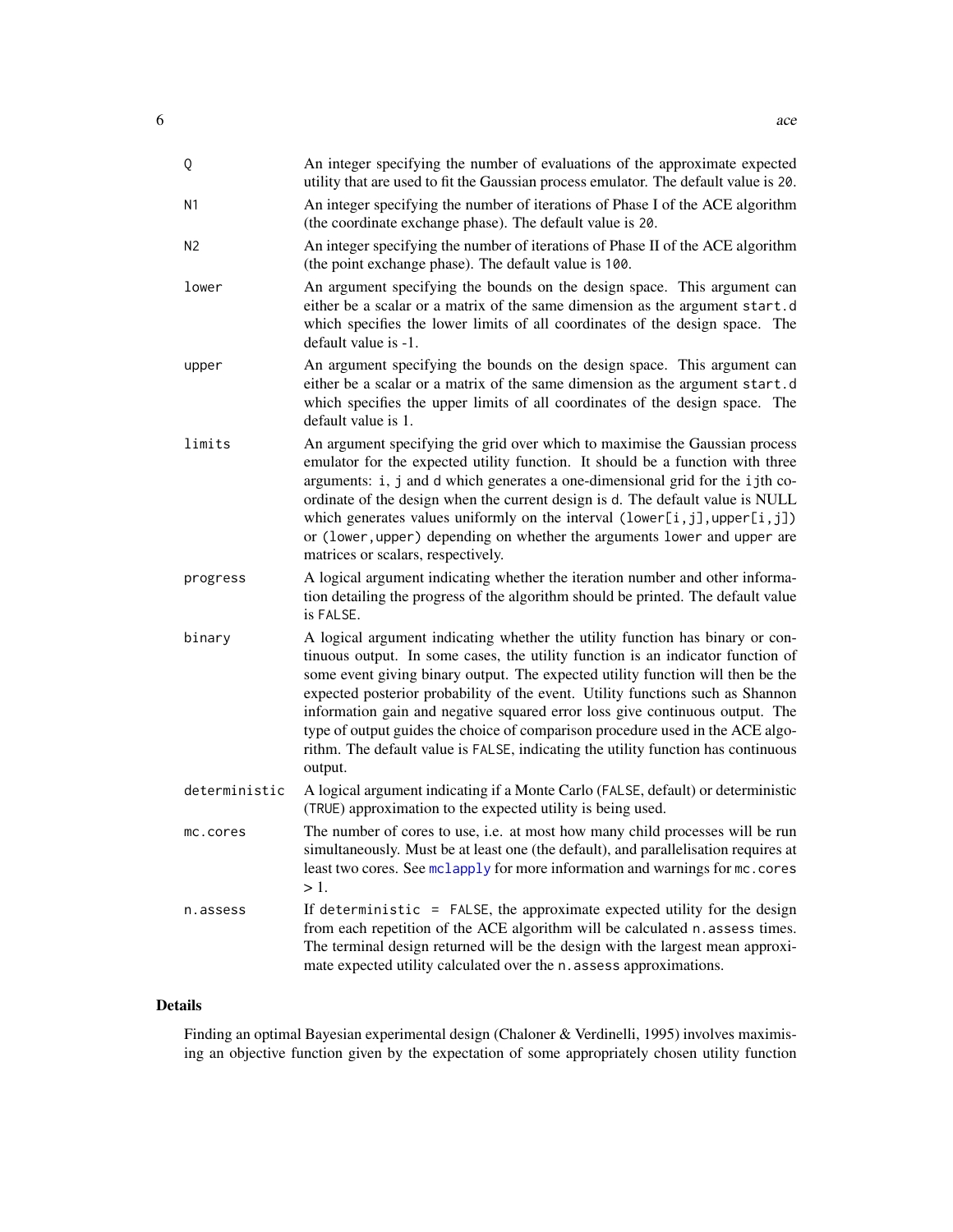with respect to the joint distribution of unknown quantities (including responses). This objective function is usually not available in closed form and the design space can be continuous and of high dimensionality.

Overstall & Woods (2017) proposed the approximate coordinate exchange (ACE) algorithm to approximately maximise the expectation of the utility function. ACE consists of two phases.

Phase I uses a continuous version of the coordinate exchange algorithm (Meyer & Nachtsheim, 1995) to maximise an approximation to the expected utility. Very briefly, the approximate expected utility is sequentially maximised over each one-dimensional element of the design space. The approximate expected utility is given by the predictive mean of a Gaussian process (GP) regression model (also known as an emulator or surrogate) fitted to a 'small' number (argument Q) of evaluations of either a Monte Carlo (MC) or deterministic (e.g. quadrature) approximation to the expected utility (the MC sample size or arguments for the deterministic approximation are given by B). A GP emulator is a statistical model and, similar to all statistical models, can be an inadequate representation of the underlying process (i.e. the expected utility). Instead of automatically accepting the new design given by the value that maximises the GP emulator, for MC approximations a Bayesian hypothesis test, independent of the GP emulator, is performed to assess whether the expected utility of the new design is larger than the current design. For deterministic approximations, the approximate expected utility is calculated for the new design, and compared to that for the current design.

Phase I tends to produce clusters of design points. This is where, for example, two design points are separated by small Euclidean distance. Phase II allows these points to be consolidated into a single repeated design point by using a point exchange algorithm (e.g Gotwalt et al., 2009) with a candidate set given by the final design from Phase I. In the same way as Phase I, comparisons of the expected loss between two designs is made on the basis of either a Bayesian hypothesis test or a direct comparison of deterministic approximations.

The original Bayesian hypothesis test proposed by Overstall  $\&$  Woods (2017) is appropriate for utility functions with continuous output. Overstall et al. (2017) extended the idea to utility functions with binary output, e.g. the utility function is an indicator function for some event. The type of test can be specified by the argument binary.

Similar to all coordinate exchange algorithms, ACE should be repeated from different initial designs. The function pace will implement this where the initial designs are given by a list via the argument start.d. On the completion of the repetitions of ACE, pace will approximate the expected utility for all final designs and return the design (the terminal design) with the largest approximate expected utility.

### Value

The function will return an object of class "ace" (for functions ace, acephase1 and acephase2) or "pace" (for function "pace") which is a list with the following components:

| utilitv  | The argument utility.                                                                          |
|----------|------------------------------------------------------------------------------------------------|
| start.d  | The argument start.d.                                                                          |
| phase1.d | The design found from Phase I of the ACE algorithm (only for ace, acephase1<br>and acephase2). |
| phase2.d | The design found from Phase II of the ACE algorithm (only for ace, acephase1<br>and acephase2) |

ace  $\sim$  7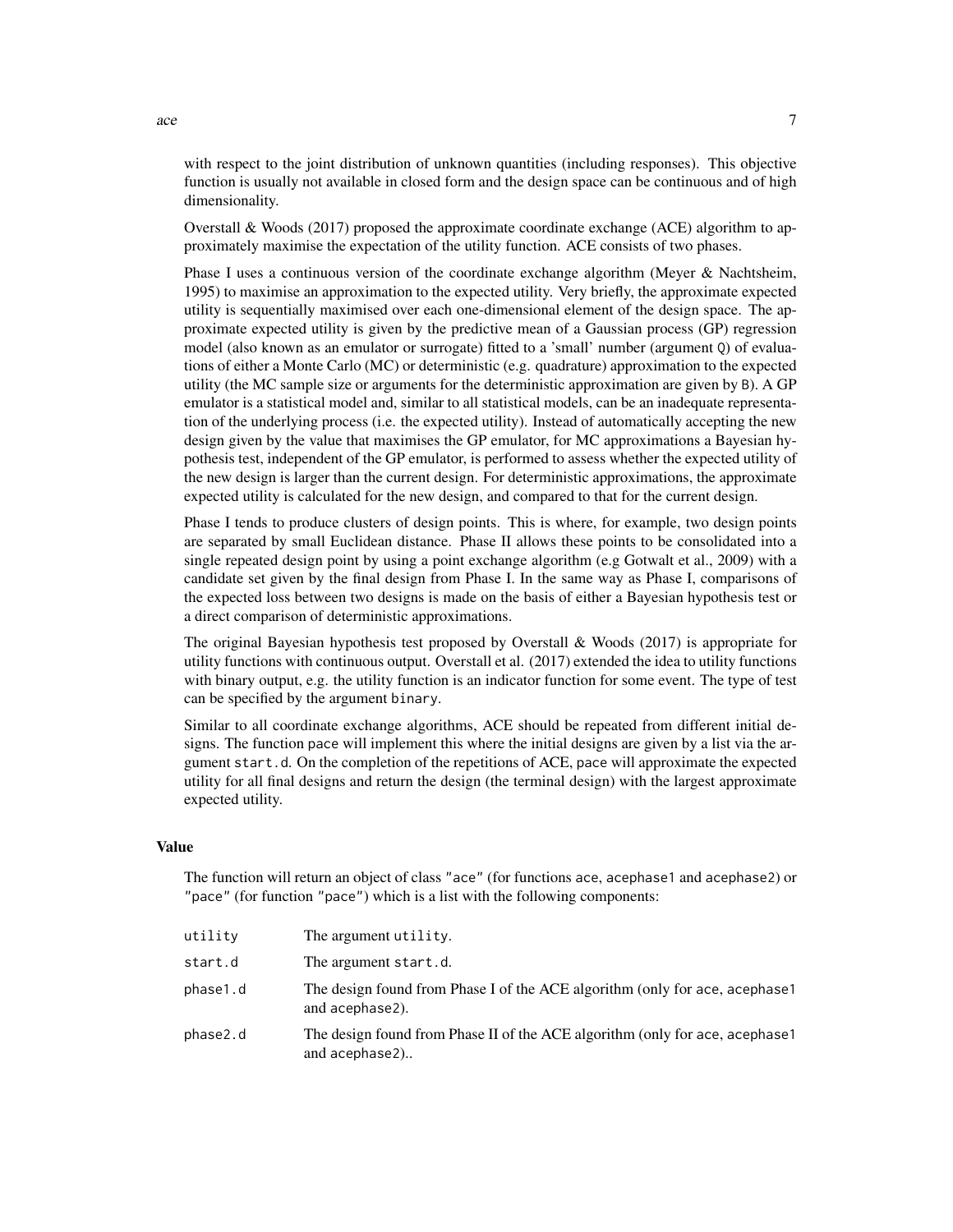<span id="page-7-0"></span>

| phase1.trace   | A vector containing the approximated expected utility of the current design at<br>each stage of Phase I of the ACE algorithm. This can be used to assess con-<br>vergence for MC approximations. If deterministic $=$ FALSE, this will be the<br>mean of a call to utility with d being the current design and B being equal to<br>the argument $B[1]$ . If deterministic = TRUE, this will be a call to utility<br>with d being the current design.<br>For pace, this will be phase1. trace for the terminal design.  |
|----------------|------------------------------------------------------------------------------------------------------------------------------------------------------------------------------------------------------------------------------------------------------------------------------------------------------------------------------------------------------------------------------------------------------------------------------------------------------------------------------------------------------------------------|
| phase2.trace   | A vector containing the approximated expected utility of the current design at<br>each stage of Phase II of the ACE algorithm. This can be used to assess con-<br>vergence for MC approximations. If deterministic $=$ FALSE, this will be the<br>mean of a call to utility with d being the current design and B being equal to<br>the argument $B[1]$ . If deterministic = TRUE, this will be a call to utility<br>with d being the current design.<br>For pace, this will be phase2. trace for the terminal design. |
| B              | The argument B.                                                                                                                                                                                                                                                                                                                                                                                                                                                                                                        |
| Q              | The argument Q.                                                                                                                                                                                                                                                                                                                                                                                                                                                                                                        |
| N <sub>1</sub> | The argument N1.                                                                                                                                                                                                                                                                                                                                                                                                                                                                                                       |
| N <sub>2</sub> | The argument N2.                                                                                                                                                                                                                                                                                                                                                                                                                                                                                                       |
| glm            | If the object is a result of a direct call to ace then this is FALSE.                                                                                                                                                                                                                                                                                                                                                                                                                                                  |
| nlm            | If the object is a result of a direct call to ace then this is FALSE.                                                                                                                                                                                                                                                                                                                                                                                                                                                  |
| criterion      | If the object is a result of a direct call to ace then this is "NA".                                                                                                                                                                                                                                                                                                                                                                                                                                                   |
| prior          | If the object is a result of a direct call to ace then this is "NA".                                                                                                                                                                                                                                                                                                                                                                                                                                                   |
| time           | Computational time (in seconds) to run the ACE algorithm.                                                                                                                                                                                                                                                                                                                                                                                                                                                              |
| binary         | The argument binary.                                                                                                                                                                                                                                                                                                                                                                                                                                                                                                   |
| deterministic  | The argument deterministic.                                                                                                                                                                                                                                                                                                                                                                                                                                                                                            |
| d              | The terminal design (pace only).                                                                                                                                                                                                                                                                                                                                                                                                                                                                                       |
| eval           | If deterministic = FALSE, a vector containing $n$ . assess approximations to<br>the expected utility for the terminal design (pace only).                                                                                                                                                                                                                                                                                                                                                                              |
|                | If deterministic = TRUE, a scalar giving the approximate expected utility for<br>the terminal design (pace only).                                                                                                                                                                                                                                                                                                                                                                                                      |
| final.d        | A list of the same length as the argument start.d, where each element is the<br>final design (i.e. phase2.d) for each repetition of the ACE algorithm (pace<br>only).                                                                                                                                                                                                                                                                                                                                                  |
| besti          | A scalar indicating which repetition of the ACE algorithm resulted in the termi-<br>nal design (pace only).                                                                                                                                                                                                                                                                                                                                                                                                            |

### Note

For more details on the R implementation of the utility function used in the Examples section, see [utilcomp18bad](#page-27-1).

### Author(s)

Antony M. Overstall <A.M.Overstall@soton.ac.uk>, David C. Woods & Maria Adamou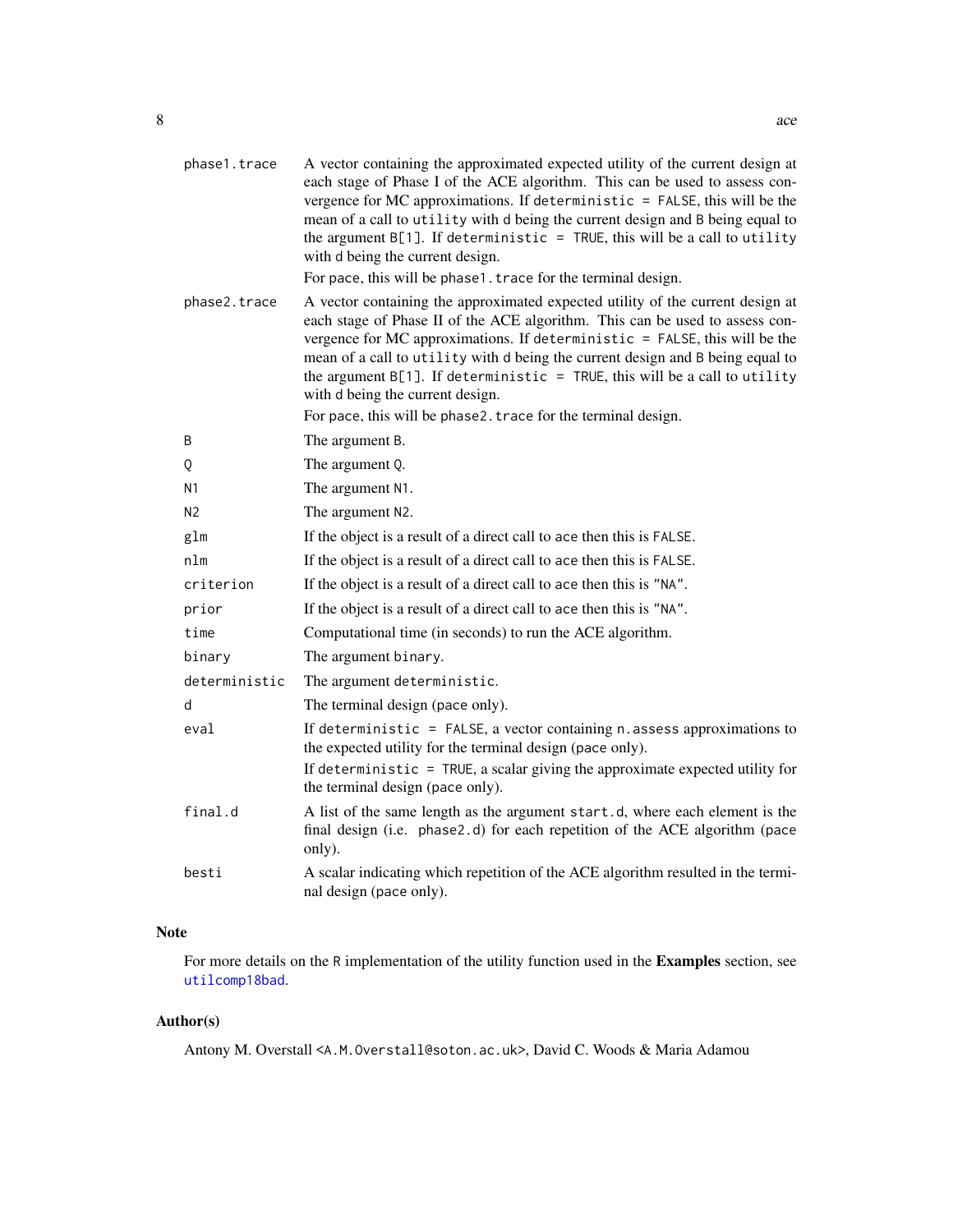### References

Chaloner, K. & Verdinelli, I. (1995). Bayesian Experimental Design: A Review. *Statistical Science*, 10, 273-304.

Gotwalt, C., Jones, B. & Steinberg, D. (2009). Fast Computation of Designs Robust to Parameter Uncertainty for Nonlinear Settings. *Technometrics*, 51, 88-95.

Meyer, R. & Nachtsheim, C. (1995). The Coordinate Exchange Algorithm for Constructing Exact Optimal Experimental Designs. *Technometrics*, 37, 60-69.

Overstall, A.M. & Woods, D.C. (2017). Bayesian design of experiments using approximate coordinate exchange. *Technometrics*, 59, 458-470.

Overstall, A.M., McGree, J.M. & Drovandi, C.C. (2018). An approach for finding fully Bayesian optimal designs using normal-based approximations to loss functions. *Statistics and Computing*, 28(2), 343-358.

### Examples

```
set.seed(1)
## Set seed for reproducibility.
## This example involves finding a pseudo-Bayesian D-optimal design for a
## compartmental model with n = 18 runs. There are three parameters.
## Two parameters have uniform priors and the third has a prior
## point mass. For more details see Overstall & Woods (2017).
start.d<-optimumLHS(n = 18, k = 1)
## Create an initial design.
## Using a MC approximation
example1<-ace(utility = utilcomp18bad, start.d = start.d, N1 = 1, N2 = 2, B = c(100, 20))
## Implement the ACE algorithm with 1 Phase I iterations and 2 Phase II
## iterations. The Monte Carlo sample sizes are 100 (for comparison) and 20 for
## fitting the GP emulator.
example1
## Produce a short summary.
#User-defined model & utility
#
#Number of runs = 18
#
#Number of factors = 1
#
#Number of Phase I iterations = 1
#
#Number of Phase II iterations = 2
#
#Computer time = 00:00:00
mean(utilcomp18bad(d = example1$phase2.d, B = 100))## Calculate an approximation to the expected utility for the final design.
## Should get:
```
ace 9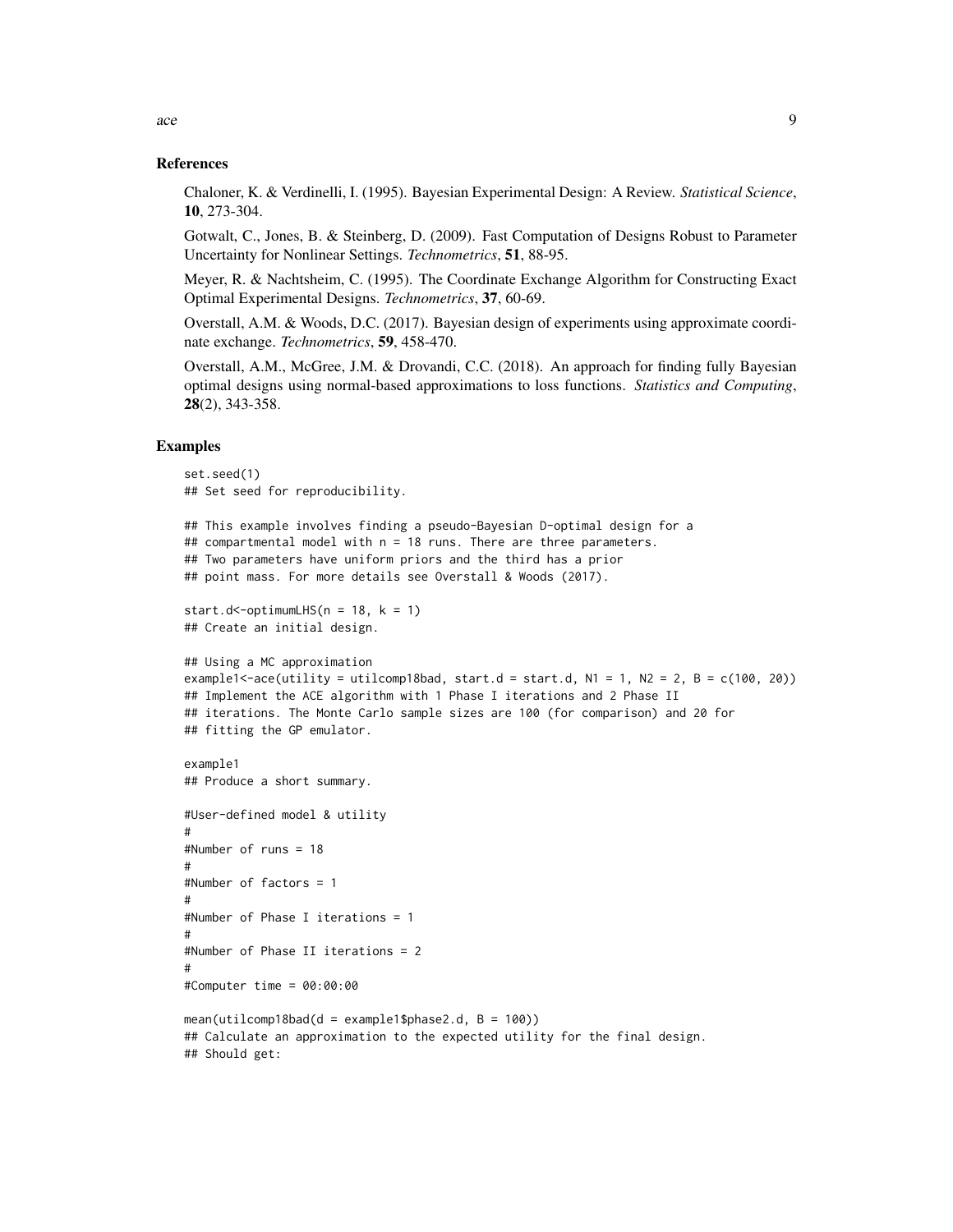10 aceglm

```
#[1] 9.254198
## Not run:
plot(example1)
## Produces a trace plot of the current value of the expected utility. This
## can be used to assess convergence.
## End(Not run)
```
<span id="page-9-1"></span>

| aceglm | Approximate Coordinate Exchange (ACE) Algorithm for Generalised |
|--------|-----------------------------------------------------------------|
|        | Linear Models                                                   |

### <span id="page-9-2"></span>Description

Functions implementing the approximate coordinate exchange (ACE) algorithm (Overstall & Woods, 2017) for finding Bayesian optimal experimental designs for generalised linear models (GLMs).

### Usage

```
aceglm(formula, start.d, family, prior, B,
criterion = c("D", "A", "E", "SIG", "NSEL", "SIG-Norm", "NSEL-Norm"),
method = c("quadrature", "MC"), Q = 20, N1 = 20, N2 = 100, lower = -1,upper = 1, progress = FALSE, limits = NULL)
```

```
paceglm(formula, start.d, family, prior, B,
criterion = c("D", "A", "E", "SIG", "NSEL", "SIG-Norm", "NSEL-Norm"),
method = c("quadrature", "MC"), Q = 20, N1 = 20, N2 = 100, lower = -1,upper = 1, limits = NULL, mc.cores = 1, n.assess = 20)
```
### Arguments

| formula | An object of class "formula": a symbolic description of the model. The terms<br>should correspond to the column names of the argument start.d.                                                                                                                  |
|---------|-----------------------------------------------------------------------------------------------------------------------------------------------------------------------------------------------------------------------------------------------------------------|
| start.d | For aceglm, an n by k matrix, with column names used by the argument formula,<br>specifying the initial design for the ACE algorithm.                                                                                                                           |
|         | For paceglm, a list with each element being an n by k matrix, with column<br>names used by the argument formula, specifying the initial design for each<br>repetition of the ACE algorithm.                                                                     |
| family  | A description of the error distribution and link function to be used in the model.<br>This can be a character string naming a family function, a family function or the<br>result of a call to a family function. (See family for details of family functions.) |
| prior   | An argument specifying the prior distribution.<br>For method $=$ "MC", a function with one argument: B; a scalar integer. This<br>function should return a B by p matrix, with p the number of model parameters,                                                |

<span id="page-9-0"></span>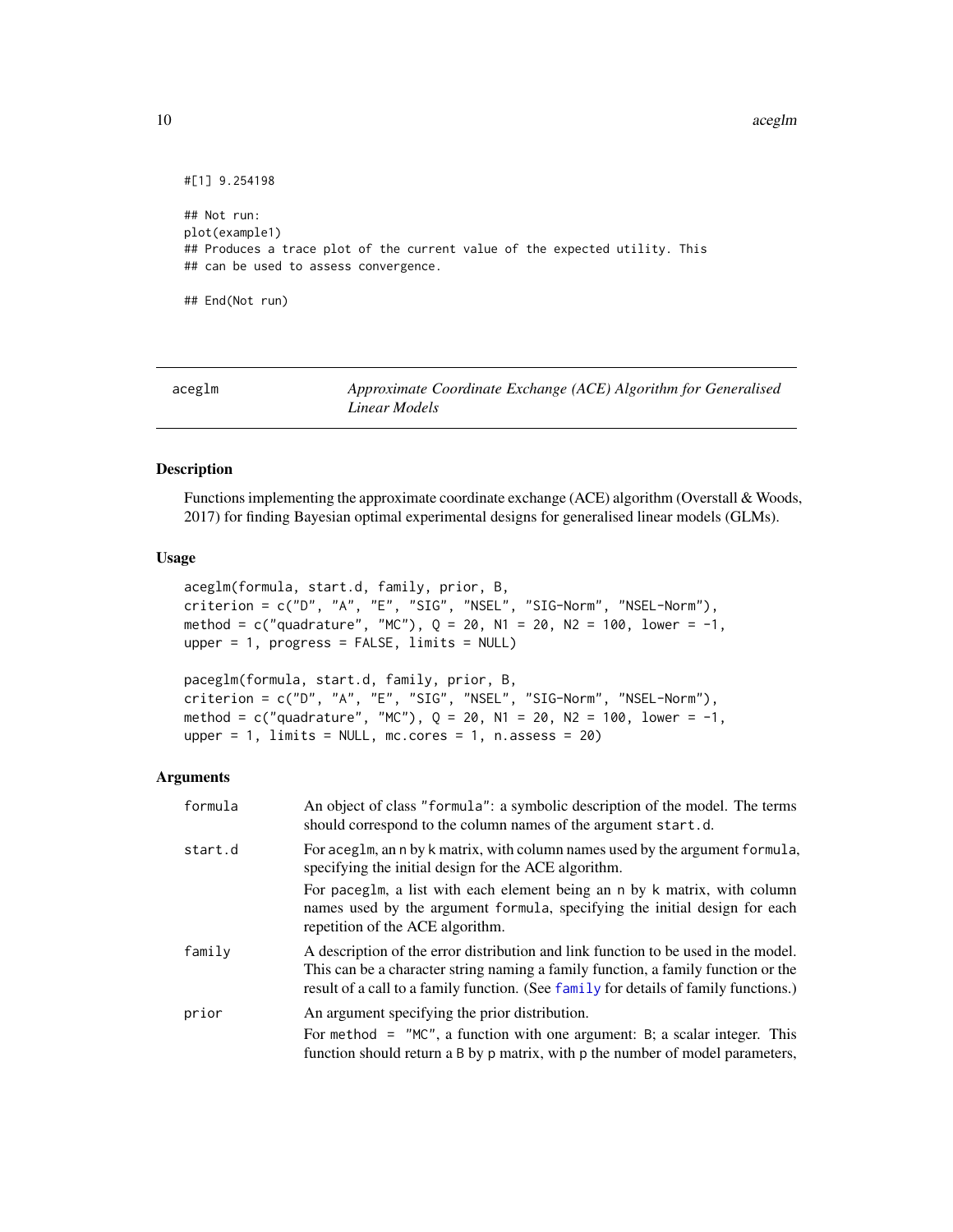containing a random sample from the prior distribution of the parameters. The value of p should correspond to the number of terms specified by the formula argument.

For method = "quadrature", a list specifying a normal or uniform prior for the model parameters. For a normal prior distribution, the list should have named entries mu and sigma2 specifying the prior mean and variance-covariance matrix. The prior mean may be specified as a scalar, which will then be replicated to form an vector of common prior means, or a vector of length p. The prior variance-covariance matrix may be specified as either a scalar common variance or a vector of length p of variances (for independent prior distributions) or as a p by p matrix. For a uniform prior distribution, the list should have a named entry support, a 2 by p matrix with each column giving the lower and upper limits of the support of the independent continuous uniform distribution for the corresponding parameter.

B An optional argument for controlling the approximation to the expected utility. It should be a vector of length two.

> For method = "MC", it specifies the size of the Monte Carlo samples, generated from the joint distribution of unknown quantities. The first sample size, B[1], gives the sample size to use in the comparison procedures, and the second sample size, B[2], gives the sample size to use for the evaluations of Monte Carlo integration that are used to fit the Gaussian process emulator. If left unspecified, the default value is c(20000,1000).

> For method = "quadrature", it specifies the tuning parameters (numbers of radial abscissas and random rotations) for the implemented quadrature method; see **Details** for more information. If left unspecified, the default value is  $c(2, 8)$ .

criterion An optional character argument specifying the utility function. There are currently seven utility functions implemented as follows:

- 1. pseudo-Bayesian D-optimality (criterion = "D");
- 2. pseudo-Bayesian A-optimality (criterion =  $"A"$ );
- 3. pseudo-Bayesian E-optimality (criterion =  $"E"$ ).
- 4. Shannon information gain with Monte Carlo (MC) approximation to marginal likelihood (criterion = "SIG");
- 5. Shannon information gain with normal-based Laplace approximation to marginal likelihood (criterion = "SIG-Norm");
- 6. negative squared error loss with importance sampling approximation to posterior mean (criterion = "NSEL");
- 7. negative squared error loss with normal-based approximation to posterior mean (criterion = "NSEL-Norm");

If left unspecified, the default is "D" denoting pseudo-Bayesian D-optimality. See Details for more information.

method An optional character argument specifying the method of approximating the expected utility function. Current choices are method = "quadrature" for a deterministic quadrature approximation and method  $=$  "MC" for a stochastic Monte Carlo approximation. The first of these choices is only available when the argument criterion =  $'A''$ , "D" or "E". The second choice is available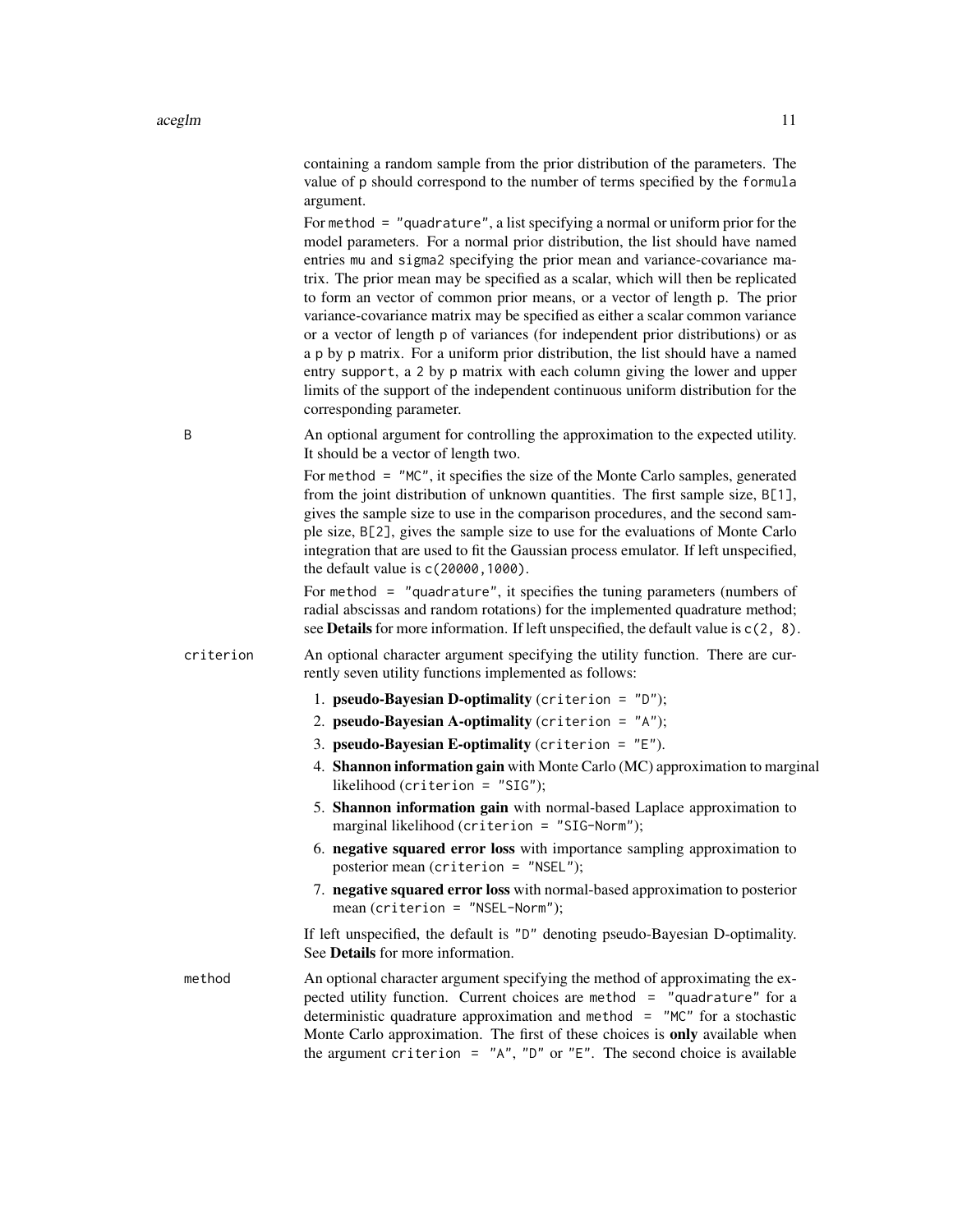<span id="page-11-0"></span>

|                | for all possible values of the argument criterion. If left unspecified, the argu-<br>ment defaults to "quadrature" for criterion = $'A''$ , "D" or "E" and to "MC"<br>otherwise. See Details for more information.                                                                                                                                                                                                                                                                                                                |
|----------------|-----------------------------------------------------------------------------------------------------------------------------------------------------------------------------------------------------------------------------------------------------------------------------------------------------------------------------------------------------------------------------------------------------------------------------------------------------------------------------------------------------------------------------------|
| Q              | An integer specifying the number of evaluations of the approximate expected<br>utility that are used to fit the Gaussian process emulator. The default value is 20.                                                                                                                                                                                                                                                                                                                                                               |
| N <sub>1</sub> | An integer specifying the number of iterations of Phase I of the ACE algorithm<br>(the coordinate exchange phase). The default value is 20.                                                                                                                                                                                                                                                                                                                                                                                       |
| N <sub>2</sub> | An integer specifying the number of iterations of Phase II of the ACE algorithm<br>(the point exchange phase). The default value is 100.                                                                                                                                                                                                                                                                                                                                                                                          |
| lower          | An argument specifying the design space. This argument can either be a scalar<br>or a matrix of the same dimension as the argument start.d which specifies the<br>lower limits of all coordinates of the design space. The default value is -1.                                                                                                                                                                                                                                                                                   |
| upper          | An argument specifying the design space. This argument can either be a scalar<br>or a matrix of the same dimension as the argument start.d which specifies the<br>upper limits of all coordinates of the design space. The default value is 1.                                                                                                                                                                                                                                                                                    |
| progress       | A logical argument indicating whether the iteration number and other informa-<br>tion detailing the progress of the algorithm should be printed. The default value<br>is FALSE.                                                                                                                                                                                                                                                                                                                                                   |
| limits         | An argument specifying the grid over which to maximise the Gaussian process<br>emulator for the expected utility function. It should be a function with three<br>arguments: i, j and d which generates a one-dimensional grid for the ijth co-<br>ordinate of the design when the current design is d. The default value is NULL<br>which generates values uniformly on the interval $(lower[i,j], upper[i,j])$<br>or (lower, upper) depending on whether the arguments lower and upper are<br>matrices or scalars, respectively. |
| mc.cores       | The number of cores to use, i.e. at most how many child processes will be run<br>simultaneously. Must be at least one (the default), and parallelisation requires at<br>least two cores. See mclapply for more information and warnings for mc. cores<br>$>1$ .                                                                                                                                                                                                                                                                   |
| n.assess       | If method $=$ "MC", the approximate expected utility for the design from each<br>repetition of the ACE algorithm will be calculated n. assess times. The terminal<br>design returned will be the design with the largest mean approximate expected<br>utility calculated over the n. assess approximations.                                                                                                                                                                                                                       |

### Details

The aceglm function implements the ACE algorithm to find designs for the class of generalised linear models (GLMs) for certain cases of utility function meaning the user does not have to write their own utility function.

Two utility functions are implemented.

### 1. Shannon information gain (SIG)

The utility function is

$$
u^{SIG}(d) = \pi(\theta | y, d) - \pi(\theta),
$$

where  $\pi(\theta|y, d)$  and  $\pi(\theta)$  denote the posterior and prior densities of the parameters  $\theta$ , respectively.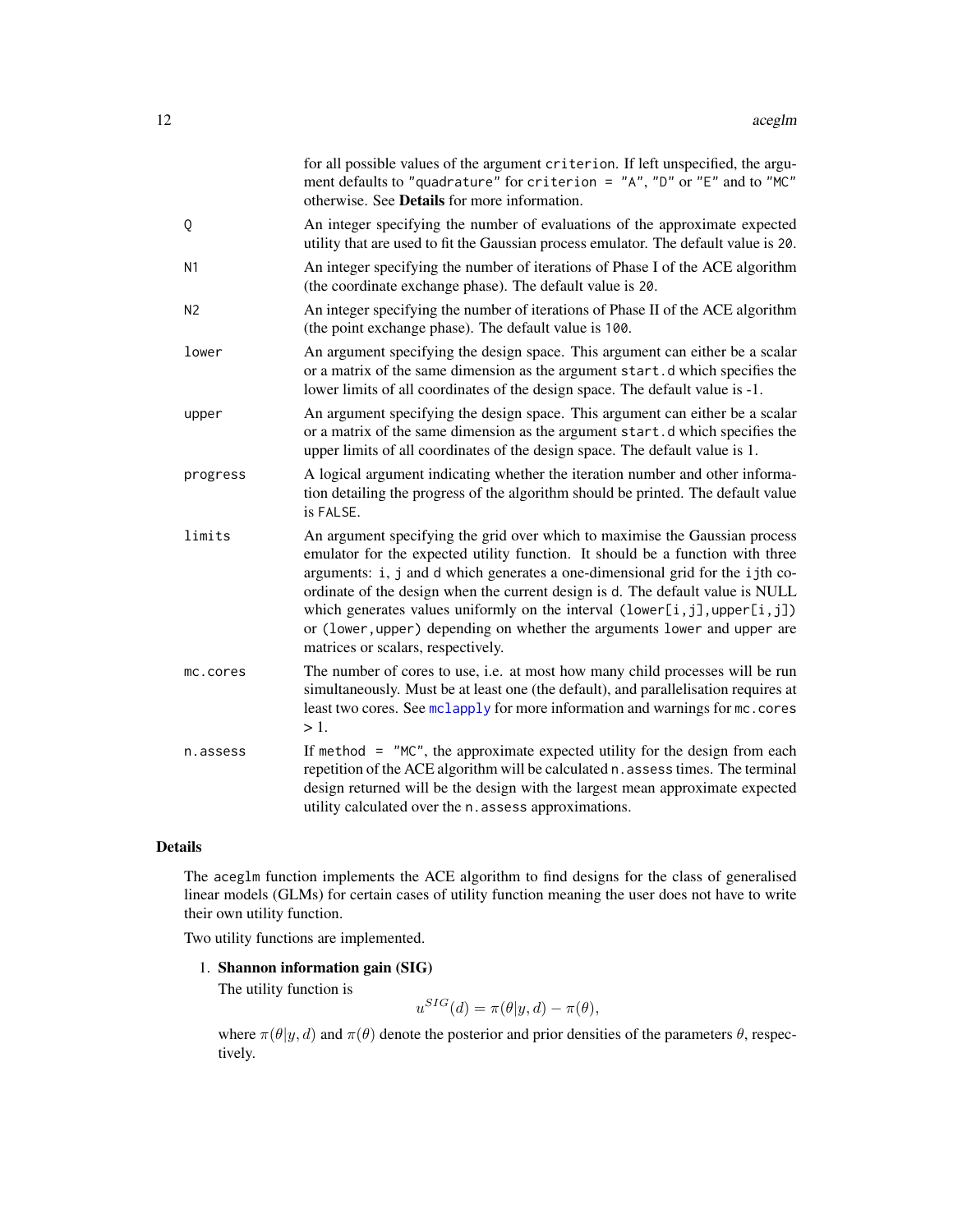aceglm and the state of the state of the state of the state of the state of the state of the state of the state of the state of the state of the state of the state of the state of the state of the state of the state of the

### 2. Negative squared error loss (NSEL)

The utility function is

$$
u^{NSEL}(d) = -(\theta - E(\theta | y, d))^T (\theta - E(\theta | y, d)),
$$

where  $E(\theta | y, d)$  denotes the posterior mean of  $\theta$ .

In both cases the utility function is not available in closed form due to the analytical intractability of either the posterior distribution (for SIG) or the posterior mean (for NSEL). The acebayes package implements two approximations to both utility functions. If criterion = "SIG" or criterion = "NSEL" then sampling-based Monte Carlo or importance sampling approximations will be employed. This was the original approach used by Overstall & Woods (2017). If criterion = "SIG-Norm" or criterion = "NSEL-Norm" then approximations based on approximate normality of the posterior (Overstall et al., 2017) will be used.

The normal approximation to the posterior can be taken further leading to the approximation by some scalar function of the Fisher information matrix,  $\mathcal{I}(\theta; d)$ , which only depends on  $\theta$  (Chaloner & Verdinelli, 1995). In the case of SIG, the approximate utility is given by

$$
u^D(d) = \log |\mathcal{I}(\theta; d)|,
$$

and the resulting design is typically called pseudo-Bayesian D-optimal. For NSEL, the approximate utility is given by

$$
u^A(d) = -\text{tr}\left\{ \mathcal{I}(\theta; d)^{-1} \right\}
$$

with the resulting design termed pseudo-Bayesian A-optimal. These designs are often used under the frequentist approach to optimal experimental design and so to complete the usual set, the following utility for finding a pseudo-Bayesian E-optimal design is also implemented:

$$
u^{E}(d) = \min e(\mathcal{I}(\theta; d)),
$$

where  $e()$  denotes the function that calculates the eigenvalues of its argument.

The expected utilities can be approximated using Monte Carlo methods (method = "MC" for all criteria) or using a deterministic quadrature method (method = "quadrature", implemented for the D, A and E criteria). The former approach approximates the expected utility via sampling from the prior. The latter approach uses a radial-spherical integration rule (Monahan and Genz, 1997) and B[1] specifies the number,  $n_r$ , of radial abscissas and B[2] specifies the number,  $n_a$ , of random rotations. Larger values of  $n_r$  will produce more accurate, but also more computationally expensive, approximations. See Gotwalt et al. (2009) for further details.

Note that the utility functions for SIG and NSEL are currently only implemented for logistic regression, i.e. family = binomial, or Poisson regression, i.e. family = poisson(link="log"), whereas the utility functions for pseudo-Bayesian designs are implemented for generic GLM families.

Similar to all coordinate exchange algorithms, ACE should be repeated from different initial designs. The function paceglm will implement this where the initial designs are given by a list via the argument start.d. On the completion of the repetitions of ACE, paceglm will approximate the expected utility for all final designs and return the design (the terminal design) with the largest approximate expected utility.

For more details on the ACE algorithm, see Overstall & Woods (2017).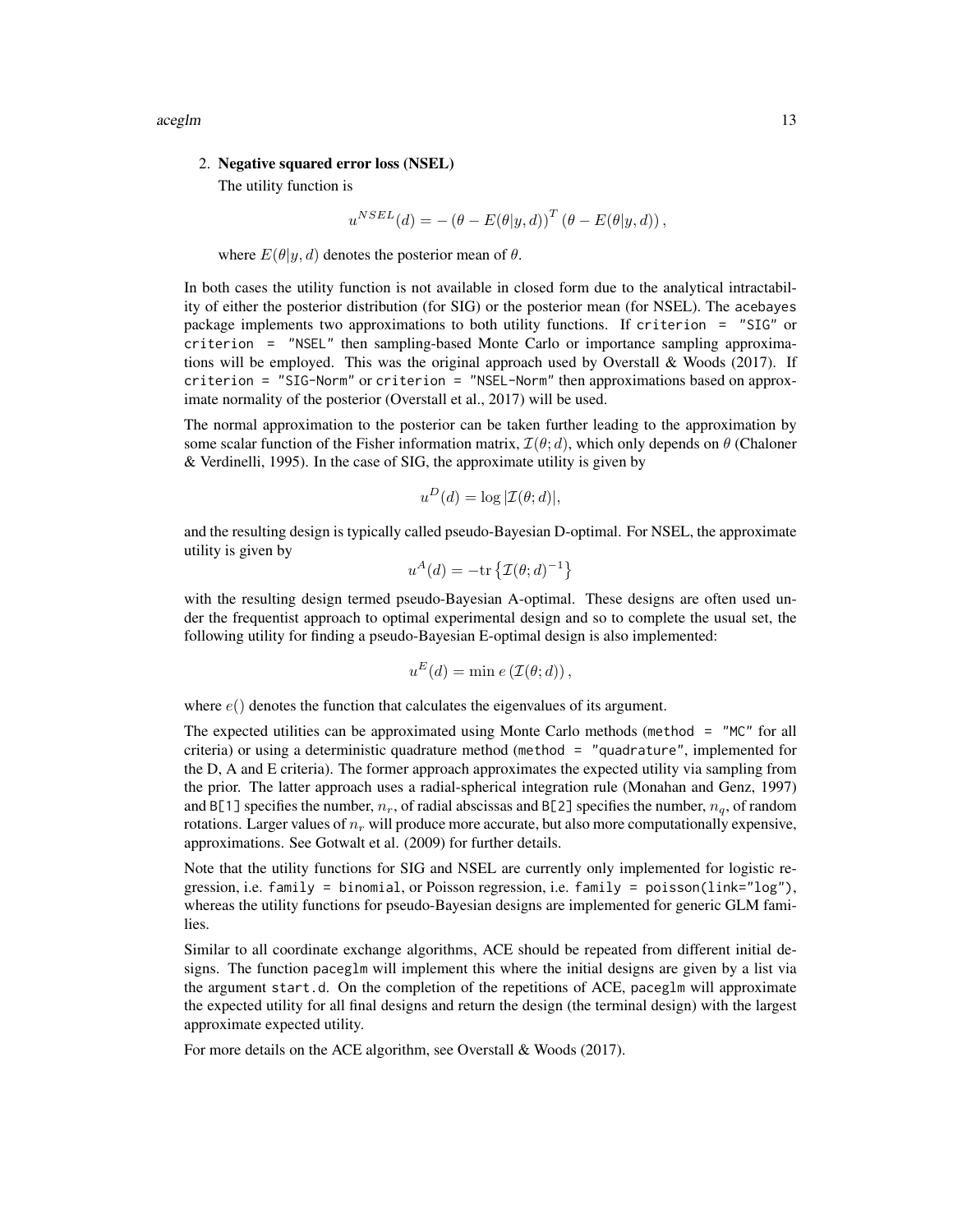### Value

The function will return an object of class "ace" (for aceglm) or "pace" (for paceglm) which is a list with the following components:

| utility        | The utility function resulting from the choice of arguments.                                                                                                                                |
|----------------|---------------------------------------------------------------------------------------------------------------------------------------------------------------------------------------------|
| start.d        | The argument start.d.                                                                                                                                                                       |
| phase1.d       | The design found from Phase I of the ACE algorithm.                                                                                                                                         |
| phase2.d       | The design found from Phase II of the ACE algorithm.                                                                                                                                        |
| phase1.trace   | A vector containing the evaluations of the approximate expected utility of the<br>current design at each stage of Phase I of the ACE algorithm. This can be used<br>to assess convergence.  |
| phase2.trace   | A vector containing the evaluations of the approximate expected utility of the<br>current design at each stage of Phase II of the ACE algorithm. This can be used<br>to assess convergence. |
| B              | The argument B.                                                                                                                                                                             |
| Q              | The argument Q.                                                                                                                                                                             |
| N1             | The argument N1.                                                                                                                                                                            |
| N <sub>2</sub> | The argument N2.                                                                                                                                                                            |
| glm            | If the object is a result of a direct call to aceg1m then this is TRUE.                                                                                                                     |
| nlm            | This will be FALSE.                                                                                                                                                                         |
| criterion      | If the object is a result of a direct call to aceg1m then this is the argument<br>criterion.                                                                                                |
| method         | If the object is a result of a direct call to aceg1m then this is the argument method.                                                                                                      |
| prior          | If the object is a result of a direct call to aceg1m then this is the argument prior.                                                                                                       |
| family         | If the object is a result of a direct call to aceg1m then this is the argument family.                                                                                                      |
| formula        | If the object is a result of a direct call to acen1m then this is the argument<br>formula.                                                                                                  |
| time           | Computational time (in seconds) to run the ACE algorithm.                                                                                                                                   |
| binary         | The argument binary. Will be FALSE for the utility functions currently imple-<br>mented.                                                                                                    |
| d              | The terminal design (paceglm only).                                                                                                                                                         |
| eval           | If deterministic = $\degree$ MC", a vector containing n. assess approximations to<br>the expected utility for the terminal design (paceg1m only).                                           |
|                | If deterministic = $"quadratic"$ , a scalar giving the approximate expected<br>utility for the terminal design (paceg1m only).                                                              |
| final.d        | A list of the same length as the argument start.d, where each element is the<br>final design (i.e. phase2.d) for each repetition of the ACE algorithm (paceglm<br>only).                    |
| besti          | A scalar indicating which repetition of the ACE algorithm resulted in the termi-<br>nal design (paceglm only).                                                                              |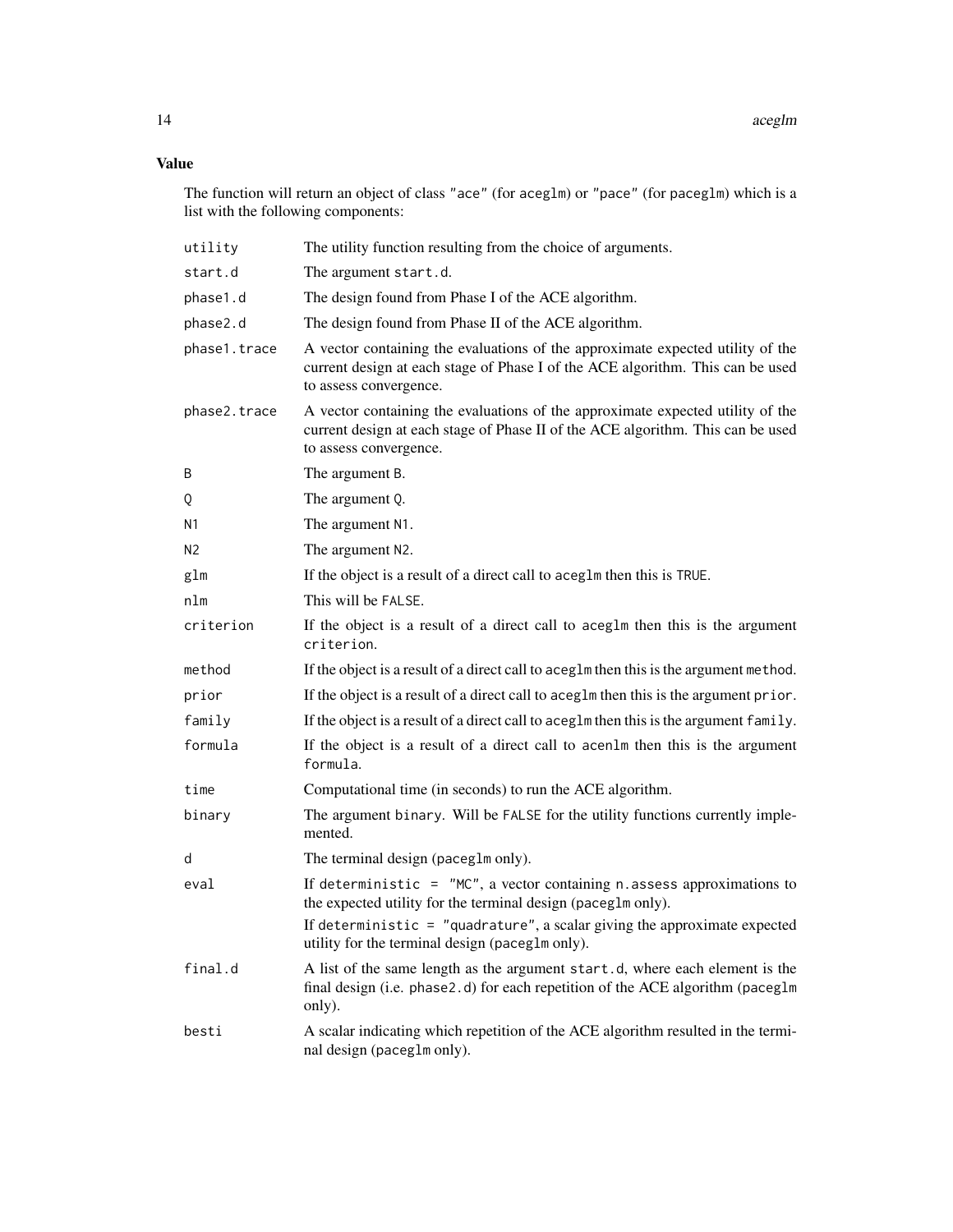### <span id="page-14-0"></span>aceglm that the contract of the contract of the contract of the contract of the contract of the contract of the contract of the contract of the contract of the contract of the contract of the contract of the contract of th

### Note

These are wrapper functions for [ace](#page-3-1) and [pace](#page-4-0).

### Author(s)

Antony M. Overstall <A.M.Overstall@soton.ac.uk>, David C. Woods & Maria Adamou

### References

Chaloner, K. & Verdinelli, I. (1995). Bayesian experimental design: a review. *Statistical Science*, 10, 273-304.

Gotwalt, C. M., Jones, B. A. & Steinberg, D. M. (2009). Fast computation of designs robust to parameter uncertainty for nonlinear settings. *Technometrics*, 51, 88-95.

Meyer, R. & Nachtsheim, C. (1995). The coordinate exchange algorithm for constructing exact optimal experimental designs. *Technometrics*, 37, 60-69.

Monahan, J. and Genz, A. (1997). Spherical-radial integration rules for Bayesian computation," Journal of the American Statistical Association, 92, 664–674.

Overstall, A.M. & Woods, D.C. (2017). Bayesian design of experiments using approximate coordinate exchange. *Technometrics*, 59, 458-470.

Overstall, A.M., McGree, J.M. & Drovandi, C.C. (2018). An approach for finding fully Bayesian optimal designs using normal-based approximations to loss functions. *Statistics and Computing*, 28(2), 343-358.

### See Also

[ace](#page-3-1), [acenlm](#page-16-1), [pace](#page-4-0), [pacenlm](#page-16-2).

### Examples

```
## This example uses aceglm to find a Bayesian D-optimal design for a
## first order logistic regression model with 6 runs 4 factors. The priors are
## those used by Overstall & Woods (2017), with each of the five
## parameters having a uniform prior. The design space for each coordinate is [-1, 1].
set.seed(1)
## Set seed for reproducibility.
n < -6## Specify the sample size (number of runs).
start.d<-matrix(2 * randomLHS(n = n,k = 4) - 1,nrow = n,ncol = 4,
dimnames = list(as.character(1:n), c("x1", "x2", "x3", "x4"))## Generate an initial design of appropriate dimension. The initial design is a
## Latin hypercube sample.
low < -c(-3, 4, 5, -6, -2.5)upp<-c(3, 10, 11, 0, 3.5)
## Lower and upper limits of the uniform prior distributions.
```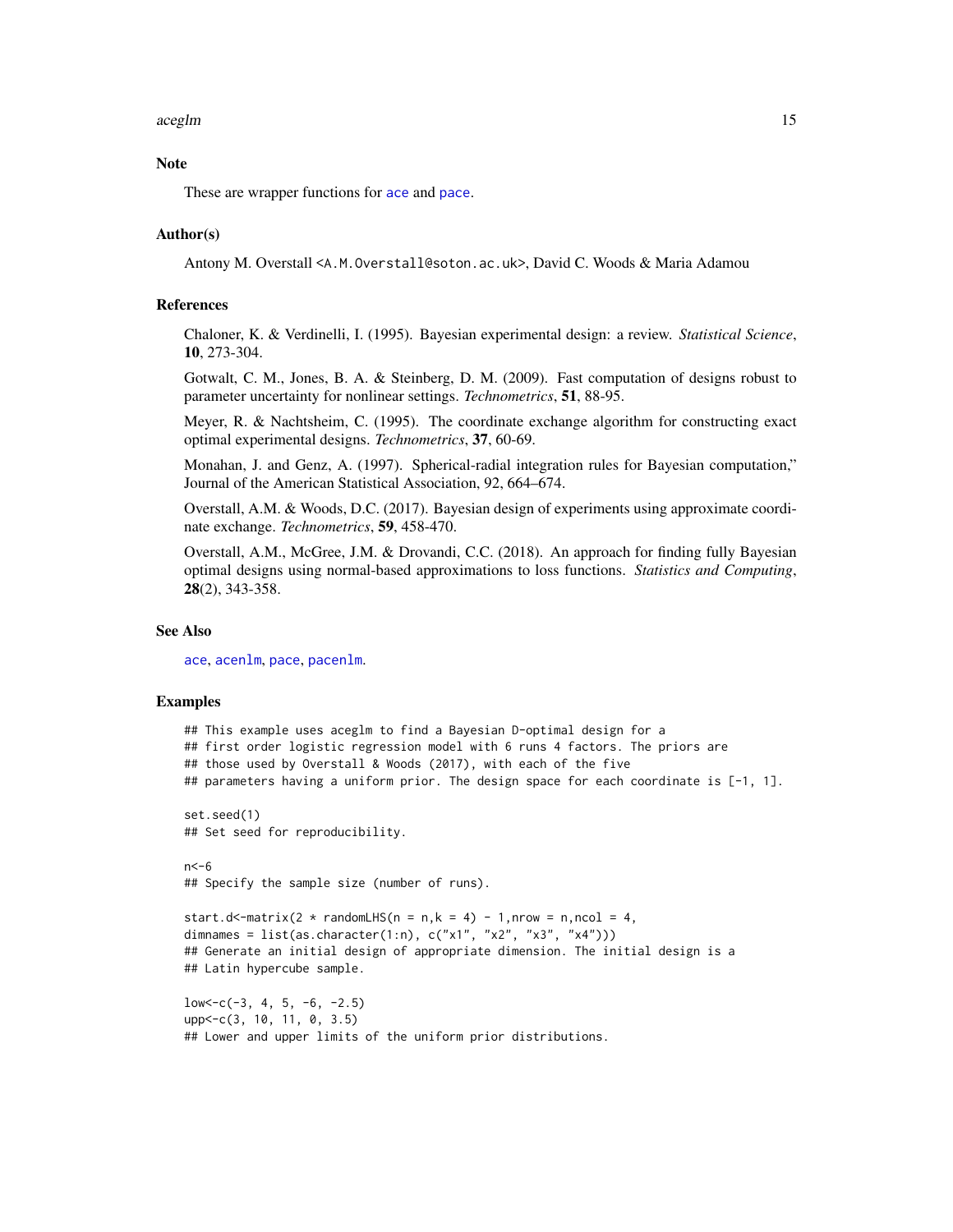```
prior<-function(B){
t(t(6*matrix(runif(n = 5 * B), ncol = 5)) + low)}
## Create a function which specifies the prior. This function will return a
## B by 5 matrix where each row gives a value generated from the prior
## distribution for the model parameters.
example1<-aceglm(formula=~x1+x2+x3+x4, start.d = start.d, family = binomial,
prior = prior, method = "MC", N1 = 1, N2 = 0, B = c(1000, 1000))
## Call the aceglm function which implements the ACE algorithm requesting
## only one iteration of Phase I and zero iterations of Phase II. The Monte
## Carlo sample size for the comparison procedure (B[1]) is set to 100.
example1
## Print out a short summary.
#Generalised Linear Model
#Criterion = Bayesian D-optimality
#Formula: ~x1 + x2 + x3 + x4
#
#Family: binomial
#Link function: logit
#
#Method: MC
#
#B: 1000 1000
#
#Number of runs = 6
#
#Number of factors = 4
#
#Number of Phase I iterations = 1
#
#Number of Phase II iterations = 0
#
#Computer time = 00:00:01
example1$phase2.d
## Look at the final design.
# x1 x2 x3 x4
#1 -0.3571245 0.16069337 -0.61325375 0.9276443
#2 -0.9167309 0.91411512 0.69842151 0.2605092
#3 -0.8843699 0.42863930 -1.00000000 -0.9679402
#4 0.3696224 -0.27126080 0.65284076 0.1850767
#5 0.7172267 -0.34743402 -0.05968457 -0.6588896
#6 0.7469636 0.05854029 1.00000000 -0.1742566
prior2 <- list(support = rbind(low, upp))
## A list specifying the parameters of the uniform prior distribution
example2<-aceglm(formula = \sim x1 +x2 + x3 + x4, start.d = start.d, family = binomial,
prior = prior2, N1 = 1, N2 = 0)
```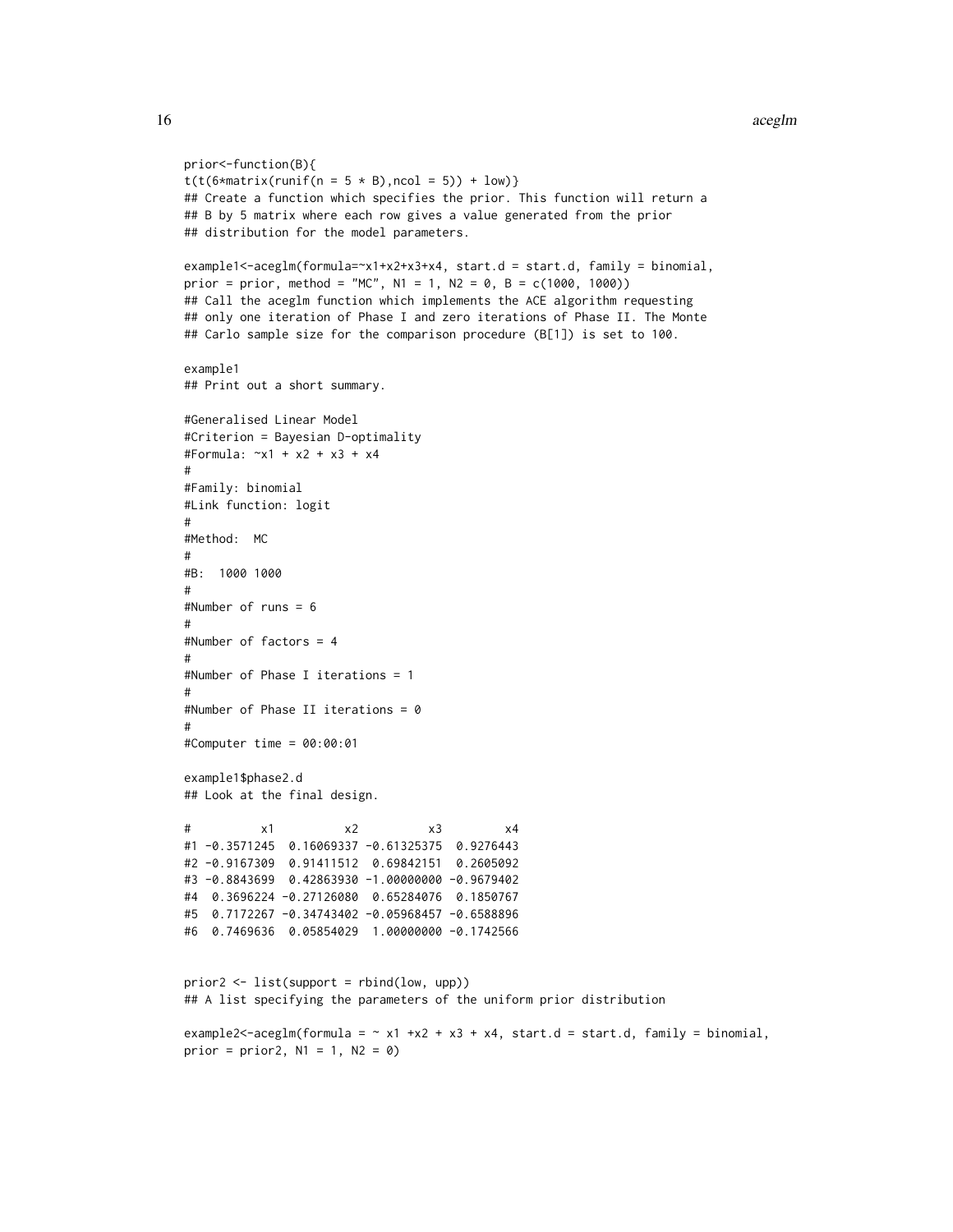### <span id="page-16-0"></span>acenlm and the contract of the contract of the contract of the contract of the contract of the contract of the contract of the contract of the contract of the contract of the contract of the contract of the contract of the

## Call the aceglm function with the default method of "quadrature"

```
example2$phase2.d
## Final design
```

```
# x1 x2 x3 x4
#1 -0.3269814 0.08697755 -0.7583228 1.00000000
#2 -0.8322237 0.86652194 0.5747066 0.51442169
#3 -0.8987852 0.48881387 -0.8554894 -1.00000000
#4 0.3441093 -0.29050147 0.4704248 0.07628932
#5 0.8371670 -0.42361888 0.1429862 -0.95080251
#6 0.6802119 0.10853163 1.0000000 0.75421678
mean(example1$utility(d = example1$phase2.d, B = 20000))
#[1] -11.55139
mean(example2$utility(d = example2$phase2.d, B = 20000))
#[1] -11.19838
## Compare the two designs using the Monte Carlo approximation
```
<span id="page-16-1"></span>acenlm *Approximate Coordinate Exchange (ACE) Algorithm for Non-Linear Models*

#### <span id="page-16-2"></span>**Description**

Functions implementing the approximate coordinate exchange algorithm (Overstall & Woods, 2017) for finding optimal Bayesian designs for non-linear regression models.

### Usage

acenlm(formula, start.d, prior, B, criterion = c("D", "A", "E", "SIG", "NSEL"), method = c("quadrature", "MC"),  $Q = 20$ , N1 = 20, N2 = 100, lower = -1, upper = 1, progress = FALSE, limits = NULL)

pacenlm(formula, start.d, prior, B, criterion = c("D", "A", "E", "SIG", "NSEL"), method = c("quadrature", "MC"),  $Q = 20$ , N1 = 20, N2 = 100, lower = -1, upper = 1,  $limits = NULL, mc.core = 1, ncases = 20)$ 

### Arguments

| formula | An object of class "formula": a symbolic description of the model. The terms<br>should correspond to the column names of the argument start.d and the argu-<br>ment prior.             |
|---------|----------------------------------------------------------------------------------------------------------------------------------------------------------------------------------------|
| start.d | For aceglm, an n by k matrix, with column names used by the argument formula,<br>specifying the initial design for the ACE algorithm.                                                  |
|         | For paceglm, a list with each element, an n by k matrix, with column names<br>used by the argument formula, specifying the initial design for each repetition<br>of the ACE algorithm. |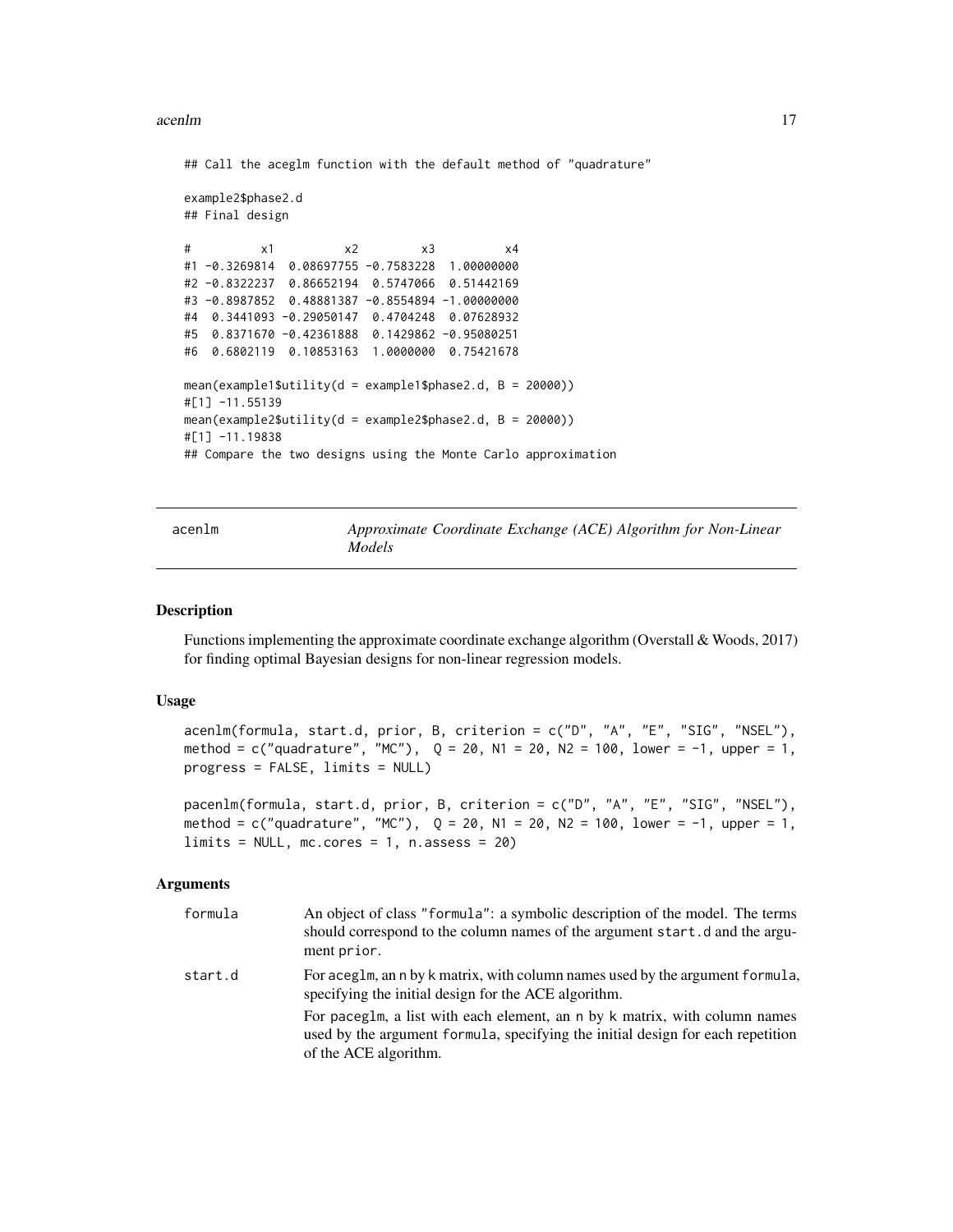### prior An argument specifying the prior distribution.

For method  $=$  "MC", a function with one argument: B; a scalar integer. This function should return a B by p matrix (or  $p+1$  for criterion = "SIG" or criterion = "NSEL"), with p the number of model parameters, containing a random sample from the prior distribution of the parameters. The value of p should correspond to the number of terms specified by the formula argument. The column names must match the names of parameters in the formula argument. For criterion="SIG" or criterion="NSEL", an extra column (named sig2) should contain a sample from the prior distribution of the error variance. For method = "quadrature", a list specifying a normal or uniform prior for the model parameters. For a normal prior distribution, the list should have named entries mu and sigma2 specifying the prior mean and variance-covariance matrix. The prior mean may be specified as a scalar, which will then be replicated to form an vector of common prior means, or a vector of length p. The prior variance-covariance matrix may be specified as either a scalar common variance or a vector of length p of variances (for independent prior distributions) or as a p by p matrix. The names attribute of mu must match the names of the parameters in the formula argument. For a uniform prior distribution, the list should have a named entry support, a 2 by p matrix with each column giving the lower and upper limits of the support of the independent continuous uniform distribution for the corresponding parameter. The column names of support must match the names of parameters in the formula argument.

B An optional argument for controlling the approximation to the expected utility. It should be a vector of length two.

> For criterion = "MC", it specifies the size of the Monte Carlo samples, generated from the joint distribution of unknown quantities. The first sample size, B[1], gives the sample size to use in the comparison procedures, and the second sample size, B[2], gives the sample size to use for the evaluations of Monte Carlo integration that are used to fit the Gaussian process emulator. If left unspecified, the default value is c(20000,1000).

> For criterion = "quadrature", it specifies the tuning parameters (numbers of radial abscissas and random rotations) for the implemented quadrature method; see Details for more information. If left unspecified, the default value is c(2, 8).

criterion An optional character argument specifying the utility function. There are currently five utility functions implemented consisting of

1. **pseudo-Bayesian D-optimality** (criterion =  $"D"$ );

- 2. pseudo-Bayesian A-optimality (criterion =  $"A"$ );
- 3. pseudo-Bayesian E-optimality (criterion =  $"E"$ );
- 4. Shannon information gain (criterion = "SIG");
- 5. negative squared error loss (criterion = "NSEL").

The default value is "D" denoting pseudo-Bayesian D-optimality. See **Details** for more information.

method An optional character argument specifying the method of approximating the expected utility function. Current choices are method = "quadrature" for a deterministic quadrature approximation and method =  $"MC"$  for a stochastic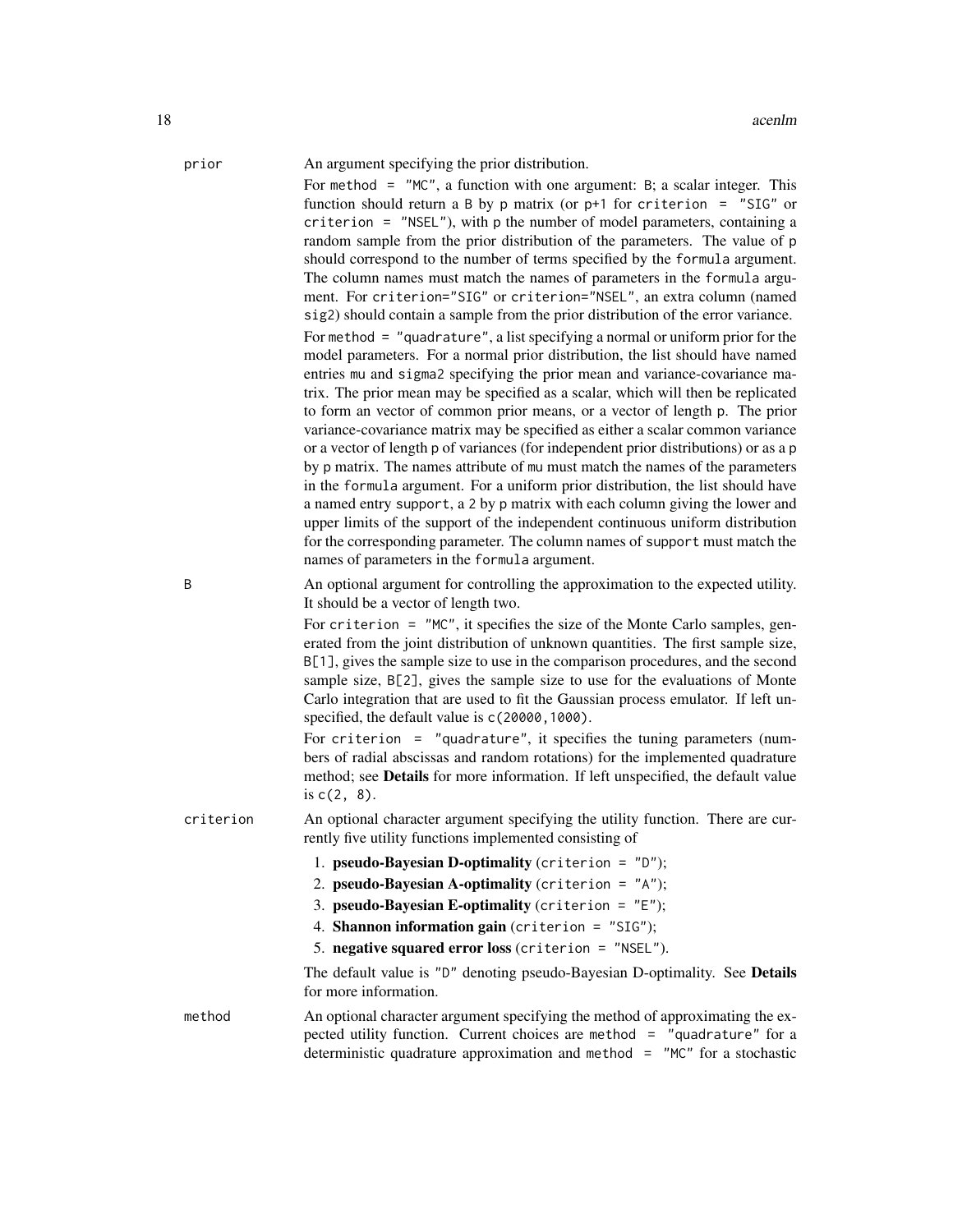<span id="page-18-0"></span>

|                | Monte Carlo approximation. The first of these choices is only available when<br>the argument criterion = $\alpha$ <sup>n</sup> , $\alpha$ <sup>n</sup> or $\alpha$ <sup>n</sup> E". The second choice is available<br>for all possible values of the argument criterion. If left unspecified, the argu-<br>ment defaults to "quadrature" for criterion = $'A''$ , "D" or "E" and to "MC"<br>otherwise. See Details for more information.                                                                                          |
|----------------|-----------------------------------------------------------------------------------------------------------------------------------------------------------------------------------------------------------------------------------------------------------------------------------------------------------------------------------------------------------------------------------------------------------------------------------------------------------------------------------------------------------------------------------|
| Q              | An integer specifying the number of evaluations of the approximate expected<br>utility that are used to fit the Gaussian process emulator. The default value is 20.                                                                                                                                                                                                                                                                                                                                                               |
| N <sub>1</sub> | An integer specifying the number of iterations of Phase I of the ACE algorithm<br>(the coordinate exchange phase). The default value is 20.                                                                                                                                                                                                                                                                                                                                                                                       |
| N <sub>2</sub> | An integer specifying the number of iterations of Phase II of the ACE algorithm<br>(the point exchange phase). The default value is 100.                                                                                                                                                                                                                                                                                                                                                                                          |
| lower          | An argument specifying the design space. This argument can either be a scalar<br>or a matrix of the same dimension as the argument start.d which specifies the<br>lower limits of all coordinates of the design space. The default value is -1.                                                                                                                                                                                                                                                                                   |
| upper          | An argument specifying the design space. This argument can either be a scalar<br>or a matrix of the same dimension as the argument start.d which specifies the<br>upper limits of all coordinates of the design space. The default value is 1.                                                                                                                                                                                                                                                                                    |
| progress       | A logical argument indicating whether the iteration number should be printed.<br>The default value is FALSE.                                                                                                                                                                                                                                                                                                                                                                                                                      |
| limits         | An argument specifying the grid over which to maximise the Gaussian process<br>emulator for the expected utility function. It should be a function with three<br>arguments: i, j and d which generates a one-dimensional grid for the ijth co-<br>ordinate of the design when the current design is d. The default value is NULL<br>which generates values uniformly on the interval $(lower[i,j], upper[i,j])$<br>or (lower, upper) depending on whether the arguments lower and upper are<br>matrices or scalars, respectively. |
| mc.cores       | The number of cores to use, i.e. at most how many child processes will be run<br>simultaneously. Must be at least one (the default), and parallelisation requires at<br>least two cores. See mclapply for more information and warnings for mc. cores<br>$>1$ .                                                                                                                                                                                                                                                                   |
| n.assess       | If method $=$ "MC", the approximate expected utility for the design from each<br>repetition of the ACE algorithm will be calculated n. assess times. The terminal<br>design returned will be the design with the largest mean approximate expected<br>utility calculated over the n. assess approximations.                                                                                                                                                                                                                       |

### Details

The acenlm function implements the ACE algorithm to find designs for general classes of nonlinear regression models with identically and independently normally distributed errors meaning the user does not have to write their own utility function.

Two utility functions are implemented.

1. Shannon information gain (SIG)

The utility function is

$$
u^{SIG}(d) = \pi(\theta | y, d) - \pi(\theta),
$$

where  $\pi(\theta|y, d)$  and  $\pi(\theta)$  denote the posterior and prior densities of the parameters  $\theta$ , respectively.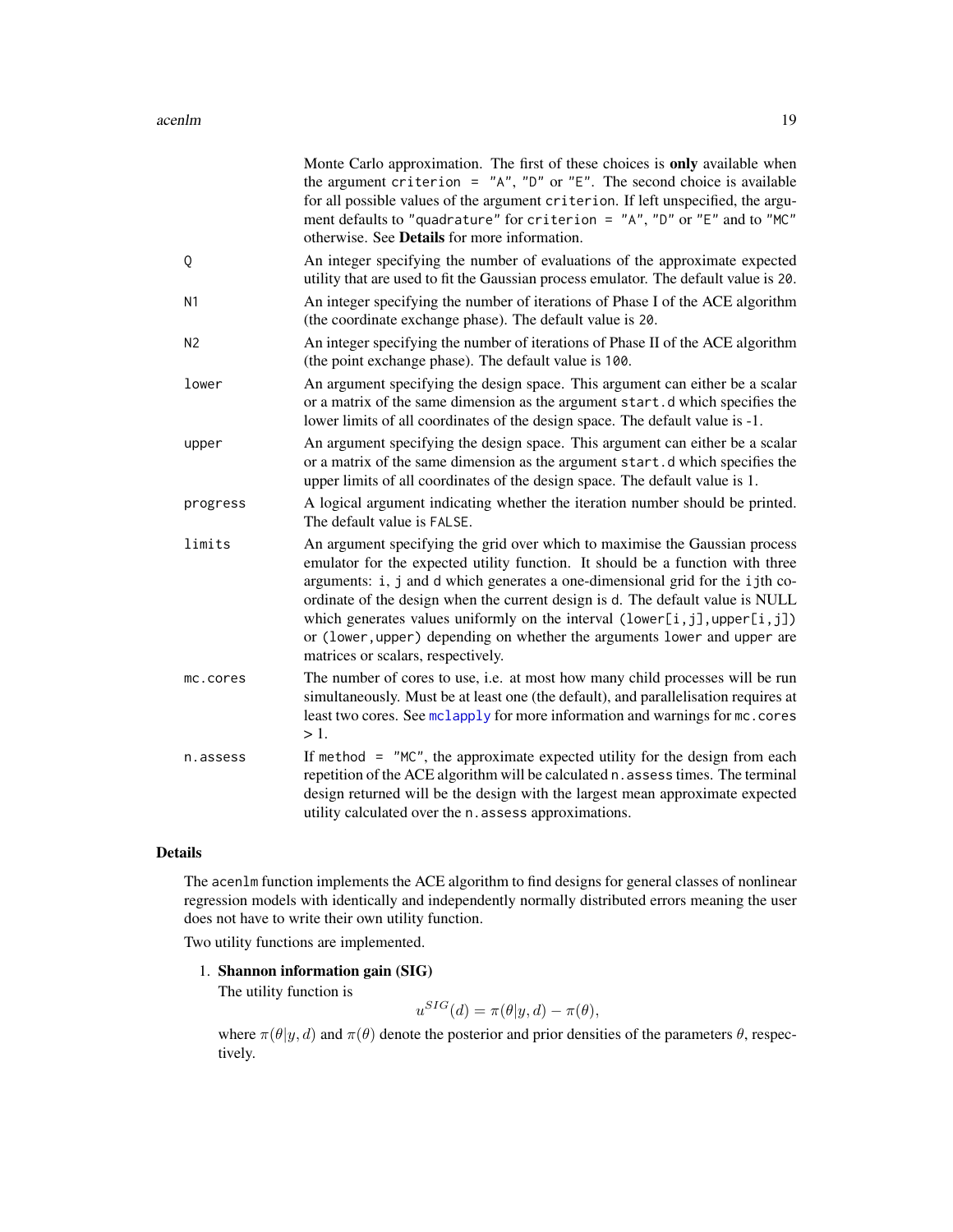### 2. Negative squared error loss (NSEL)

The utility function is

$$
u^{NSEL}(d) = -(\theta - E(\theta | y, d))^T (\theta - E(\theta | y, d)),
$$

where  $E(\theta | y, d)$  denotes the posterior mean of  $\theta$ .

In both cases the utility function is not available in closed form due to the analytical intractability of either the posterior distribution (for SIG) or the posterior mean (for NSEL). Sampling-based Monte Carlo or importance sampling approximations will be employed. This was the original approach used by Overstall & Woods (2017).

A normal approximation to the posterior can be taken leading to the approximation by some scalar function of the Fisher information matrix,  $\mathcal{I}(\theta; d)$ , which only depends on  $\theta$  (Chaloner & Verdinelli, 1995). In the case of SIG, the approximate utility is given by

$$
u^D(d) = \log |\mathcal{I}(\theta; d)|,
$$

and the resulting design is typically called pseudo-Bayesian D-optimal. For NSEL, the approximate utility is given by

$$
u^A(d) = -\text{tr}\left\{\mathcal{I}(\theta; d)^{-1}\right\}
$$

with the resulting design termed pseudo-Bayesian A-optimal. These designs are often used under the frequentist approach to optimal experimental design and so to complete the usual set, the following utility for finding a pseudo-Bayesian E-optimal design is also implemented:

$$
u^{E}(d) = \min e(\mathcal{I}(\theta; d)),
$$

where  $e()$  denotes the function that calculates the eigenvalues of its argument.

The expected utilities can be approximated using Monte Carlo methods (method = "MC" for all criteria) or using a deterministic quadrature method (method = "quadrature", implemented for the D, A and E criteria). The former approach approximates the expected utility via sampling from the prior. The latter approach uses a radial-spherical integration rule (Monahan and Genz, 1997) and B[1] specifies the number,  $n_r$ , of radial abscissas and B[2] specifies the number,  $n_q$ , of random rotations. Larger values of  $n_r$  will produce more accurate, but also more computationally expensive, approximations. See Gotwalt et al. (2009) for further details.

Similar to all coordinate exchange algorithms, ACE should be repeated from different initial designs. The function pacenlm will implement this where the initial designs are given by a list via the argument start.d. On the completion of the repetitions of ACE, pacenlm will approximate the expected utility for all final designs and return the design (the terminal design) with the largest approximate expected utility.

For more details on the ACE algorithm, see Overstall & Woods (2017).

### Value

The function will return an object of class "ace" (for acenlm) or "pace" (for pacenlm) which is a list with the following components:

| utility | The utility function resulting from the choice of arguments. |
|---------|--------------------------------------------------------------|
| start.d | The argument start.d.                                        |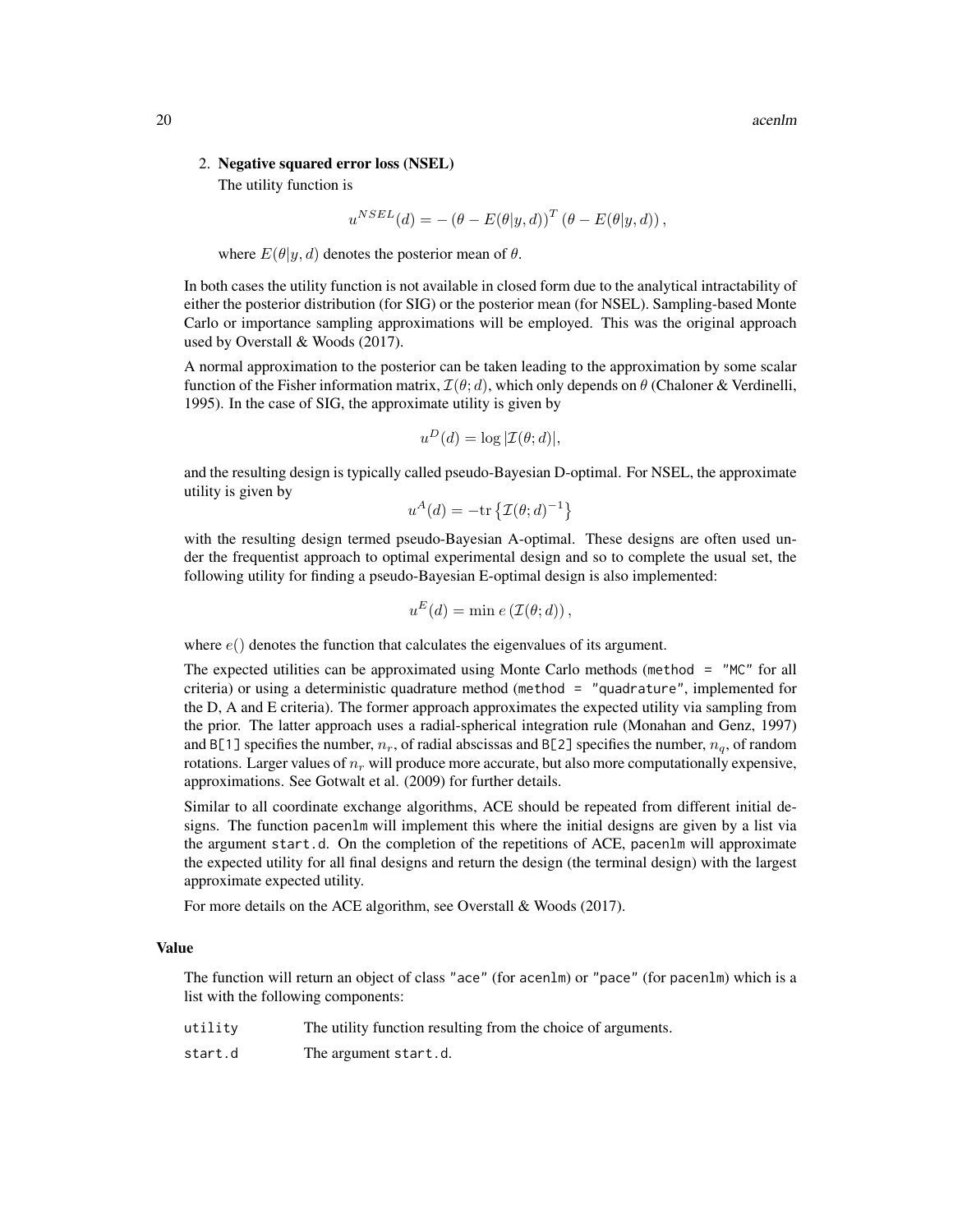### <span id="page-20-0"></span>acenlm 21

| phase1.d     | The design found from Phase I of the ACE algorithm.                                                                                                                                         |
|--------------|---------------------------------------------------------------------------------------------------------------------------------------------------------------------------------------------|
| phase2.d     | The design found from Phase II of the ACE algorithm.                                                                                                                                        |
| phase1.trace | A vector containing the evaluations of the approximate expected utility of the<br>current design at each stage of Phase I of the ACE algorithm. This can be used<br>to assess convergence.  |
| phase2.trace | A vector containing the evaluations of the approximate expected utility of the<br>current design at each stage of Phase II of the ACE algorithm. This can be used<br>to assess convergence. |
| B            | The argument B.                                                                                                                                                                             |
| Q            | The argument Q.                                                                                                                                                                             |
| Ν1           | The argument N1.                                                                                                                                                                            |
| N2           | The argument N2.                                                                                                                                                                            |
| glm          | This will be FALSE.                                                                                                                                                                         |
| nlm          | If the object is a result of a direct call to acen1m then this is TRUE.                                                                                                                     |
| criterion    | If the object is a result of a direct call to acenlm then this is the argument<br>criterion.                                                                                                |
| method       | If the object is a result of a direct call to acen1m then this is the argument method.                                                                                                      |
| prior        | If the object is a result of a direct call to aceg1m then this is the argument prior.                                                                                                       |
| formula      | If the object is a result of a direct call to acen1m then this is the argument<br>formula.                                                                                                  |
| time         | Computational time (in seconds) to run the ACE algorithm.                                                                                                                                   |
| binary       | The argument binary. Will be FALSE for the utility functions currently imple-<br>mented.                                                                                                    |
| d            | The terminal design (pacen1m only).                                                                                                                                                         |
| eval         | If deterministic = $"MC",$ a vector containing n. assess approximations to<br>the expected utility for the terminal design (pacen1m only).                                                  |
|              | If deterministic = $"quadrature", a scalar giving the approximate expected$<br>utility for the terminal design (pacen1m only).                                                              |
| final.d      | A list of the same length as the argument start.d, where each element is the<br>final design (i.e. phase2.d) for each repetition of the ACE algorithm (pacen1m<br>only).                    |
| besti        | A scalar indicating which repetition of the ACE algorithm resulted in the termi-<br>nal design (pacenlm only).                                                                              |

### Note

These are wrapper functions for [ace](#page-3-1) and [pace](#page-4-0).

## Author(s)

Antony M. Overstall <A.M.Overstall@soton.ac.uk>, David C. Woods & Maria Adamou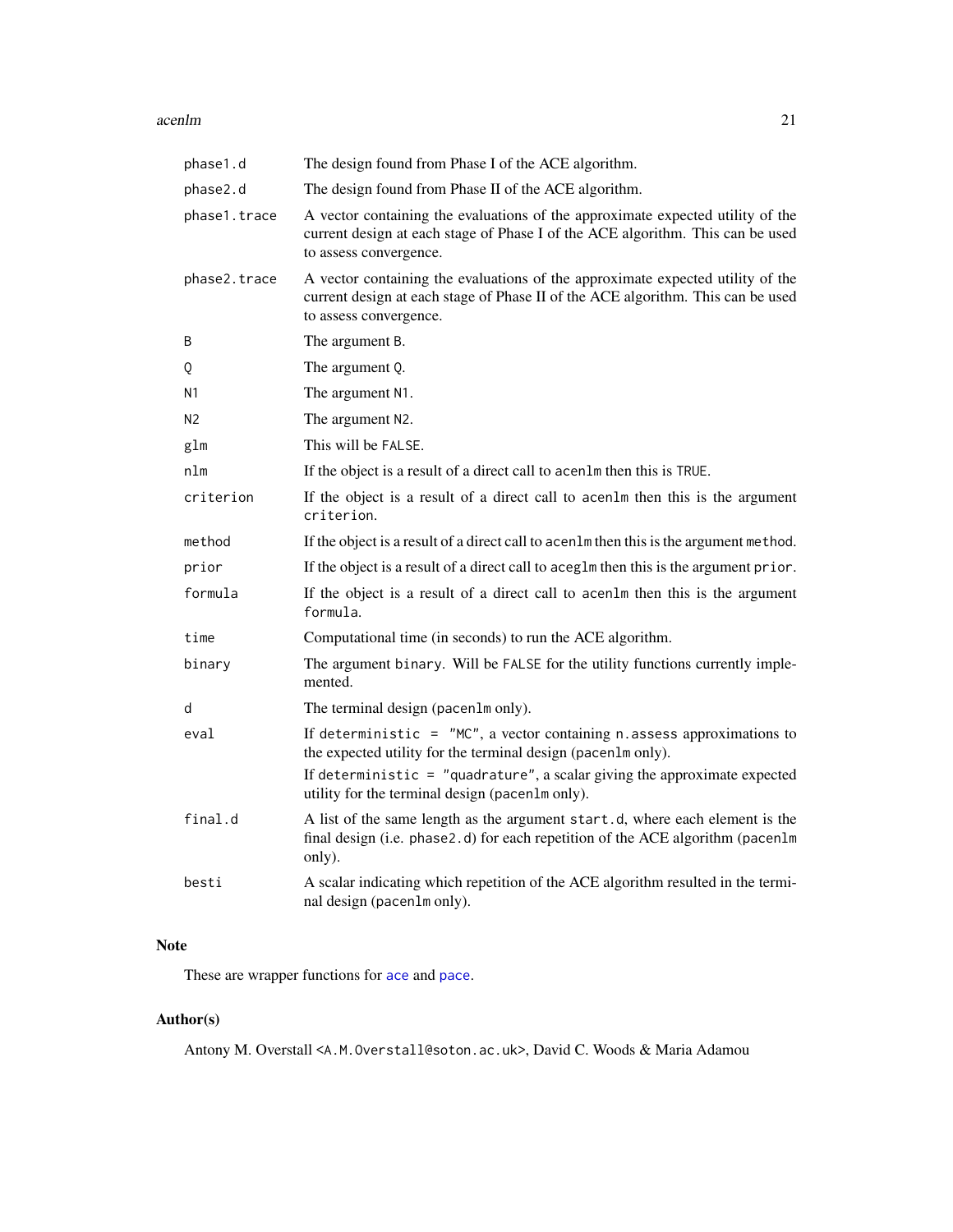### <span id="page-21-0"></span>References

Chaloner, K. & Verdinelli, I. (1995). Bayesian experimental design: a review. *Statistical Science*, 10, 273-304.

Gotwalt, C. M., Jones, B. A. & Steinberg, D. M. (2009). Fast computation of designs robust to parameter uncertainty for nonlinear settings. *Technometrics*, 51, 88-95.

Meyer, R. & Nachtsheim, C. (1995). The coordinate exchange algorithm for constructing exact optimal experimental designs. *Technometrics*, 37, 60-69.

Monahan, J. and Genz, A. (1997). Spherical-radial integration rules for Bayesian computation," Journal of the American Statistical Association, 92, 664–674.

Overstall, A.M. & Woods, D.C. (2017). Bayesian design of experiments using approximate coordinate exchange. *Technometrics*, 59, 458-470.

### See Also

[ace](#page-3-1), [aceglm](#page-9-1), [pace](#page-4-0), [paceglm](#page-9-2).

### Examples

```
## This example uses aceglm to find a Bayesian D-optimal design for a
## compartmental model with 6 runs 1 factor. The priors are
## those used by Overstall & Woods (2017). The design space for each
## coordinate is [0, 24] hours.
set.seed(1)
## Set seed for reproducibility.
n < -6## Specify the sample size (number of runs).
start.d<-matrix(24 * randomLHS(n = n, k = 1), nrow = n, ncol = 1,
dimnames = list(as. character(1:n), c("t"))## Generate an initial design of appropriate dimension. The initial design is a
## Latin hypercube sample.
low<-c(0.01884, 0.298, 21.8)
upp<-c(0.09884, 8.298, 21.8)
## Lower and upper limits of the support of the uniform prior distributions. Note that the prior
## for the third element is a point mass.
prior<-function(B){
out <-cbind(runif(n = B, min = low[1], max = upp[1]), runif(n = B, min = low[2], max = upp[2]),
runif(n = B, min = low[3], max = upp[3]))
colnames(out)<-c("a", "b", "c")
out}
## Create a function which specifies the prior. This function will return a
## B by 3 matrix where each row gives a value generated from the prior
## distribution for the model parameters.
example1<-acenlm(formula = \sim c*(exp( - a * t) - exp( - b * t)), start.d = start.d, prior = prior,
```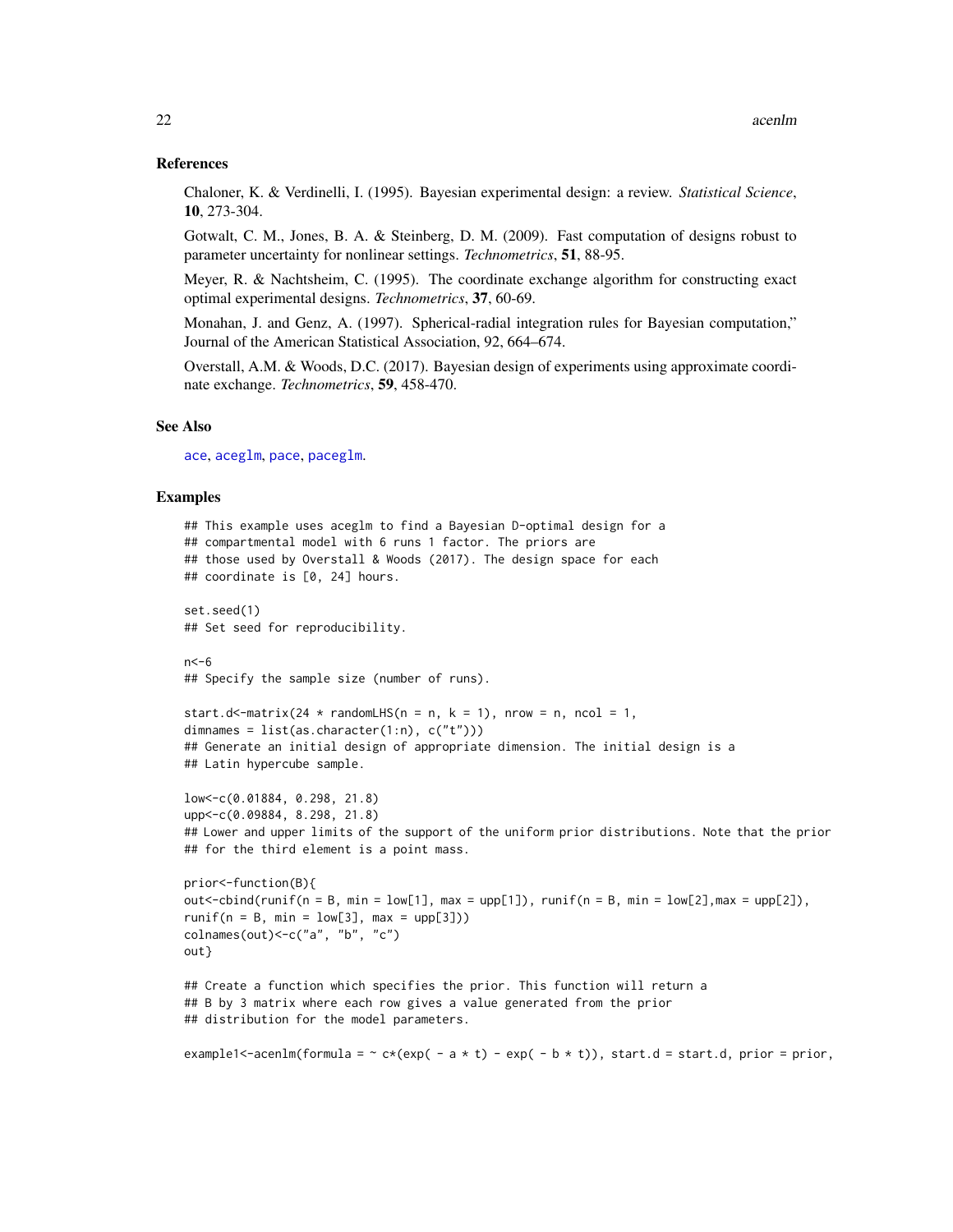### acenlm 23

```
N1 = 1, N2 = 0, B = c(1000, 1000), lower = 0, upper = 24, method = "MC")
## Call the acenlm function which implements the ACE algorithm requesting
## only one iteration of Phase I and zero iterations of Phase II. The Monte
## Carlo sample size for the comparison procedure (B[1]) is set to 1000.
example1
## Print out a short summary.
#Non Linear Model
#Criterion = Bayesian D-optimality
#Formula: \sim c \times (exp(-a \times t) - exp(-b \times t))#Method: MC
#
#B: 1000 1000
#
#Number of runs = 6
#
#Number of factors = 1
#
#Number of Phase I iterations = 1
#
#Number of Phase II iterations = 0
#
#Computer time = 00:00:00
example1$phase2.d
## Look at the final design.
# t
#1 19.7787011
#2 2.6431912
#3 0.2356938
#4 8.2471451
#5 1.4742319
#6 12.7062270
prior2 <- list(support = cbind(rbind(low, upp)))
colnames(prior2$support) <- c("a", "b", "c")
example2 <- acenlm(formula = \sim c * (exp( - a * t) - exp( - b *t)), start.d = start.d,
prior = prior2, lower = 0, upper = 24, N1 = 1, N2 = 0)
## Call the acenlm function with the default method of "quadrature"
example2$phase2.d
## Final design
\# t
#1 0.5167335
#2 2.3194434
#3 1.5365409
#4 8.2471451
#5 21.9402670
#6 12.7062270
```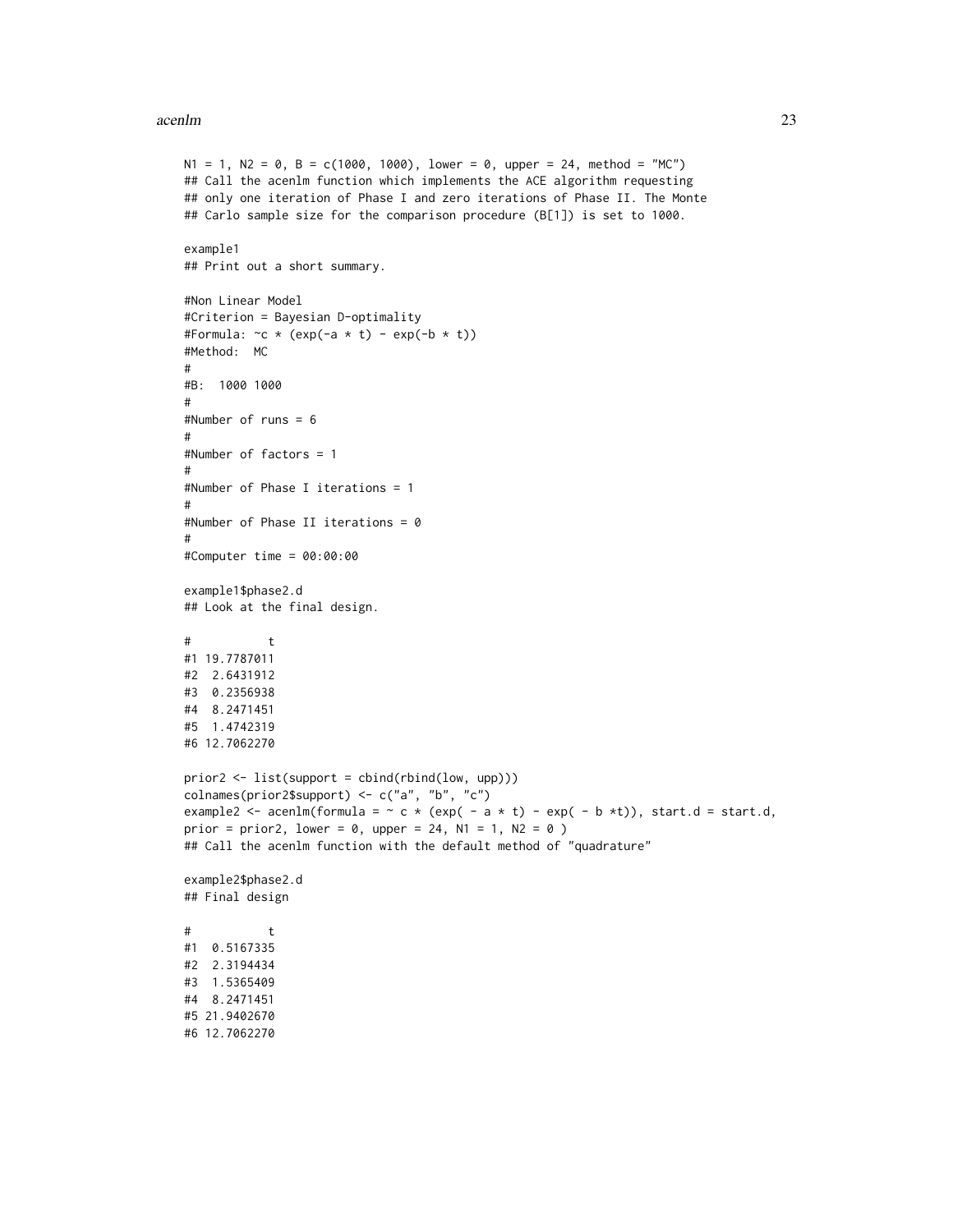24 aceobjects

```
utility \le utilitynlm(formula = \sim \lt \lt (exp( - a \lt t) - exp( - b \ltt)), prior = prior,
                             desvars = "t", method = "MC")$utility
## create a utility function to compare designs
mean(utility(example1$phase1.d, B = 20000))
#[1] 12.13773
mean(utility(example2$phase1.d, B = 20000))
#[1] 11.19745
## Compare the two designs using the Monte Carlo approximation
```
aceobjects *Print and Summary of* ace *and* pace *Objects*

### Description

These functions print and summarise objects of class "ace" or "pace".

### Usage

```
## S3 method for class 'ace'
print(x, \ldots)## S3 method for class 'ace'
summary(object, ...)
## S3 method for class 'pace'
print(x, \ldots)## S3 method for class 'pace'
summary(object, ...)
```
### Arguments

|                         | An object of class "ace" or "pace".               |
|-------------------------|---------------------------------------------------|
| object                  | An object of class "ace" or "pace".               |
| $\cdot$ $\cdot$ $\cdot$ | Arguments to be passed to and from other methods. |

### Value

If the object is a result of a direct call to [aceglm](#page-9-1), [acenlm](#page-16-1), [paceglm](#page-9-2), or [pacenlm](#page-16-2), then the argument criterion will be printed, otherwise the statement User-defined utility will be printed.

Also printed are the number of repetitions ("pace" objects only), runs, factors, Phase I and II iterations of the ACE algorithm and the computational time required.

For more details on the ACE algorithm, see Overstall & Woods (2017).

### Note

For examples see [ace](#page-3-1), [aceglm](#page-9-1), and [acenlm](#page-16-1).

<span id="page-23-0"></span>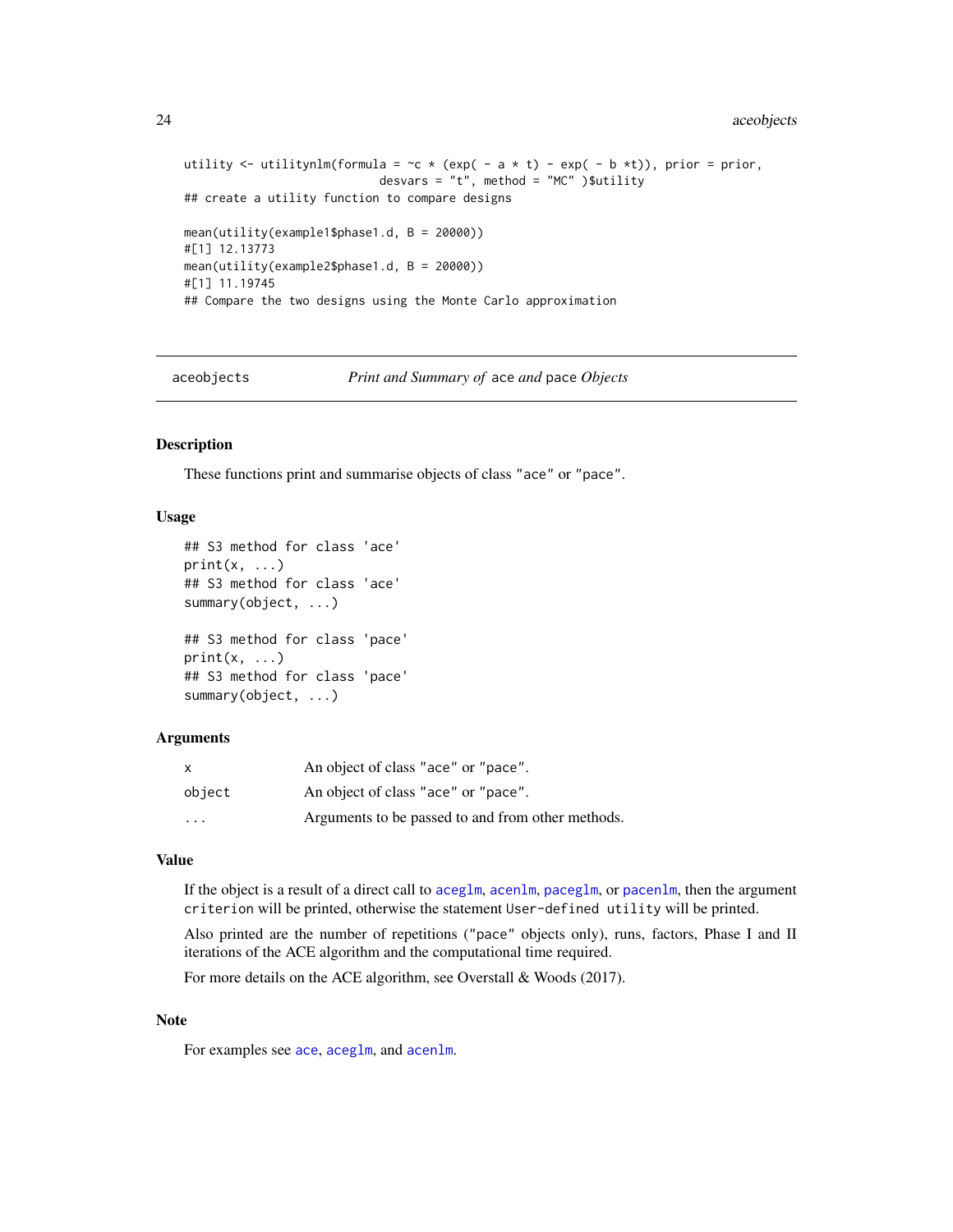### <span id="page-24-0"></span>assess 25

### Author(s)

Antony M. Overstall <A.M.Overstall@soton.ac.uk>, David C. Woods & Maria Adamou

### References

Overstall, A.M. & Woods, D.C. (2017). Bayesian design of experiments using approximate coordinate exchange. *Technometrics*, 59, 458-470.

### See Also

[ace](#page-3-1), [aceglm](#page-9-1), [acenlm](#page-16-1), [pace](#page-4-0), [paceglm](#page-9-2), [pacenlm](#page-16-2).

### Description

Calculates approximations to the expected utility for two designs.

### Usage

```
assess(d1, d2, ...)
## S3 method for class 'ace'
assess(d1, d2, B = NULL, n. assess = 20, relative = TRUE, ...)## S3 method for class 'pace'
assess(d1, d2, B = NULL, n. assess = 20, relative = TRUE, ...)
```
### Arguments

| d1, d2   | d1 should be an object of class "ace" or "pace" and d2 should be an object of<br>class "ace", "pace" or "matrix".                                                                                                                                                                                      |
|----------|--------------------------------------------------------------------------------------------------------------------------------------------------------------------------------------------------------------------------------------------------------------------------------------------------------|
| B        | An optional argument for controlling the approximation to the expected utility<br>(see ace, aceg1m and acen1m). If left unspecified, the value is inherited from<br>the argument d1.                                                                                                                   |
| n.assess | If d1 was generated from a call to $(p)$ ace with argument deterministic = FALSE<br>or from a call to (p) aceglm or (p) acenlm with argument method being "MC",<br>then n. assess is an optional argument giving the number of evaluations of the<br>stochastic approximation to the expected utility. |
| relative | An optional argument, for when d1 was generated as a call to (p) aceg1m or<br>(p) acenlm with argument criterion being "A", "D" or "E", controlling whether<br>the measure of relative efficiency is calculated for d1 relative to d2 (TRUE; the<br>default) or for d2 relative to d1 (FALSE).         |
| $\cdots$ | Arguments to be passed to and from other methods.                                                                                                                                                                                                                                                      |

<span id="page-24-1"></span>assess *Compares two designs under the approximate expected utility*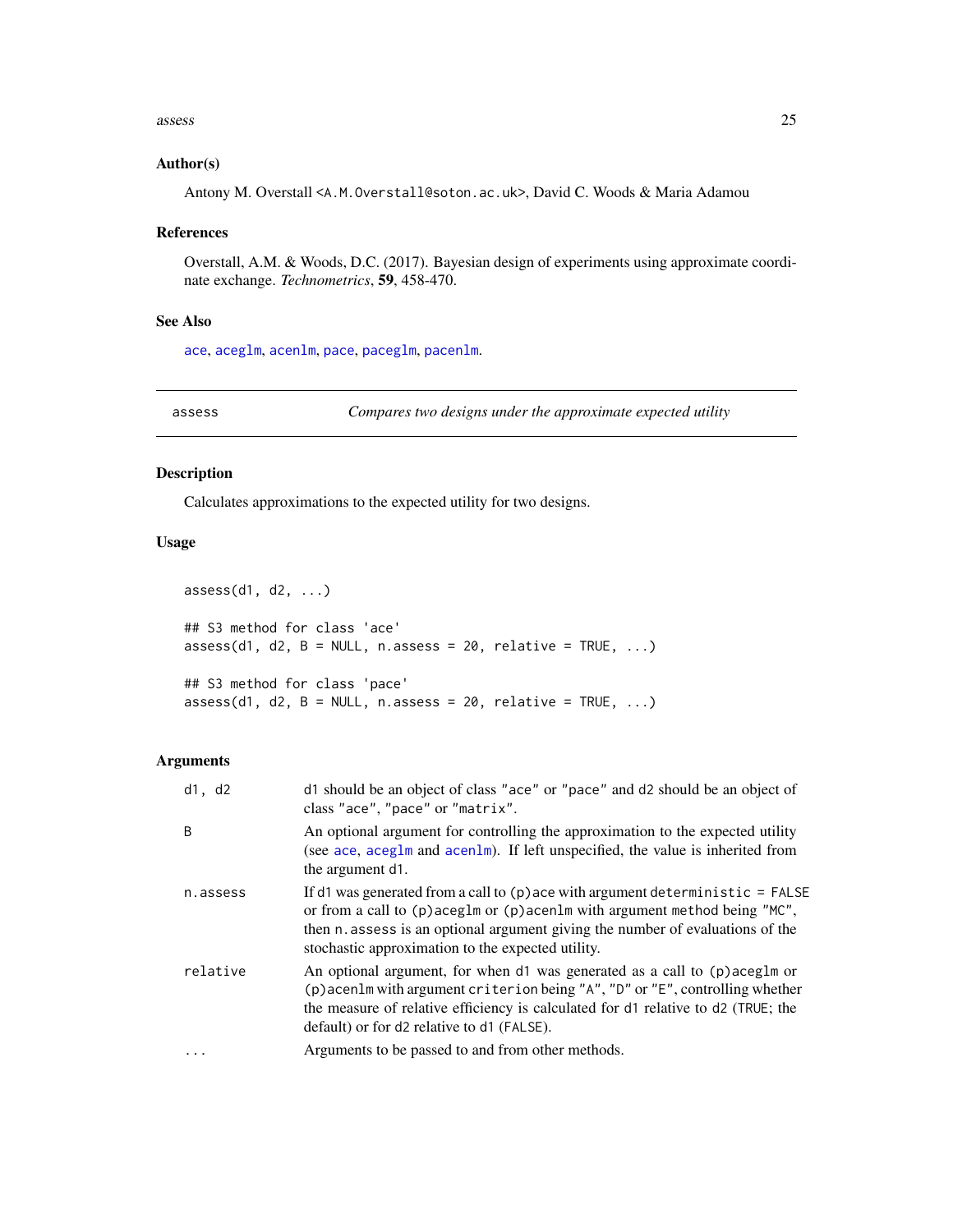### <span id="page-25-0"></span>Details

In the case of when d1 was generated from a call to  $(p)$  ace with argument deterministic = FALSE or from a call to  $(p)$  aceglm or  $(p)$  acenlm with argument method being "MC", n. assess evaluations of the stochastic approximation to the expected utility will be calculated for each of the designs from d1 and d2. Otherwise, one evaluation of the deterministic approximation to the expected utility will be calculated for each of the designs from d1 and d2.

In the case when d1 was generated as a call to (p)aceglm or (p)acenlm with argument criterion being "A", "D" or "E", the relative D-, E-, or A-efficiency of the two designs will be calculated. The direction of the relative efficiency can be controlled by the relative argument.

### Value

The function will an object of class "assess" which is a list with the following components:

| U1             | In the case of when d1 was generated from a call to (p) ace with argument<br>deterministic = FALSE or from a call to $(p)$ aceglm or $(p)$ acenlm with ar-<br>gument method being "MC", U1 will be a vector of n. assess evaluations of the<br>stochastic approximation to the expected utility for design d1. Otherwise, U1<br>will be a scalar of one evaluation of the deterministic approximation to the ex-<br>pected utility for design d1. |
|----------------|---------------------------------------------------------------------------------------------------------------------------------------------------------------------------------------------------------------------------------------------------------------------------------------------------------------------------------------------------------------------------------------------------------------------------------------------------|
| U <sub>2</sub> | In the case of when d1 was generated from a call to (p) ace with argument<br>deterministic = FALSE or from a call to $(p)$ aceglm or $(p)$ acenlm with ar-<br>gument method being "MC", U2 will be a vector of n. assess evaluations of the<br>stochastic approximation to the expected utility for design d2. Otherwise, U2<br>will be a scalar of one evaluation of the deterministic approximation to the ex-<br>pected utility for design d2. |
| eff            | In the case when d1 was generated as a call to $(p)$ aceglm or $(p)$ acenlm with<br>argument criterion being "A", "D" or "E", eff is a scalar of the relative D-,<br>E-, or A-efficiency of the two designs. Otherwise it will be NULL.                                                                                                                                                                                                           |
| d1             | The argument d1.                                                                                                                                                                                                                                                                                                                                                                                                                                  |
| d2             | The argument d2.                                                                                                                                                                                                                                                                                                                                                                                                                                  |

### Author(s)

Antony M. Overstall <A.M.Overstall@soton.ac.uk>, David C. Woods & Maria Adamou

### See Also

[ace](#page-3-1), [pace](#page-4-0), [aceglm](#page-9-1), [acenlm](#page-16-1), [paceglm](#page-9-2), [pacenlm](#page-16-2).

### Examples

```
## This example involves finding a Bayesian D-optimal design for a
## compartmental model with n = 18 runs. There are three parameters.
## Two parameters have uniform priors and the third has a prior
## point mass.
```
 $n < -18$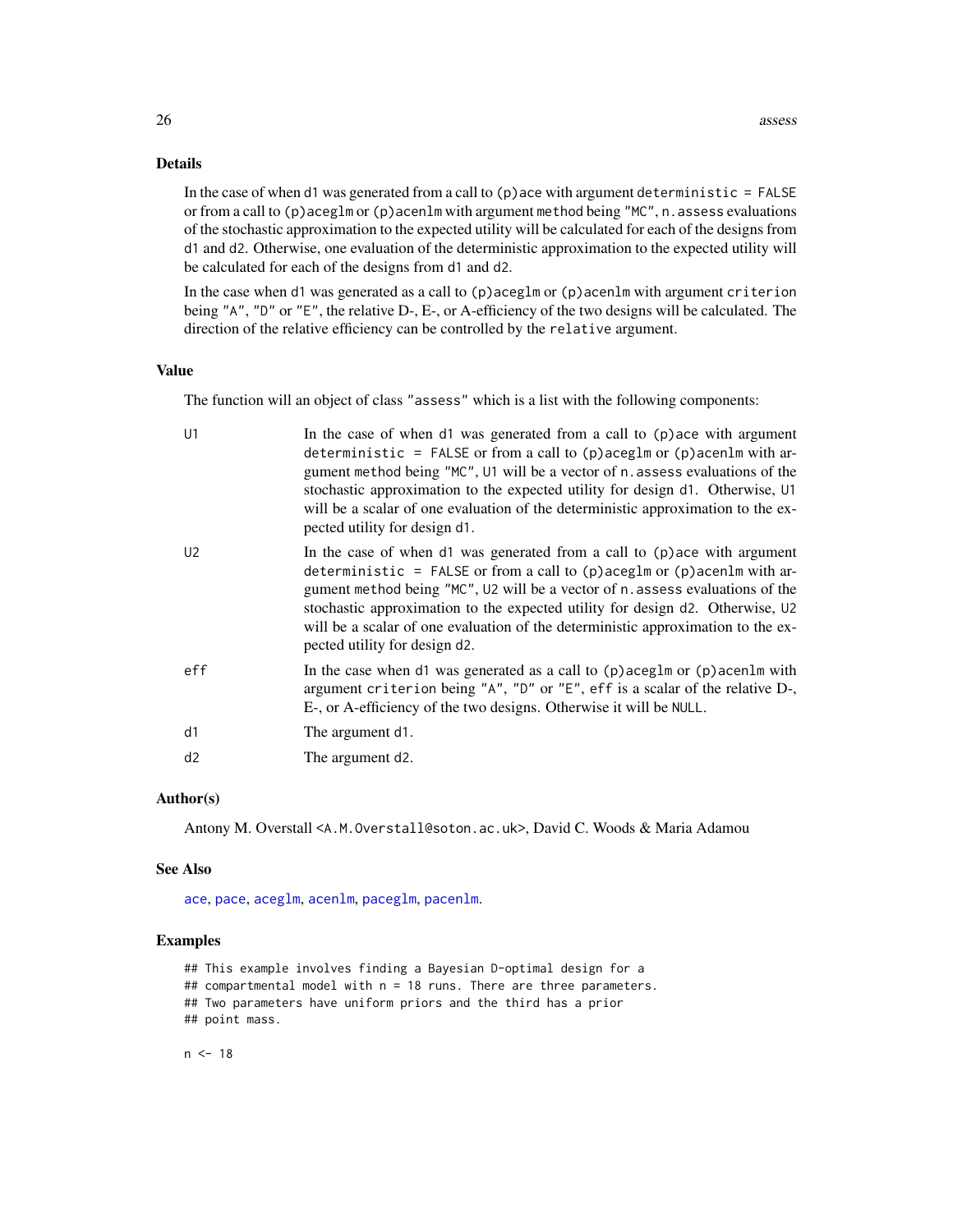<span id="page-26-0"></span>assessobjects 27

```
k \leq -1p \le -3set.seed(1)
start.d <- randomLHS(n = n, k = k) * 24
colnames(start.d) <- c("t")
a1<-c(0.01884, 0.298)
a2<-c(0.09884, 8.298)
prior \le list(support = cbind(rbind(a1, a2), c(21.8, 21.8)))
colnames(prior[[1]]) <- c("theta1", "theta2", "theta3")
example \leq acenlm(formula = \sim theta3 \star (exp( - theta1 \star t) - exp( - theta2 \star t)),
start.d = start.d, prior = prior, lower = \theta, upper = 24, N1 = 2, N2 = \theta)
## Compute efficiency of final design compared to starting design.
assess(d1 = example, d2 = start.d)## Should get
# Approximate expected utility of d1 = 15.40583
# Approximate expected utility of d2 = 11.26968
# Approximate relative D-efficiency = 396.9804%
```

| assessobjects | Print and Summary of assess Objects |  |
|---------------|-------------------------------------|--|
|               |                                     |  |

### Description

These functions print and summarise objects of class "assess".

### Usage

```
## S3 method for class 'assess'
print(x, \ldots)## S3 method for class 'assess'
summary(object, ...)
```
### Arguments

| X       | An object of class "assess".                      |
|---------|---------------------------------------------------|
| object  | An object of class "assess".                      |
| $\cdot$ | Arguments to be passed to and from other methods. |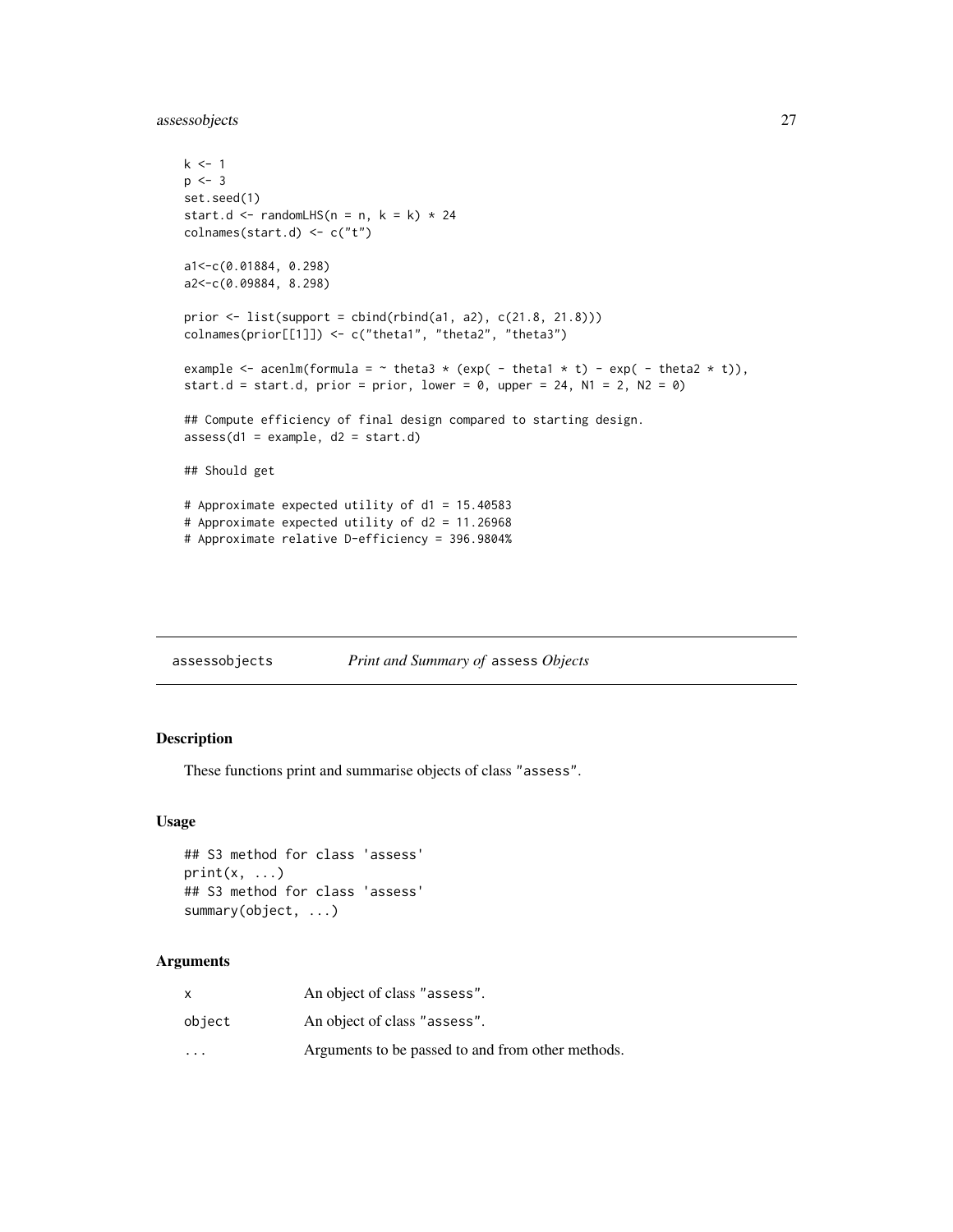<span id="page-27-0"></span>These functions both provide a print out with the following information.

In the case of when d1 was generated from a call to  $(p)$  ace with argument deterministic = FALSE or from a call to (p)aceglm or (p)acenlm with argument method being "MC", then the mean and standard deviation of the n. assess evaluations of the approximate expected utility for each of the designs d1 and d2 will be printed.

Otherwise, one evaluation of the deterministic approximation to the expected utility will be printed for each of the designs from d1 and d2. In the case when d1 was generated as a call to  $(p)$  aceglm or (p)acenlm with argument criterion being "A", "D" or "E", the relative D-, E-, or A-efficiency of the two designs will be also be printed.

### Author(s)

Antony M. Overstall <A.M.Overstall@soton.ac.uk>, David C. Woods & Maria Adamou

#### See Also

[assess](#page-24-1)

overstallwoods *Functions implementing the examples of Overstall & Woods (2017).*

### <span id="page-27-1"></span>**Description**

This suite of functions implement the examples in Overstall & Woods (2017).

### Usage

######## Compartmental model #################################

```
utilcomp18bad(d, B)
optdescomp18bad(type = "ACE")
utilcomp15bad(d, B)
optdescomp15bad()
utilcomp15sig(d, B)
optdescomp15sig()
utilcomp15sigDRS(d, B)
optdescomp15sigDRS()
######## Logistic regression model ###########################
utillrbad(d, B)
optdeslrbad(n, type = "ACE")
utillrsig(d, B)
inideslrsig(n, rep)
```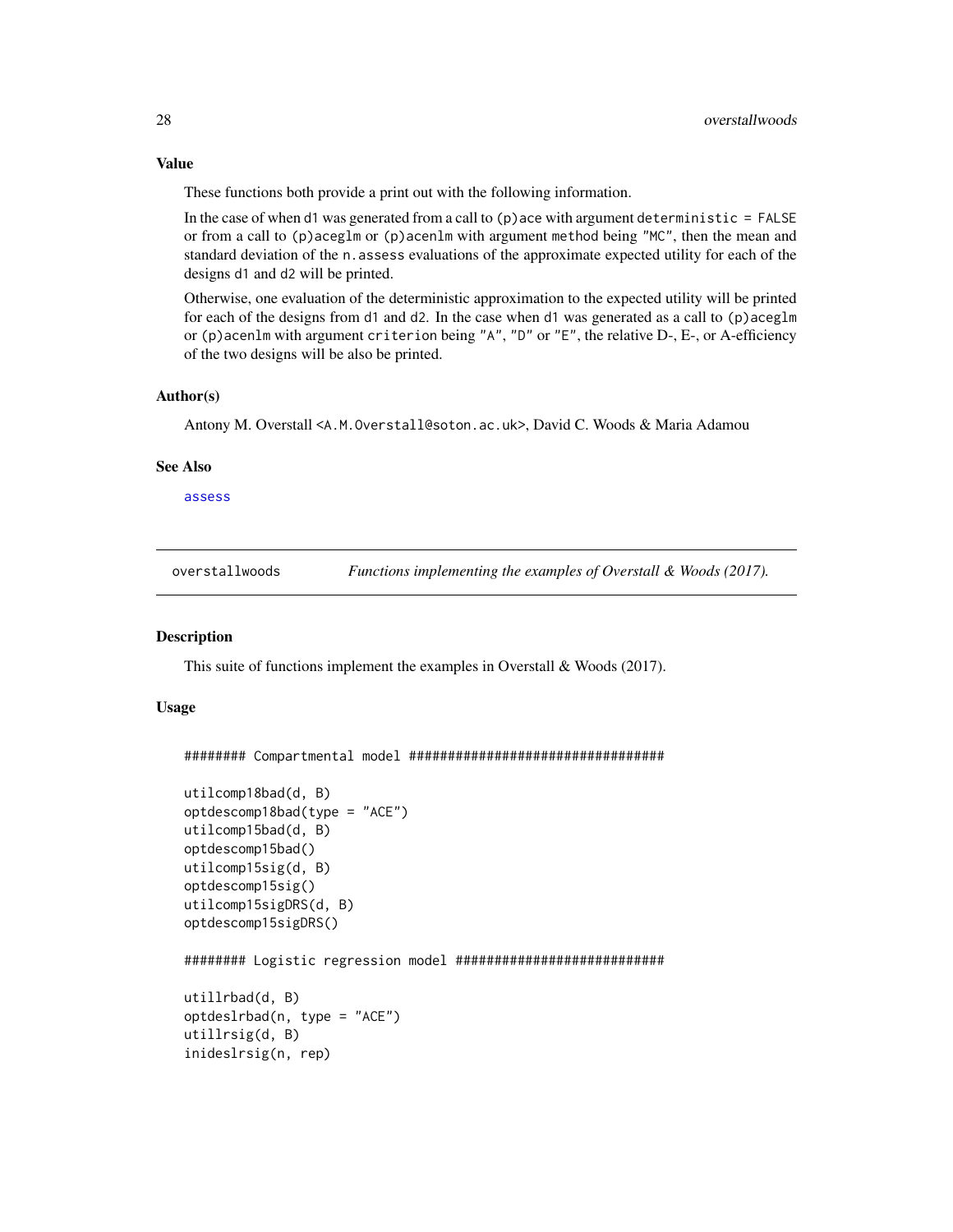```
optdeslrsig(n)
utilhlrbad(d, B)
optdeshlrbad(n)
utilhlrsig(d, B)
inideshlrsig(n, rep)
optdeshlrsig(n)
utillrbaa(d, B)
optdeslrbaa(n)
utillrnsel(d, B)
inideslrnsel(n, rep)
optdeslrnsel(n)
optdeshlrbaa(n)
utilhlrbaa(d, B)
utilhlrnsel(d, B)
inideshlrnsel(n, rep)
optdeshlrnsel(n)
######## Beetle mortality experiment #########################
utilbeetle(d, B)
optdesbeetle(n)
######## Linear model ########################################
utillinmod(d, B)
optdeslinmod(n, type = "ACE")
```
##############################################################

### Arguments

| d    | An n by k matrix specifying the design matrix, where n and k denote the number<br>of runs and factors, respectively. See <b>Details</b> and <b>Value</b> for the values that n and<br>k can take for each of the examples. Each element of d is scaled to the interval<br>$[-1,1]$ .                                     |
|------|--------------------------------------------------------------------------------------------------------------------------------------------------------------------------------------------------------------------------------------------------------------------------------------------------------------------------|
| n    | The number of runs ins the experiment.                                                                                                                                                                                                                                                                                   |
| rep  | A scalar integer in the set $\{1, \ldots, 20\}$ specifying the initial design.                                                                                                                                                                                                                                           |
| B    | A scalar integer specifying the Monte Carlo sample size.                                                                                                                                                                                                                                                                 |
| type | An optional character argument specifying which design to return.                                                                                                                                                                                                                                                        |
|      | For optdes1rbad, possible values are c("ACE", "Gotwalt", "Atkinson"). If<br>"ACE" (the default) then the design found by the ACE algorithm will be returned.<br>If "Gotwalt" then the design published in Gotwalt et al (2009) is returned. If<br>"Atkinson" then the design found by Atkinson et al (1993) is returned. |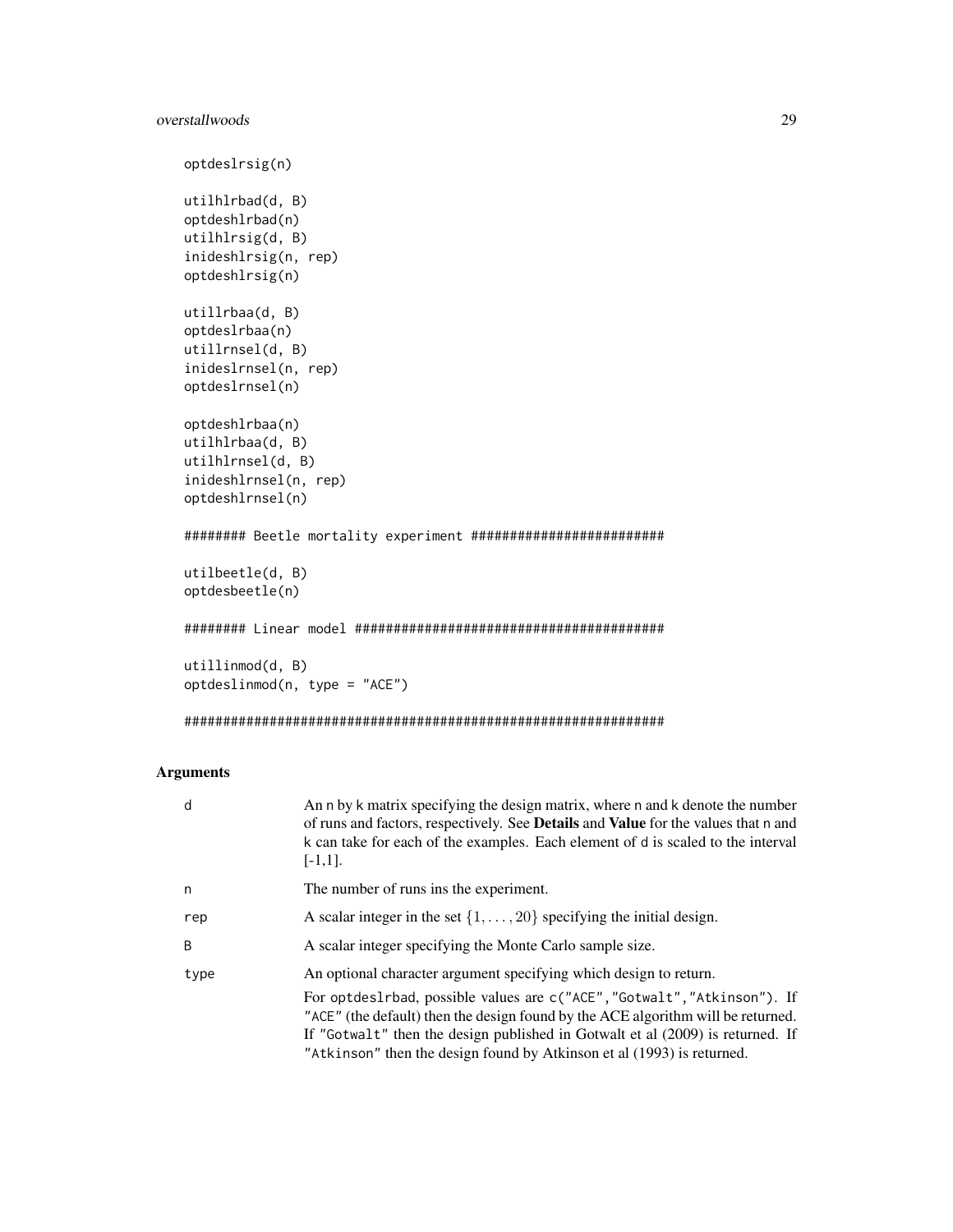For optdeslinmod, possible values are c("ACE","BoxDraper"). If "ACE" (the default) then the design found by the ACE algorithm will be returned. If "BoxDraper" then the true optimal design, as found by Box & Draper (1971), will be returned.

### Details

This section provides details on the examples considered and the functions implemented in acebayes.

### Compartmental model

Compartmental models are used in Pharmokinetics to study how materials flow through an organism. A drug is administered to an individual or animal and then the amount present at a certain body location is measured at a set of n pre-determined sampling times (in hours). There is one design variable: sampling time. Therefore the design matrix d is an n by 1 matrix with elements controlling the n sampling times, i.e. the number of factors is k=1.

In Overstall & Woods (2017), two different compartmental model examples are considered. The first (in the Supplementary Material) comes from Atkinson et al (1993) and Gotwalt et al (2009) where there are  $n = 18$  sampling times and interest lies in finding a Bayesian D-optimal design. The functions whose name includes "comp18" refer to this example.

The second example (in Section 3.2) comes from Ryan et al (2014), where there are n = 15 sampling times and the ultimate interest lies in finding an optimal design under the Shannon information gain utility. Also considered is the Bayesian D-optimal design. The functions whose name includes "comp15" refer to this example. Note that Ryan et al (2014) used a dimension reduction scheme (DRS) to find optimal designs. The function whose name is suffixed by "DRS" refer to this situation.

### Logistic regression model

In Section 3.3 of Overstall & Woods (2017), a first-order logistic regression model in  $k = 4$  factors and n runs is considered. Woods et al (2006) and Gotwalt et al (2009) considered generating Bayesian D-optimal designs for  $n = 16$  and  $n = 48$ . Overstall & Woods (2017) extended this example by considering Bayesian A-optimal, Shannon information gain (SIG) and negative squared error loss (NSEL) utility functions, a range of number of runs from 6 to 48, and "random effects" to form a hierarchical logistic regression model.

### Beetle mortality experiment

Overstall & Woods (2017, Section 3.4) considers generating an optimal design for a follow-up experiment. The original design and data (Bliss, 1935) involves administering different doses of poison to  $N = 8$  groups of beetles. The number of beetles that die in each group are recorded. Six different models are considered formed from the combination of three link functions and two linear predictors (following the analysis of O'Hagan & Forster, 2004). Interest lies in the quantity known as lethal dose 50 (LD50) which is the dose required to kill 50% of the beetles and is a function of the model parameters for a given model. Consider finding an optimal design for estimating LD50 under the negative squared error loss (NSEL) function for n new doses of poison (i.e.  $k = 1$  factor). The prior distribution is equivalent to the posterior distribution arising from the original data and includes model uncertainty.

### Linear model

In the supplementary material, Overstall & Woods (2017) considers finding D-optimal designs for a second-order (i.e.  $k = 2$ ) response surface in n=6,7,8,9 runs. Note that the D-optimal design is equivalent to the optimal design under Shannon information gain and a non-informative prior distribution.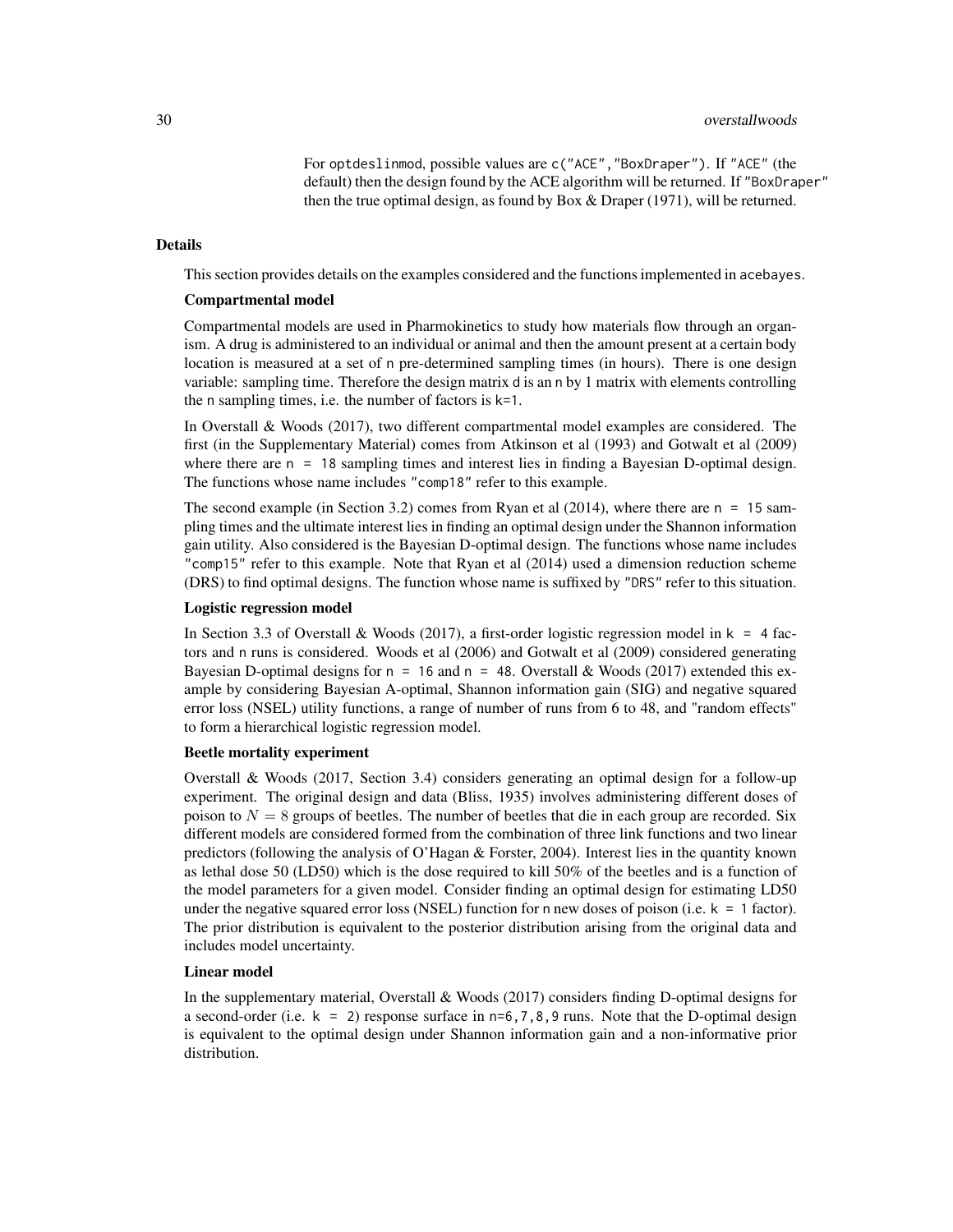The expected utility function in this case is available in closed form, i.e. it does not require approximation. Box & Draper (1971) found optimal designs analytically for the number of runs considered here. Overstall & Woods (2017) use this example to demonstrate the efficacy of the ACE algorithm.

### Value

### Compartmental model

For the example in the Supplementary Material;

- The function utilcomp18bad will return a vector of length B where each element is the value of the Bayesian D-optimal utility function (i.e. the log determinant of the Fisher information matrix) evaluated at a sample of size B generated from the prior distribution of the model parameters.
- The function optdescomp18bad will return an 18 by 1 matrix giving the optimal design (specified by the argument type). The elements will be scaled to be in the interval  $[-1, 1]$ , i.e. a  $-1$ corresponds to a sampling times of 0 hours, and 1 corresponds to a time of 24 hours.

For the example in Section 3.2;

- The function utilcomp15bad will return a vector of length B where each element is the value of the Bayesian D-optimal utility function (i.e. the log determinant of the Fisher information matrix) evaluated at a sample of size B generated from the prior distribution of the model parameters.
- The function optdescomp15bad will return an 15 by 1 matrix giving the optimal design (found using ACE) under Bayesian D-optimality. The elements will be scaled to be in the interval [-1, 1], i.e. a -1 corresponds to a sampling times of 0 hours, and 1 corresponds to a time of 24 hours.
- The function utilcomp15sig will return a vector of length B where each element is the value of the SIG utility function evaluated at a sample of size B generated from the joint distribution of model parameters and unobserved responses.
- The function optdescomp15sig will return an 18 by 1 matrix giving the optimal design (found using  $ACE$ ) under the SIG utility. The elements will be scaled to be in the interval  $[-1, 1]$ , i.e. a -1 corresponds to a sampling times of 0 hours, and 1 corresponds to a time of 24 hours.
- The function utilcomp15sigDRS will return a vector of length B where each element is the value of the SIG utility function (where a DRS has been used) evaluated at a sample of size B generated from the joint distribution of model parameters and unobserved responses. Here the Beta DRS (see Overstall  $&$  Woods, 2017) has been used so d should be a 2 by 1 matrix containing the positive beta parameters.
- The function optdescomp15sigDRS will return a 2 by 1 matrix giving the optimal design (found using ACE) under the SIG utility, where a DRS has been used. The elements correspond to the parameters of a beta distribution.

#### Logistic regression model

A function whose name includes "lr" refers to standard logistic regression, whereas "hlr" refers to hierarchical logistic regression. Under standard logistic regression the possible values for the argument n can be any even integer between 6 and 48. For hierarchical logistic regression, n can be any integer divisible by 6 between 12 and 48. The function name also indicates the utility function: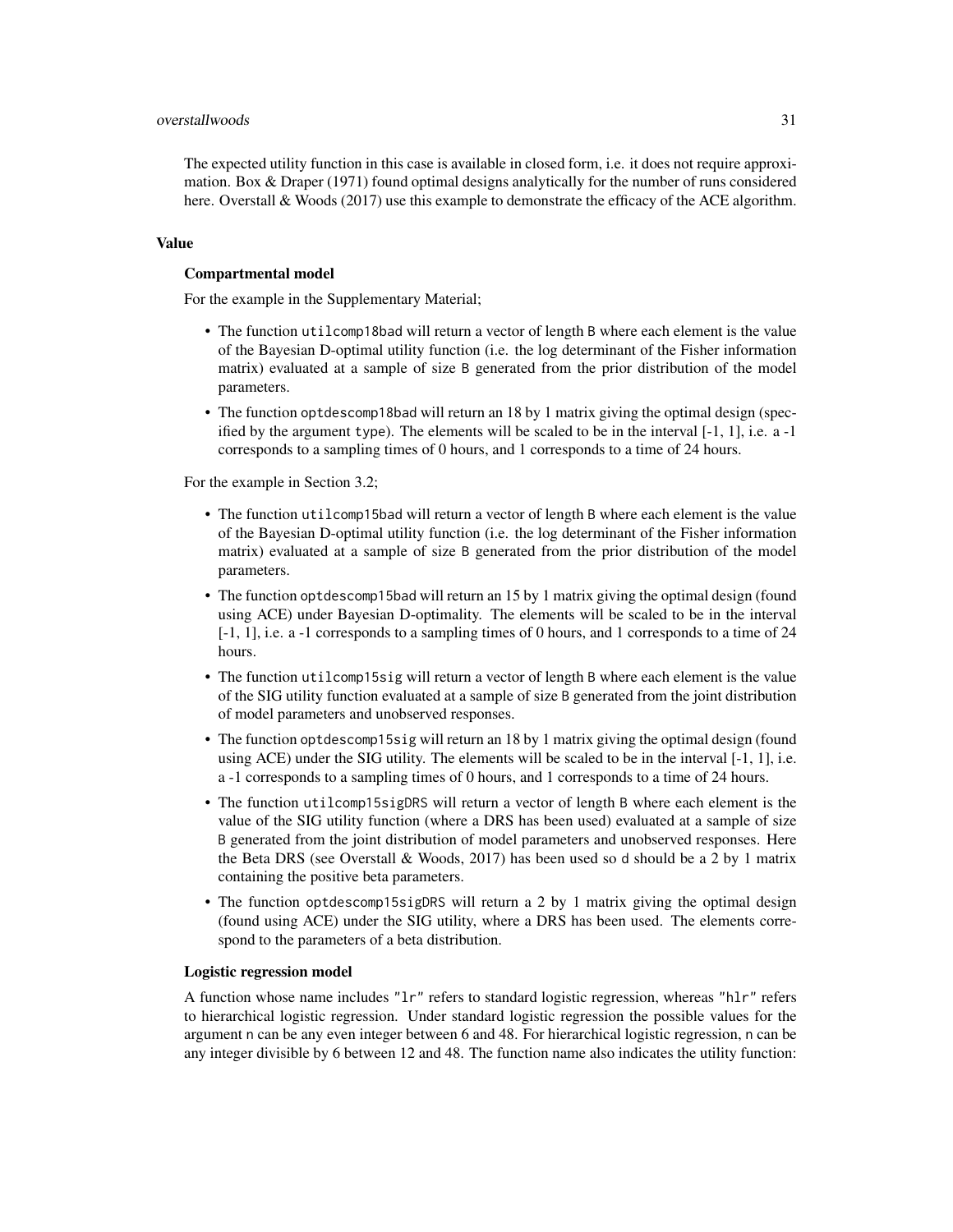- "bad" Bayesian D-optimal
- "baa" Bayesian A-optimal
- "sig" Shannon information gain
- "nsel" Negative squared error loss

The functions prefixed by "util" will return a vector of length B where each element is the utility function evaluated at a sample generated from the prior distribution of model parameters (for Bayesian D- and A-optimality) or the joint distribution of model parameters and unobserved responses (for SIG and NSEL).

The functions prefixed by "optdes" will return an n by  $k = 4$  matrix giving the optimal design found by ACE. The designs given by this function are those reported on in Overstall & Woods  $(2017)$ . The function optdeslrbad will also return designs (for  $n = 16$ , 48) found by Woods et al (2006) and Gotwalt et al (2009) by specifying the type argument appropriately.

The functions prefixed by "inides" will return an n by  $k = 4$  matrix giving an initial design for ACE to find the optimal designs under the SIG and NSEL utility functions. These are 20 designs found using ACE under approximations to the Bayesian A- and D-optimal utility functions, respectively. The argument rep specifies which of these 20 designs to use.

### Beetle mortality experiment

The function utilbeetle will return a vector of length B where each element is the value of the utility function for a sample generated from the joint distribution of the model parameters, model and unobserved responses.

The function optdesbeetle will return an n by 1 matrix giving the optimal design under the NSEL utility function (found using ACE) for estimating the LD50. The elements will be scaled to be in the interval [-1, 1], where -1 corresponds to a dose of 1.6907, 0 to a dose of 1.7873 and 1 to a dose of 1.8839. The designs given by this function are those reported in Overstall & Woods (2017) for n  $= 1, \ldots, 10.$ 

### Linear model

The function utillinmod will return a vector of length B where each element is a realisation of a stochastic approximation to the expected utility.

The function optdeslinmod will return an n by 2 matrix giving the D-optimal design (specified by the argument type). If type = "ACE", the designs returned by this function are those found using the ACE algorithm and are reported in the Supplementary Material of Overstall & Woods (2017), and if type  $=$  "BoxDraper", the designs returned are the exact D-optimal designs.

### Author(s)

Antony M. Overstall <A.M.Overstall@soton.ac.uk>, David C. Woods & Maria Adamou

### References

Atkinson, A., Chaloner, K., Herzberg, A., & Juritz, J. (1993). Experimental Designs for Properties of a Compartmental Model. *Biometrics*, 49, 325-337.

Bliss, C. (1935). The calculation of the dosage-mortality curve. *Annals of Applied Biology*, 22, 134-167.

Box, M. & Draper, N. (1971). Factorial designs, the  $|F^T F|$  criterion and some related matters. *Techometrics*, 13, 731-742.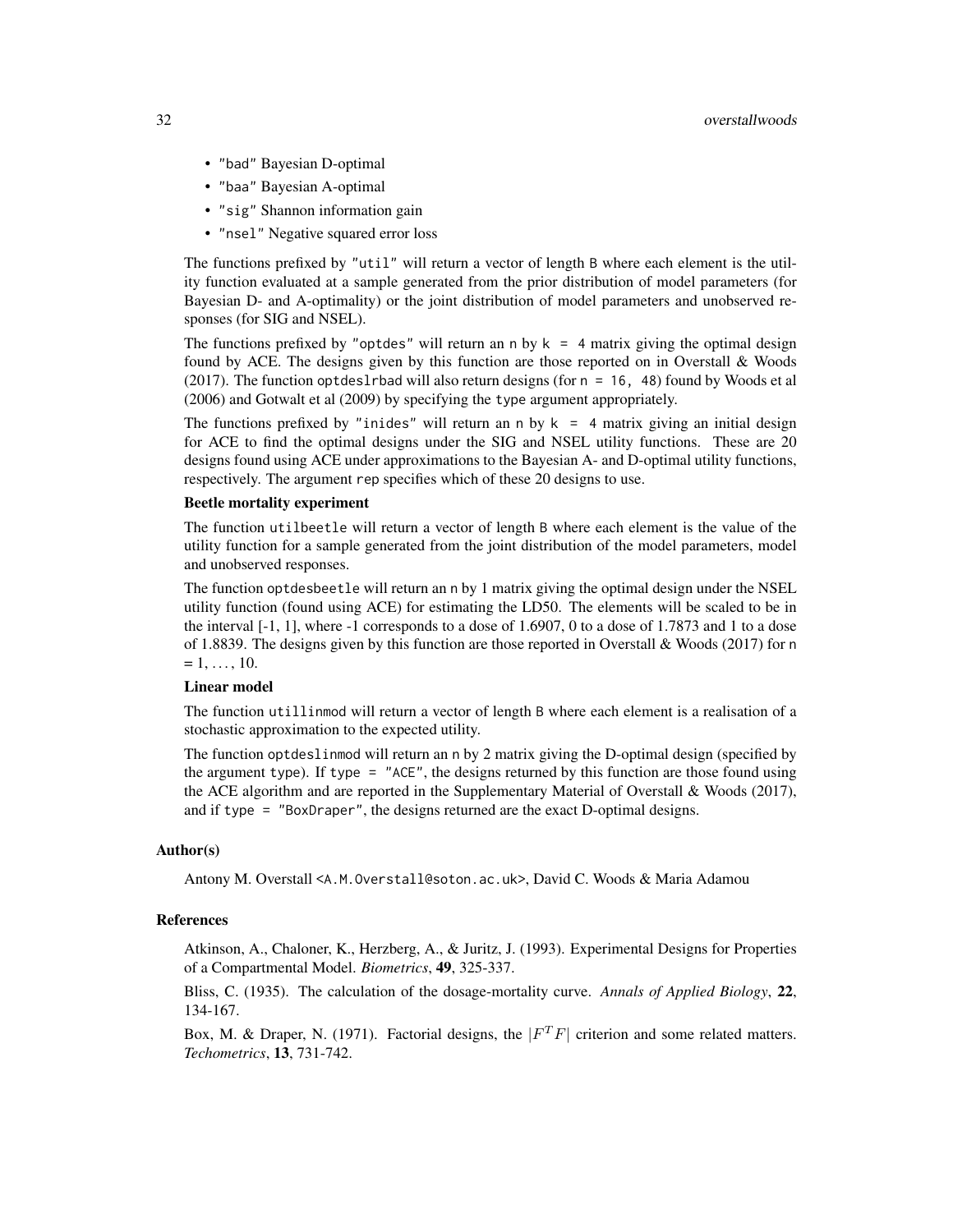<span id="page-32-0"></span>Gotwalt, C., Jones, B. & Steinberg, D. (2009). Fast Computation of Designs Robust to Parameter Uncertainty for Nonlinear Settings. *Technometrics*, 51, 88-95.

O'Hagan, A, & Forster, J.J. (2004). *Kendall's Advanced Theory of Statistics, Volume 2B: Bayesian Inference. 2nd edition*. John Wiley & Sons.

Overstall, A.M. & Woods, D.C. (2017). Bayesian design of experiments using approximate coordinate exchange. *Technometrics*, 59, 458-470.

Ryan, E., Drovandi, C., Thompson, M., Pettitt, A. (2014). Towards Bayesian experimental design for nonlinear models that require a large number of sampling times. *Computational Statistics and Data Analysis*, 70, 45-60.

Woods, D.C., Lewis, S., Eccleston, J., Russell, K. (2006). Designs for Generalized Linear Models With Several Variables and Model Uncertainty. *Technometrics*, 48, 284-292.

### See Also

[ace](#page-3-1), [pace](#page-4-0).

### Examples

```
######## Compartmental model #################################
set.seed(1)
## Set seed for reproducibility
d < - optimumLHS(n = 18, k = 1) \star 2 - 1
## Generate an 18-run design.
u < - utilcomp18bad(d = d, B = 20000)
## Calculate the D-optimal utility function for a
## sample of size 20000.
u[1:5]
## Look at first 5 elements.
#[1] 14.283473 10.525390 4.126233 7.061498 12.793245
d0<-optdescomp18bad( )
u0<-utilcomp18bad(d = d0, B = 20000)## Optimal design found by ACE and calculate the D-optimal
## utility function for a sample of size 20000.
u0[1:5]## Look at first 5 elements.
#[1] 15.04721 15.37141 16.84287 14.06750 14.01523
mean(u)
mean(u0)
## Caluclate expected Bayesian D-optimal utility.
d <-matrix(runif(2), ncol = 1)
```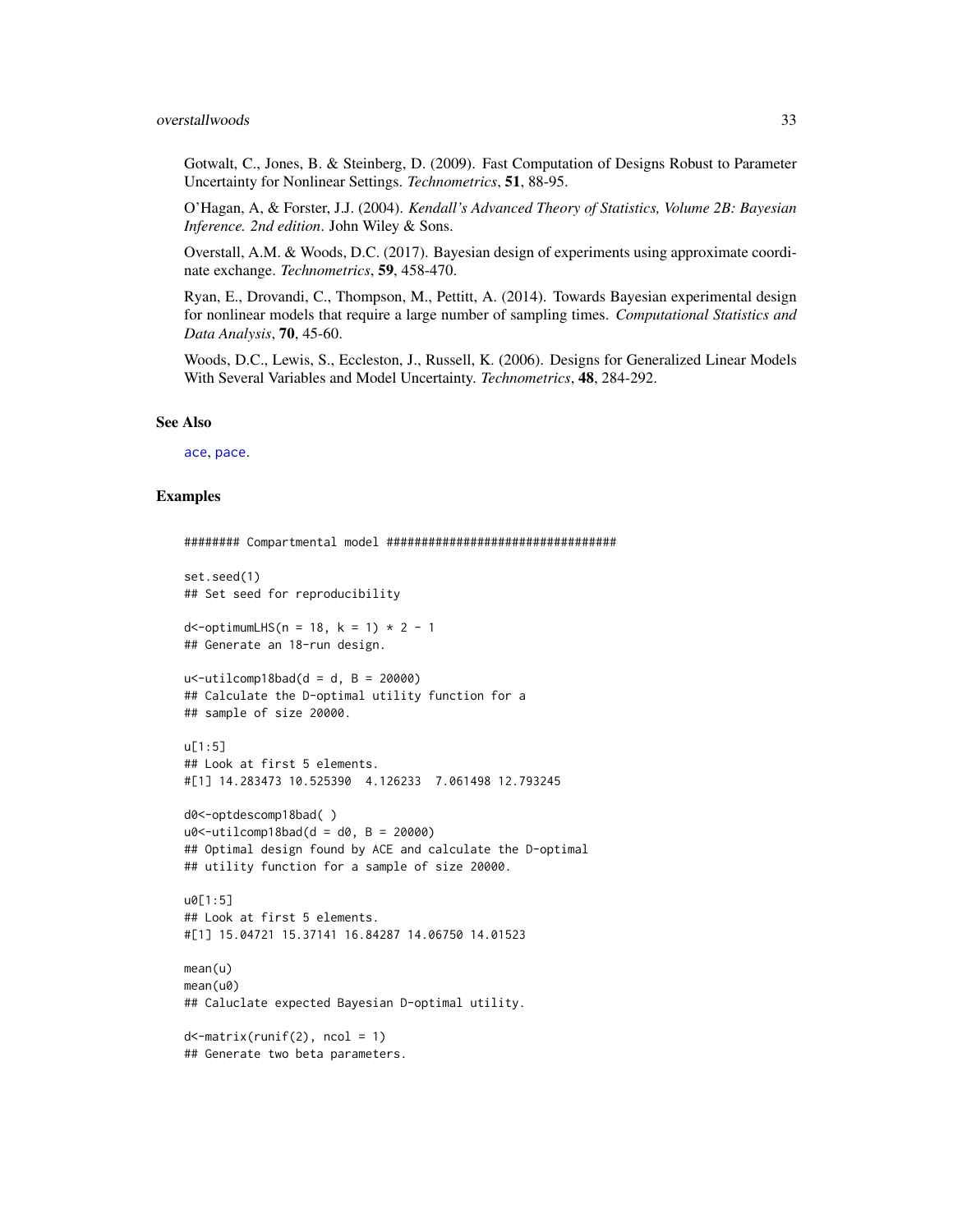```
u < - utilcomp15sigDRS(d = d, B = 5)
u
## Calculate the SIG utility function for a
## sample of size 5.
#[1] 17.652044 4.878998 19.919559 22.017760 5.600473
######## Logistic regression model ###########################
set.seed(1)
## Set seed for reproducibility
d < - optimumLHS(n = 16, k = 4) * 2 - 1
## Generate an 16-run design.
u < -utillrbad(d = d, B = 20000)
## Calculate the D-optimal utility function for a
## sample of size 20000.
u[1:5]
## Look at first 5 elements.
#[1] -11.426457 -5.925467 -9.238526 -9.392765 -7.689553d0<-optdeslrbad(16)
u0<-utillrbad(d = d0, B = 20000)
## Optimal design found by ACE and calculate the D-optimal
## utility function for a sample of size 20000.
u0[1:5]
## Look at first 5 elements.
#[1] -4.644116 -2.411431 -4.999891 -2.906558 -2.282687
mean(u)
mean(u0)
## Calculate expected Bayesian D-optimal utility.
#[1] -9.349215
#[1] -2.992012
######## Beetle mortality experiment #########################
set.seed(1)
## Set seed for repoducibility
d <-optimumLHS(n = 10, k = 1) *2-1## Generate a design of 10 doses with elements in [-1, 1]
utilbeetle(d = d, B = 5)
## Calculate the utility function for a sample of size 5.
#-4.085626e-06 -1.209499e-06 -1.214244e-05 -6.243750e-06 -3.083291e-05
d0<-optdesbeetle(10)
d0
```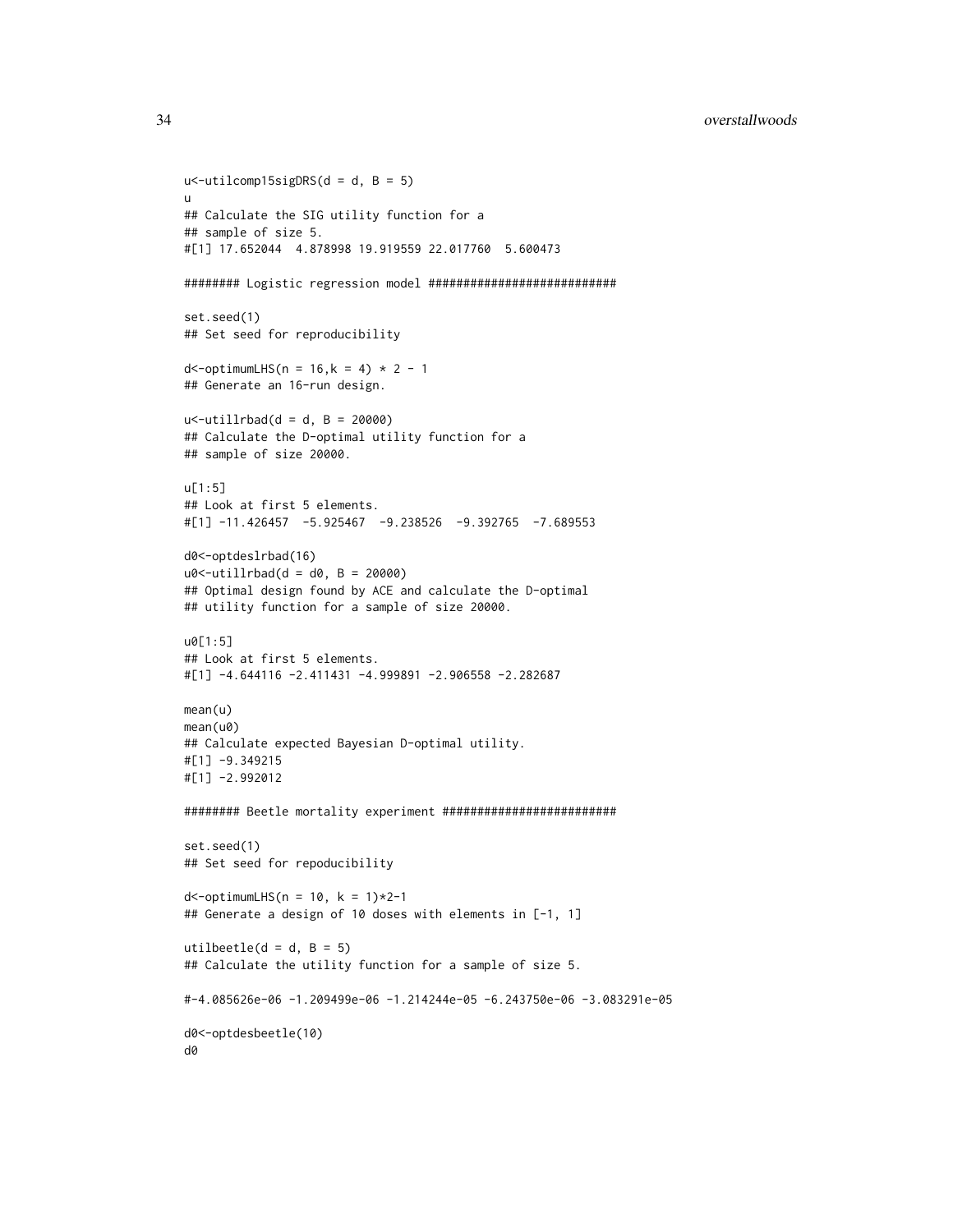### <span id="page-34-0"></span>plot.ace 35

```
## Print out optimal design from Overstall & Woods (2017) for 10 doses
0.5*(d0 + 1)*(1.8839 - 1.6907) + 1.6907## On original scale.
\sharp [,1]
# [1,] 1.769957
# [2,] 1.769520
# [3,] 1.768641
# [4,] 1.777851
# [5,] 1.768641
# [6,] 1.769520
# [7,] 1.777851
# [8,] 1.765997
# [9,] 1.768641
#[10,] 1.768641
######## Linear model ########################################
set.seed(1)
## Set seed for reproducibility
d < -cbind(rep(c( -1, 0, 1), each = 3), rep(c( -1, 0, 1), 3))
## Create a 9-run design which is the true D-optimal design
utillinmod(d = d, B = 5)
## Calculate the approximation to the true expected D-optimal utility
## function for a sample of size 5.
#[1] 7.926878 8.736976 7.717704 10.148613 8.882840
d0<-optdeslinmod(9)
## Optimal D-optimal design found using ACE
X < -cbind(1, d, d^2, d[,1] * d[,2])
X0<-cbind(1, d0, d0^2, d0[,1] * d0[,2])
## Calculate model matrices under both designs
detX<-determinant( t(X) %*% X)$modulus[1]
detX0<-determinant( t(X0) %*% X0)$modulus[1]
## Calculate true expected D-optimal utility function for both designs
100 * exp( 0.2 * ( detX0 - detX ))
## Calculate D-efficiency of ACE design.
# 99.93107
```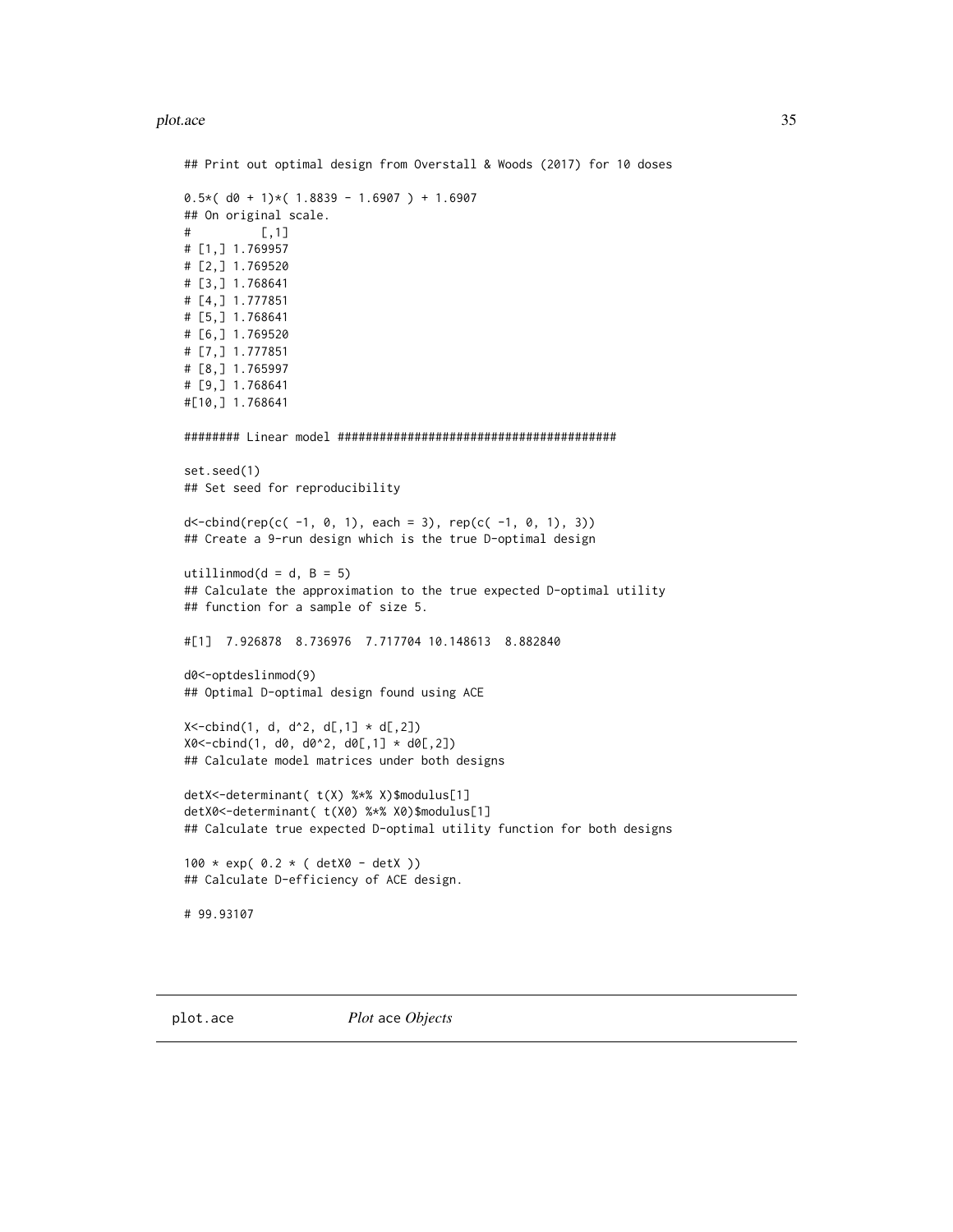### 36 plot.ace produced by the contract of the plot.ace plot.ace plot.ace plot.ace plot.ace plot.ace plot.ace plot.ace plot.ace plot.ace plot.ace plot.ace plot.ace plot.ace plot.ace plot.ace plot.ace plot.ace plot.ace plot.ac

### Description

This function plots objects of class "ace" or "pace" .

### Usage

```
## S3 method for class 'ace'
plot(x, \ldots)## S3 method for class 'pace'
plot(x, \ldots)
```
### **Arguments**

|                   | An object of class "ace" or "pace".               |
|-------------------|---------------------------------------------------|
| $\cdot\cdot\cdot$ | Arguments to be passed to and from other methods. |

### Value

A trace plot of the current evaluations of the approximate expected utility function. Separate lines are produced for the traces from Phases I and II of the ACE algorithm.

For objects of class "pace", the evaluations of the approximate expected utility function are from the repetition which resulted in the terminal design (see [pace](#page-4-0), [paceglm](#page-9-2), and [pacenlm](#page-16-2) for more details).

These trace plots can be used to assess convergence. See Overstall & Woods (2017) for more details.

### Note

For an example see [ace](#page-3-1).

### Author(s)

Antony M. Overstall <A.M.Overstall@soton.ac.uk>, David C. Woods & Maria Adamou

### References

Overstall, A.M. & Woods, D.C. (2017). Bayesian design of experiments using approximate coordinate exchange. *Technometrics*, 59, 458-470.

### See Also

[ace](#page-3-1), [pace](#page-4-0)

<span id="page-35-0"></span>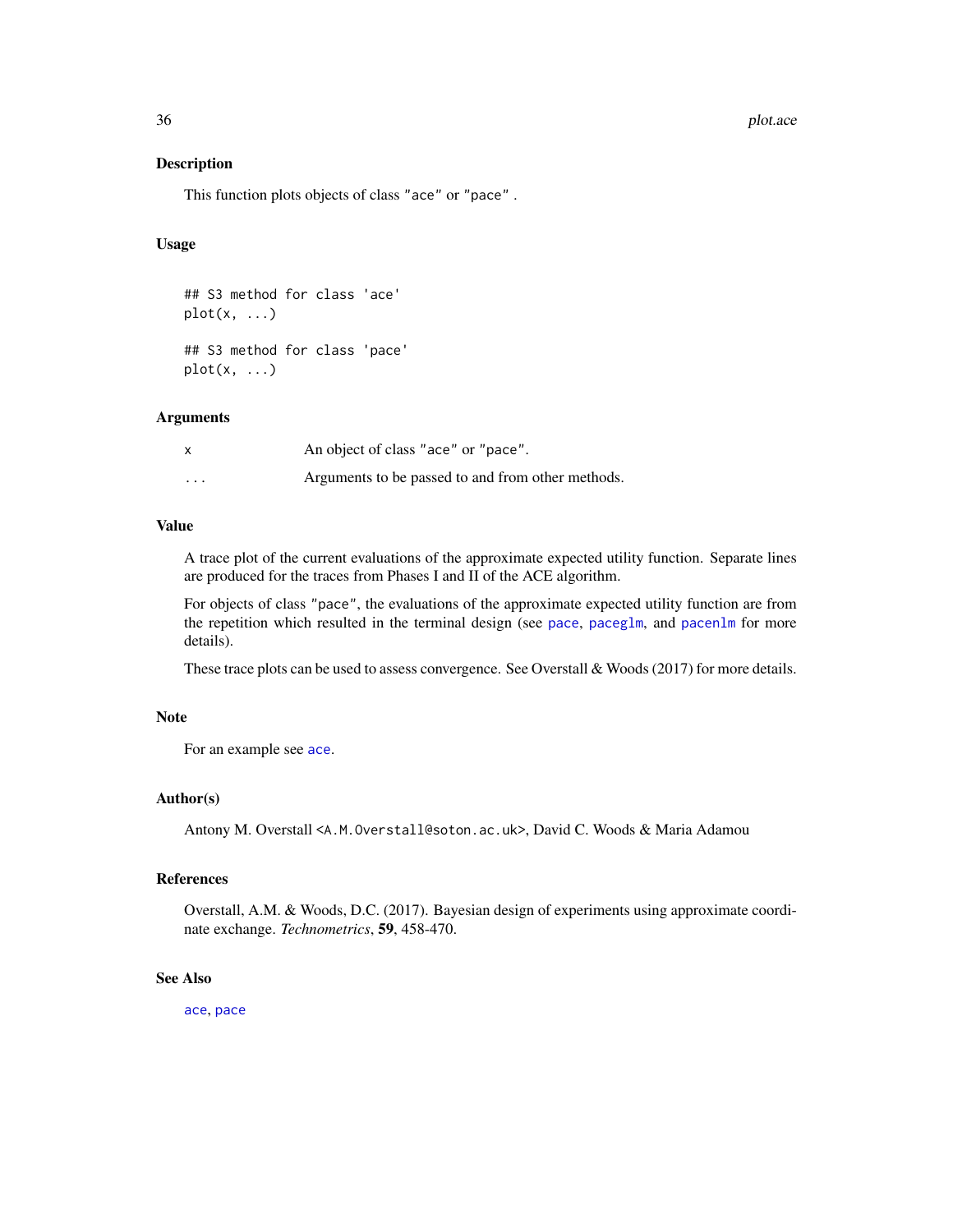<span id="page-36-0"></span>

### Description

This function plots objects of class "assess".

### Usage

```
## S3 method for class 'assess'
plot(x, \ldots)
```
### Arguments

| $\boldsymbol{\mathsf{x}}$ | An object of class "assess".                      |
|---------------------------|---------------------------------------------------|
| $\cdots$                  | Arguments to be passed to and from other methods. |

### Value

In the case of when d1 was generated from a call to  $(p)$  ace with argument deterministic = FALSE or from a call to (p)aceglm or (p)acenlm with argument method being "MC", then boxplots of the n.assess evaluations of the approximate expected utility for each of the designs d1 and d2 will be produced. Otherwise, a plot is not meaningful and a warning will be produced.

### Author(s)

Antony M. Overstall <A.M.Overstall@soton.ac.uk>, David C. Woods & Maria Adamou

### See Also

[assess](#page-24-1)

| utilities | Approximate expected utility function for generalised linear models |
|-----------|---------------------------------------------------------------------|
|           | and non-linear regression models                                    |

### Description

Generates an approximate utility function for generalised linear models and non-linear regression models.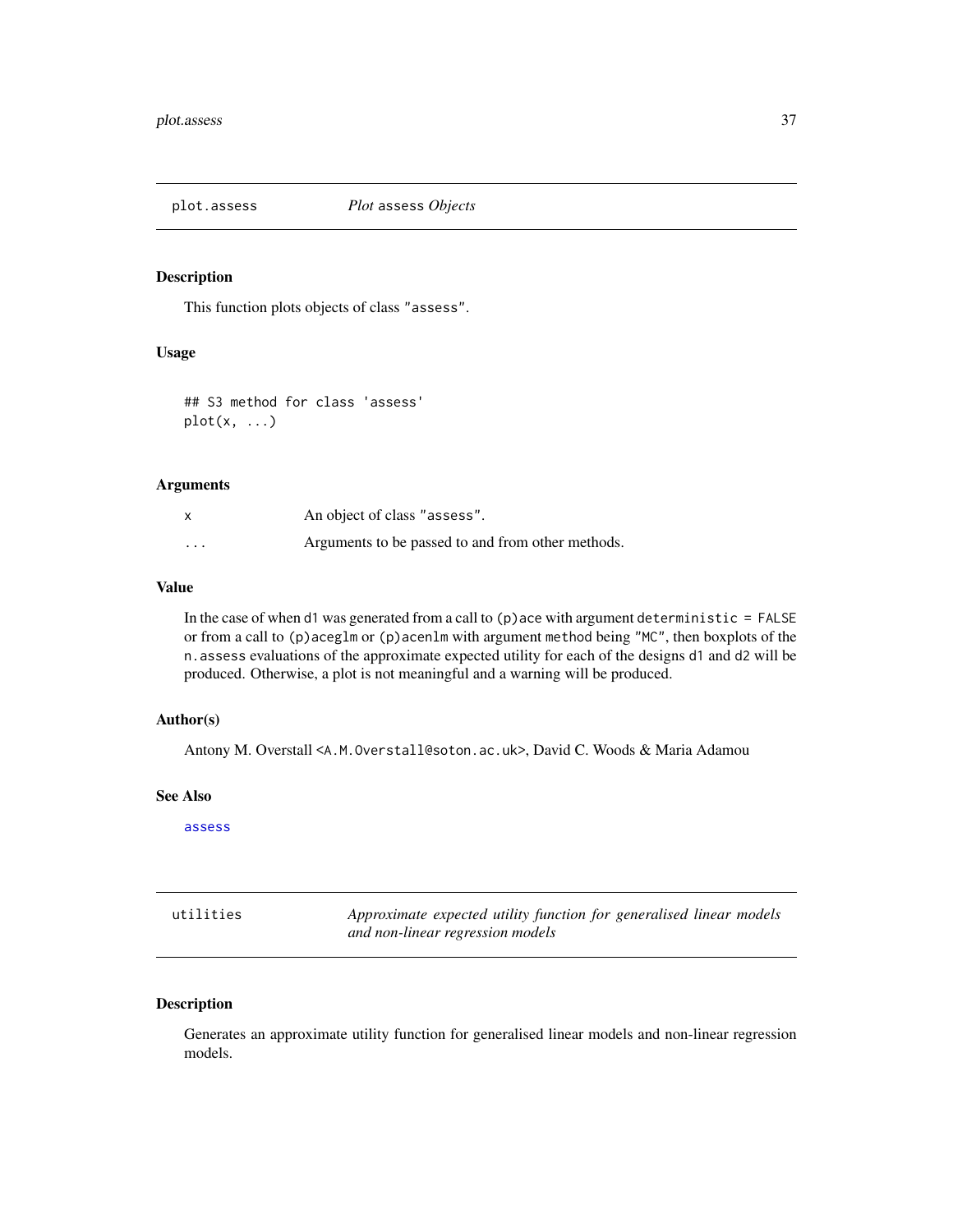### <span id="page-37-0"></span>Usage

```
utilityglm(formula, family, prior,
criterion = c("D", "A", "E", "SIG", "NSEL", "SIG-Norm", "NSEL-Norm"),
method = c("quadrature", "MC"), nrq)
utilitynlm(formula, prior, desvars, criterion = c("D", "A", "E", "SIG", "NSEL"),
method = c("quadrature", "MC"), nrq)
```
### Arguments

| formula   | An argument providing a symbolic description of the model.<br>For utilityglm, an object of class "formula": a symbolic description of the<br>model.                                                                                                                                                                                                                                                                                                                                                                                                                                                                                                                                                                                                                                                                                                                                                                                                                                                                                                                                                                                                                                                                                                                                                                                                                                                                                                                                                                                                                                                                                                                                                                                                                                                                                                                        |
|-----------|----------------------------------------------------------------------------------------------------------------------------------------------------------------------------------------------------------------------------------------------------------------------------------------------------------------------------------------------------------------------------------------------------------------------------------------------------------------------------------------------------------------------------------------------------------------------------------------------------------------------------------------------------------------------------------------------------------------------------------------------------------------------------------------------------------------------------------------------------------------------------------------------------------------------------------------------------------------------------------------------------------------------------------------------------------------------------------------------------------------------------------------------------------------------------------------------------------------------------------------------------------------------------------------------------------------------------------------------------------------------------------------------------------------------------------------------------------------------------------------------------------------------------------------------------------------------------------------------------------------------------------------------------------------------------------------------------------------------------------------------------------------------------------------------------------------------------------------------------------------------------|
|           | For utilitynlm, an object of class "formula": a symbolic description of the<br>model. The terms should correspond to the argument prior                                                                                                                                                                                                                                                                                                                                                                                                                                                                                                                                                                                                                                                                                                                                                                                                                                                                                                                                                                                                                                                                                                                                                                                                                                                                                                                                                                                                                                                                                                                                                                                                                                                                                                                                    |
| family    | For utilityglm, a description of the error distribution and link function to be<br>used in the model. This can be a character string naming a family function,<br>a family function or the result of a call to a family function. (See family for<br>details of family functions.)                                                                                                                                                                                                                                                                                                                                                                                                                                                                                                                                                                                                                                                                                                                                                                                                                                                                                                                                                                                                                                                                                                                                                                                                                                                                                                                                                                                                                                                                                                                                                                                         |
| prior     | An argument specifying the prior distribution.<br>For method = $"MC",$ a function with one argument: B; a scalar integer. This<br>function should return a B by p matrix ( $p+1$ for criterion = "SIG" or criterion = "NSEL"),<br>with p the number of model parameters, containing a random sample from the<br>prior distribution of the parameters. The value of p should correspond to the<br>number of terms specified by the formula argument. For utilitynlm, the col-<br>umn names must match the names of parameters in the formula argument. For<br>utilitynlm, if criterion="SIG", criterion="NSEL", criterion="SIG-Norm"<br>or criterion="NSEL-Norm" then an extra column called sig2 should be in-<br>cluded with a sample from the error variance.<br>For method $=$ "quadrature", a list specifying a normal or uniform prior for the<br>model parameters. For a normal prior distribution, the list should have named<br>entries mu and sigma2 specifying the prior mean and variance-covariance ma-<br>trix. The prior mean may be specified as a scalar, which will then be replicated<br>to form an vector of common prior means, or a vector of length p. The prior<br>variance-covariance matrix may be specified as either a scalar common variance<br>or a vector of length p of variances (for independent prior distributions) or as a p<br>by p matrix. For utilitynlm, the names attribute of mu must match the names<br>of the parameters in the formula argument. For a uniform prior distribution,<br>the list should have a named entry support, a 2 by p matrix with each column<br>giving the lower and upper limits of the support of the independent continuous<br>uniform distribution for the corresponding parameter. For utilitynlm, the col-<br>umn names of support must match the names of parameters in the formula<br>argument. |
| desvars   | For utilitynlm, a character vector listing the design variables that appear in<br>the argument formula.                                                                                                                                                                                                                                                                                                                                                                                                                                                                                                                                                                                                                                                                                                                                                                                                                                                                                                                                                                                                                                                                                                                                                                                                                                                                                                                                                                                                                                                                                                                                                                                                                                                                                                                                                                    |
| criterion | An optional character argument specifying the utility function. There are cur-<br>rently seven utility functions implemented as follows:                                                                                                                                                                                                                                                                                                                                                                                                                                                                                                                                                                                                                                                                                                                                                                                                                                                                                                                                                                                                                                                                                                                                                                                                                                                                                                                                                                                                                                                                                                                                                                                                                                                                                                                                   |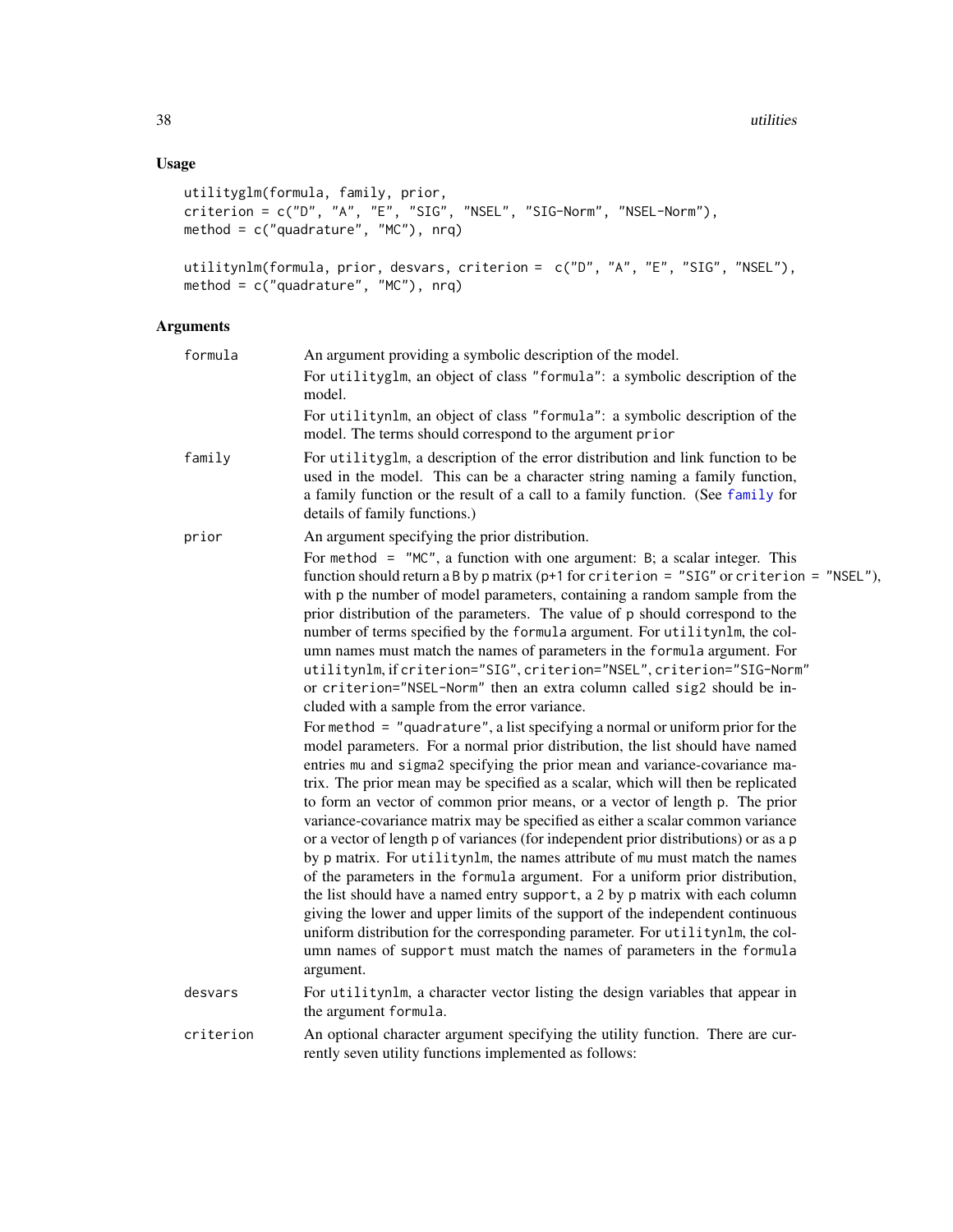### utilities 39

|        | 1. <b>pseudo-Bayesian D-optimality</b> (criterion = $"D"$ );                                                                                                                                                                                                                                                                                                                                                                                                                                                                                                                                                                      |
|--------|-----------------------------------------------------------------------------------------------------------------------------------------------------------------------------------------------------------------------------------------------------------------------------------------------------------------------------------------------------------------------------------------------------------------------------------------------------------------------------------------------------------------------------------------------------------------------------------------------------------------------------------|
|        | 2. pseudo-Bayesian A-optimality (criterion = $"A"$ );                                                                                                                                                                                                                                                                                                                                                                                                                                                                                                                                                                             |
|        | 3. pseudo-Bayesian E-optimality (criterion = $"E"$ ).                                                                                                                                                                                                                                                                                                                                                                                                                                                                                                                                                                             |
|        | 4. Shannon information gain with Monte Carlo (MC) approximation to marginal<br>likelihood (criterion = $"SIG"$ );                                                                                                                                                                                                                                                                                                                                                                                                                                                                                                                 |
|        | 5. Shannon information gain with normal-based Laplace approximation to<br>marginal likelihood (criterion = "SIG-Norm", only for utilityglm));                                                                                                                                                                                                                                                                                                                                                                                                                                                                                     |
|        | 6. negative squared error loss with importance sampling approximation to<br>posterior mean (criterion = "NSEL");                                                                                                                                                                                                                                                                                                                                                                                                                                                                                                                  |
|        | 7. negative squared error loss with normal-based approximation to posterior<br>mean (criterion = $"$ NSEL-Norm", only for utilityglm));                                                                                                                                                                                                                                                                                                                                                                                                                                                                                           |
|        | The default value is "D" denoting pseudo-Bayesian D-optimality. See Details<br>for more information.                                                                                                                                                                                                                                                                                                                                                                                                                                                                                                                              |
| method | An optional character argument specifying the method of approximating the ex-<br>pected utility function. Current choices are method = "quadrature" for a<br>deterministic quadrature approximation and method $=$ "MC" for a stochastic<br>Monte Carlo approximation. The first of these choices is only available when<br>the argument criterion = $'A''$ , "D" or "E". The second choice is available<br>for all possible values of the argument criterion. If left unspecified, the argu-<br>ment defaults to "quadrature" for criterion = "A", "D" or "E" and to "MC"<br>otherwise. See <b>Details</b> for more information. |
| nrq    | For method $=$ "quadrature", a vector of length two specifying the number<br>of radial abscissas (nrq[1]) and quasi-random rotations (nrq[2]) required for<br>the implemented quadrature scheme; see Details for more information. If left<br>unspecified, the default value is $c(2, 8)$ .                                                                                                                                                                                                                                                                                                                                       |

### Details

Two utility functions are implemented.

1. Shannon information gain (SIG)

The utility function is

$$
u^{SIG}(d) = \pi(\theta | y, d) - \pi(\theta),
$$

where  $\pi(\theta | y, d)$  and  $\pi(\theta)$  denote the posterior and prior densities of the parameters  $\theta$ , respectively.

2. Negative squared error loss (NSEL)

The utility function is

$$
u^{NSEL}(d) = -(\theta - E(\theta | y, d))^{T} (\theta - E(\theta | y, d)),
$$

where  $E(\theta | y, d)$  denotes the posterior mean of  $\theta$ .

In both cases the utility function is not available in closed form due to the analytical intractability of either the posterior distribution (for SIG) or the posterior mean (for NSEL). The acebayes package implements two approximations to both utility functions. If criterion = "SIG" or criterion = "NSEL" then sampling-based Monte Carlo or importance sampling approximations will be employed. This was the original approach used by Overstall & Woods (2017). If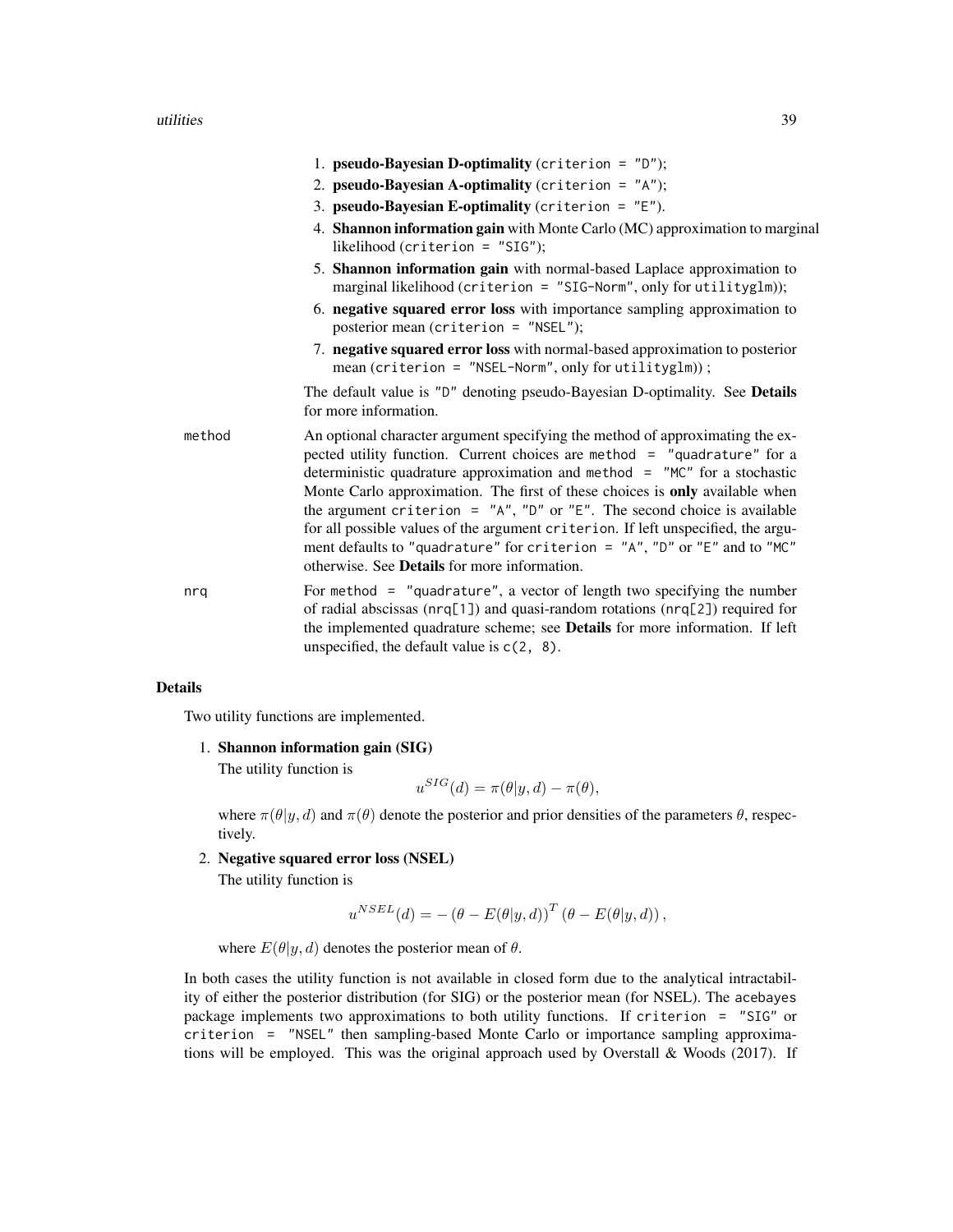criterion = "SIG-Norm" or criterion = "NSEL-Norm" then approximations based on approximate normality of the posterior (Overstall et al., 2017) will be used.

The normal approximation to the posterior can be taken further leading to the approximation by some scalar function of the Fisher information matrix,  $\mathcal{I}(\theta; d)$ , which only depends on  $\theta$  (Chaloner & Verdinelli, 1995). In the case of SIG, the approximate utility is given by

$$
u^D(d) = \log |\mathcal{I}(\theta; d)|,
$$

and the resulting design is typically called pseudo-Bayesian D-optimal. For NSEL, the approximate utility is given by

$$
u^A(d) = -\text{tr}\left\{\mathcal{I}(\theta; d)^{-1}\right\}
$$

with the resulting design termed pseudo-Bayesian A-optimal. These designs are often used under the frequentist approach to optimal experimental design and so to complete the usual set, the following utility for finding a pseudo-Bayesian E-optimal design is also implemented:

$$
u^{E}(d) = \min e(\mathcal{I}(\theta; d)),
$$

where  $e()$  denotes the function that calculates the eigenvalues of its argument.

The expected utilities can be approximated using Monte Carlo methods (method = "MC" for all criteria) or using a deterministic quadrature method (method = "quadrature", implemented for the D, A and E criteria). The former approach approximates the expected utility via sampling from the prior. The latter approach uses a radial-spherical integration rule (Monahan and Genz, 1997) and B[1] specifies the number,  $n_r$ , of radial abscissas and B[2] specifies the number,  $n_q$ , of random rotations. Larger values of  $n_r$  will produce more accurate, but also more computationally expensive, approximations. See Gotwalt et al. (2009) for further details.

For utilityglm, note that the utility functions for SIG and NSEL are currently only implemented for logistic regression, i.e. family = binomial, or Poisson regression, i.e. family = poisson(link = "log"), whereas the utility functions for pseudo-Bayesian designs are implemented for generic GLM families.

For more details on the ACE algorithm, see Overstall & Woods (2017).

### Value

The function will return a list with the following components:

utility The utility function resulting from the choice of arguments.

#### Author(s)

Antony M. Overstall <A.M.Overstall@soton.ac.uk>, David C. Woods & Maria Adamou

### References

Chaloner, K. & Verdinelli, I. (1995). Bayesian experimental design: a review. *Statistical Science*, 10, 273-304.

Gotwalt, C. M., Jones, B. A. & Steinberg, D. M. (2009). Fast computation of designs robust to parameter uncertainty for nonlinear settings. *Technometrics*, 51, 88-95.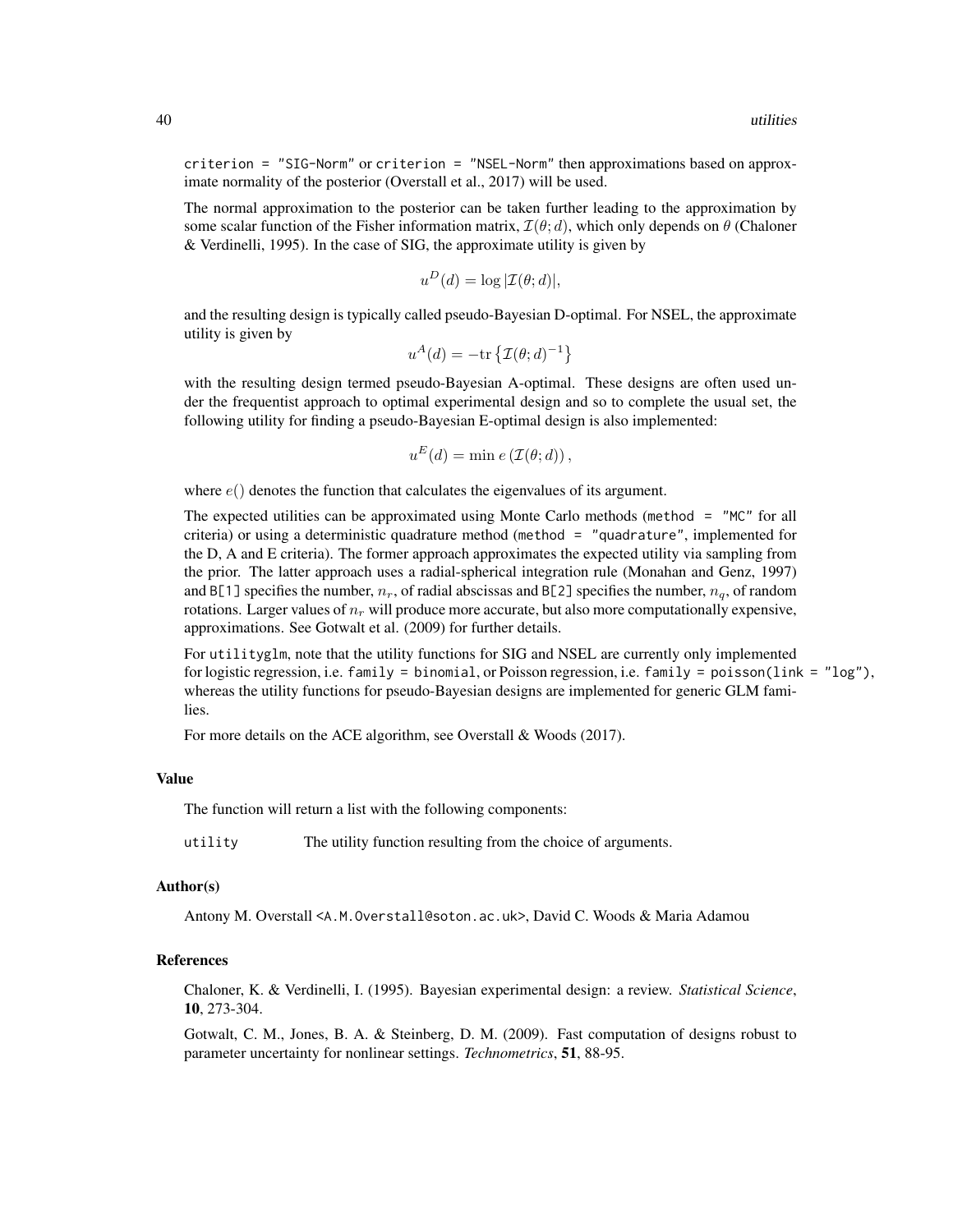### <span id="page-40-0"></span>utilities **41**

Monahan, J. and Genz, A. (1997). Spherical-radial integration rules for Bayesian computation," Journal of the American Statistical Association, 92, 664-674.

Overstall, A.M. & Woods, D.C. (2017). Bayesian design of experiments using approximate coordinate exchange. *Technometrics*, 59, 458-470.

#### See Also

[aceglm](#page-9-1), [acenlm](#page-16-1), [paceglm](#page-9-2), [pacenlm](#page-16-2).

### Examples

```
## 1. This example uses utilityglm to generate the pseudo-Bayesian D-optimality
## approximate expected utility function using a Monte Carlo approximation.
low < -c(-3, 4, 5, -6, -2.5)upp <- c(3, 10, 11, 0, 3.5)
## Lower and upper limits of the uniform prior distributions.
prior<-function(B){
t(t(6*matrix(runif(n=5*B),ncol=5))+low)}
## Create a function which specifies the prior. This function will return a
## B by 5 matrix where each row gives a value generated from the prior
## distribution for the model parameters.
ex <- utilityglm(formula = ~x1+x2+x3+x4, family = binomial, prior = prior, method = "MC")
set.seed(1)
## Set seed for reproducibility.
n < -6## Specify the sample size (number of runs).
start.d<-matrix( 2 * randomLHS(n = n,k = 4) - 1,nrow = n,ncol = 4,
dimnames = list(as.character(1:n),c("x1", "x2", "x3", "x4"))## Generate an initial design of appropriate dimension. The initial design is a
## Latin hypercube sample.
ex$utility(d = start.d, B = 10)
## Evaluate resulting approximate utility. Should get:
## [1] -14.01218 -18.53715 -20.78817 -24.02731 -14.89368 -14.25400 -17.38152
## [8] -17.70984 -14.15254 -21.40505
## 2. This example uses utilitynlm to generate the psuedo-Bayesian A-optimality expected utility
## function using a quadrature approximation
low<-c(0.01884, 0.298, 21.8)
upp<-c(0.09884, 8.298, 21.8)
## Lower and upper limits of the uniform prior distributions. Note that the prior
## for the third element is a point mass.
prior2 <- list(support = cbind(rbind(low, upp)))
```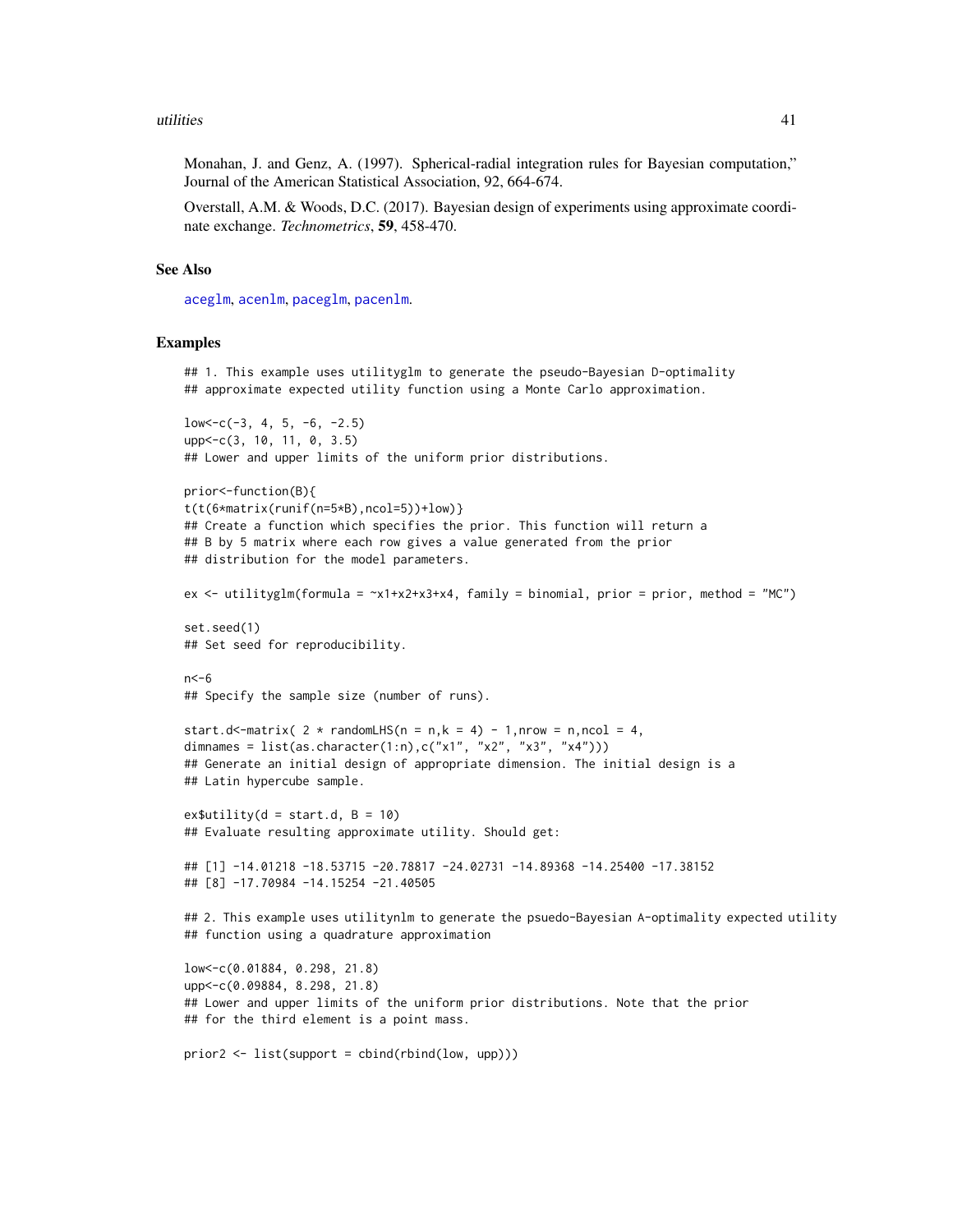```
colnames(prior2$support) <- c("a", "b", "c")
## Specify a uniform prior with ranges given by low and upp
ex2 <- utilitynlm(formula = \sim c * (exp( - a * t) - exp( - b *t)), prior = prior2,
                            desvars = "t")n \le -6start.d <- matrix(24 * randomLHS(n = n, k = 1), nrow = n)
colnames(start.d) <- "t"
ex2$utility(d = start.d)
## -13.17817
```